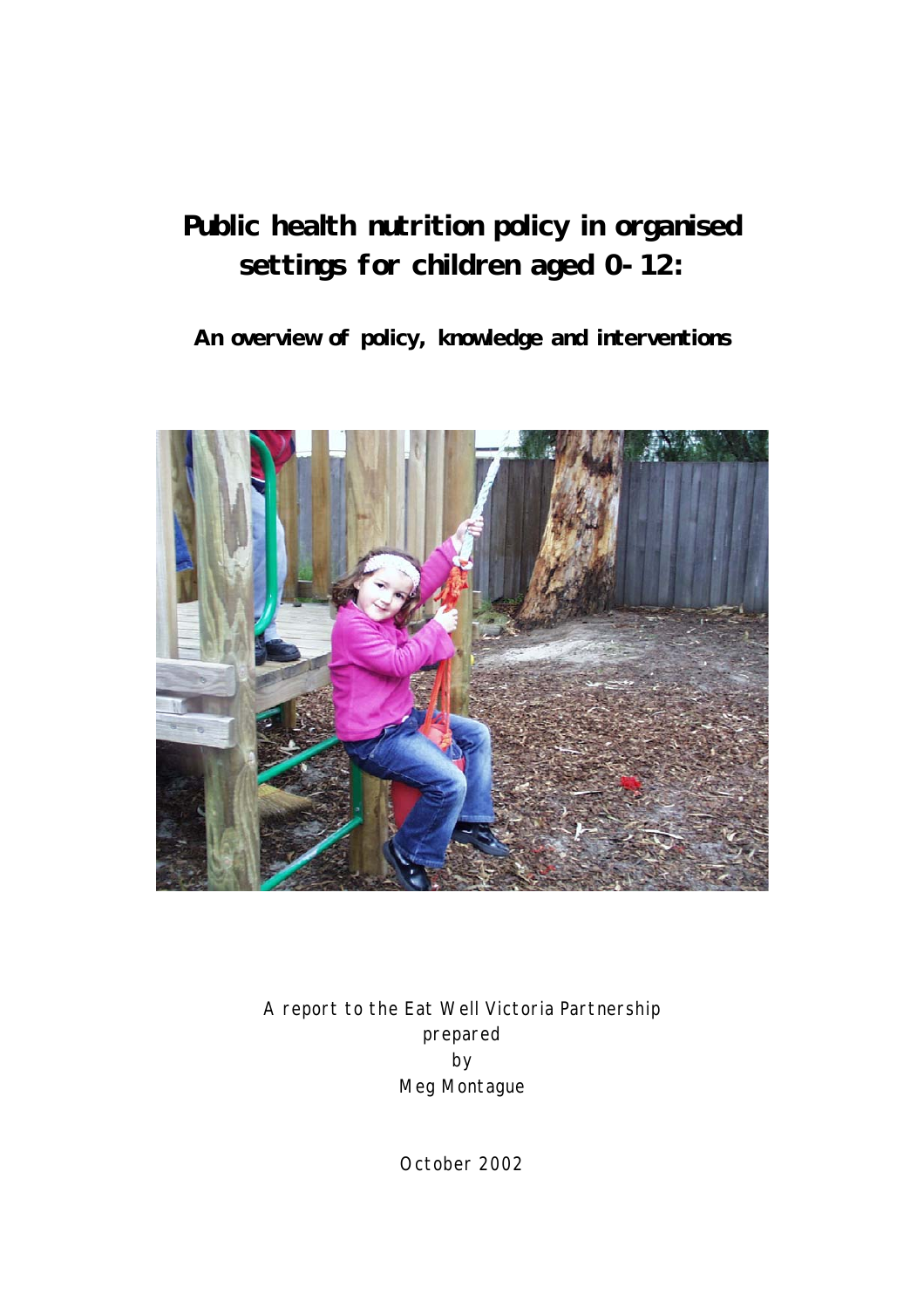# **Public health nutrition policy in organised settings for children aged 0-12:**

**An overview of policy, knowledge and interventions** 

## A report to the Eat Well Victoria Partnership prepared by Meg Montague

October 2002

Funds provided by the Victorian Health Promotion Foundation Conducted under the auspices of the National Heart Foundation of Australia (Victorian Division)

Please note that this document is a report to the Eat Well Victoria Partnership and does not necessarily reflect the views of member organisations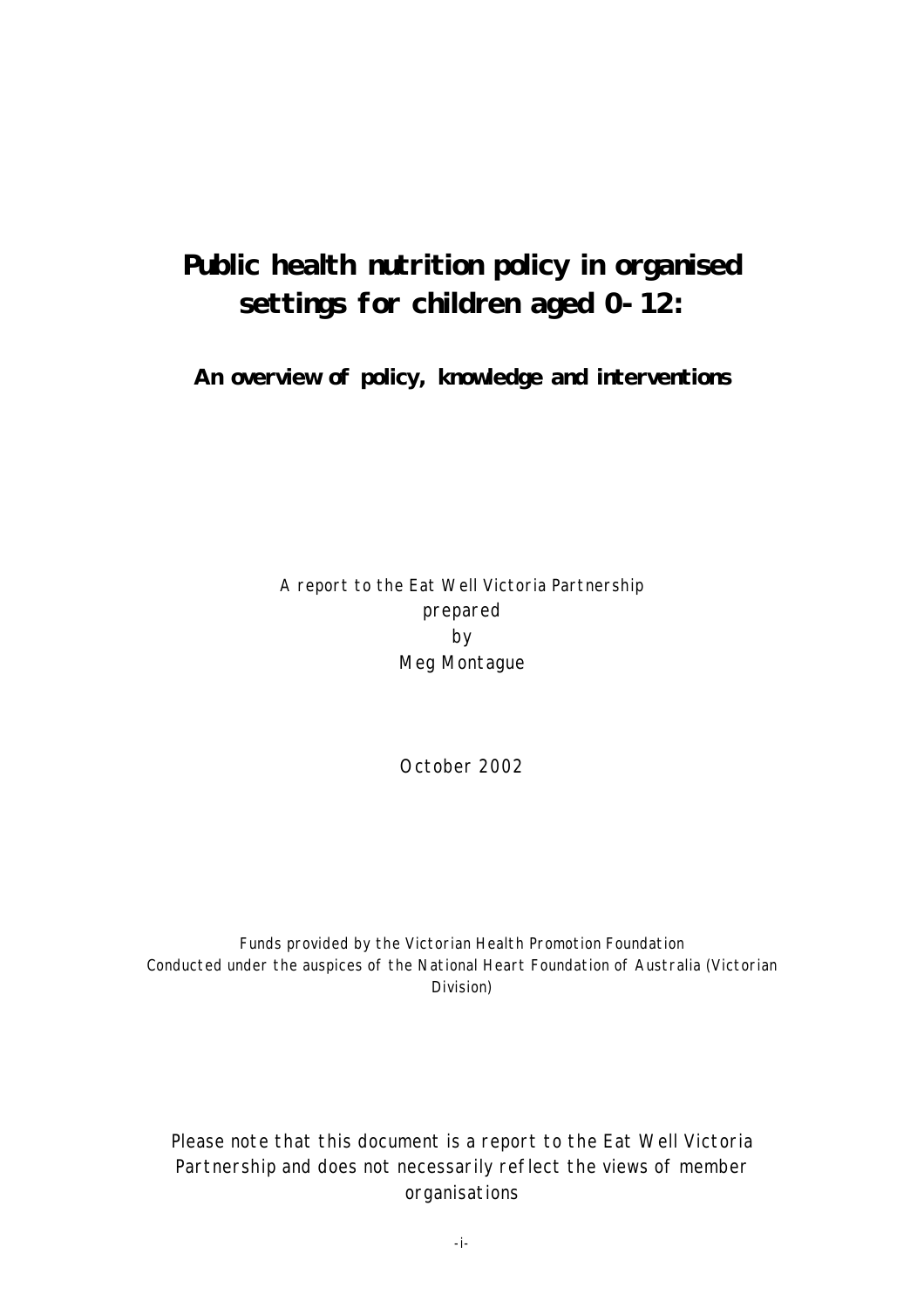# **Table of Contents**

|     | <b>INTRODUCTION</b>                                                                                                                                                                                                                             | 1                                          |
|-----|-------------------------------------------------------------------------------------------------------------------------------------------------------------------------------------------------------------------------------------------------|--------------------------------------------|
| 1.  | THE CONTEXT                                                                                                                                                                                                                                     | $\overline{2}$                             |
| 1.1 | Evidence on eating behaviour of children                                                                                                                                                                                                        | $\boldsymbol{2}$                           |
| 1.2 | Evidence on rising childhood obesity rates                                                                                                                                                                                                      | $\overline{2}$                             |
| 1.3 | Indications of rising rates of Type 2 diabetes in children                                                                                                                                                                                      | $\mathbf{3}$                               |
| 1.4 | The relationship between nutrition and lifelong health                                                                                                                                                                                          | $\overline{\mathbf{4}}$                    |
| 1.5 | The key influences on children's nutrition<br>1.5.1 The family and home environment<br>1.5.2 The educational and care environment<br>1.5.3 The broad community environment                                                                      | 4<br>$\overline{4}$<br>6<br>$\overline{7}$ |
| 1.6 | The economic costs of poor nutrition                                                                                                                                                                                                            | 7                                          |
| 1.7 | A broad overview of public health nutrition policy                                                                                                                                                                                              | 8                                          |
| 2.  | THE EFFECTIVENESS OF PUBLIC HEALTH NUTRITION<br><b>INTERVENTIONS</b>                                                                                                                                                                            | 10                                         |
| 2.1 | Are interventions effective in the area of childhood obesity?                                                                                                                                                                                   | 10                                         |
| 2.2 | Are nutrition interventions in preschool settings effective?                                                                                                                                                                                    | 10                                         |
| 2.3 | Are nutrition related interventions in primary school settings effective? 12                                                                                                                                                                    |                                            |
| 2.4 | What gaps do we have in our knowledge?                                                                                                                                                                                                          | 12                                         |
| 2.5 | Are nutrition interventions cost effective?                                                                                                                                                                                                     | 13                                         |
| 2.6 | What outcomes can be expected from nutrition interventions?<br>Potential social behavioural outcomes<br>2.6.1<br>2.6.2<br>Potential structural or institutional outcomes<br>2.6.3<br>Potential epidemiological outcomes                         | 13<br>14<br>14<br>14                       |
| 2.7 | What can be learnt from other broad based public health initiatives?                                                                                                                                                                            | 14                                         |
| 3.  | <b>ORGANISED SETTINGS FOR 0-12 YEAR-OLDS</b>                                                                                                                                                                                                    | 16                                         |
| 3.1 | <b>Critical aspects of organised settings</b>                                                                                                                                                                                                   | 16                                         |
| 3.2 | <b>Preschool settings for 0-5 year olds</b><br>3.2.1<br>Size of the preschool sector<br>Current nutrition policy development and implementation<br>3.2.2<br>3.2.3<br>Current resource and training development<br>3.2.3<br>The key stakeholders | 18<br>18<br>19<br>21<br>22                 |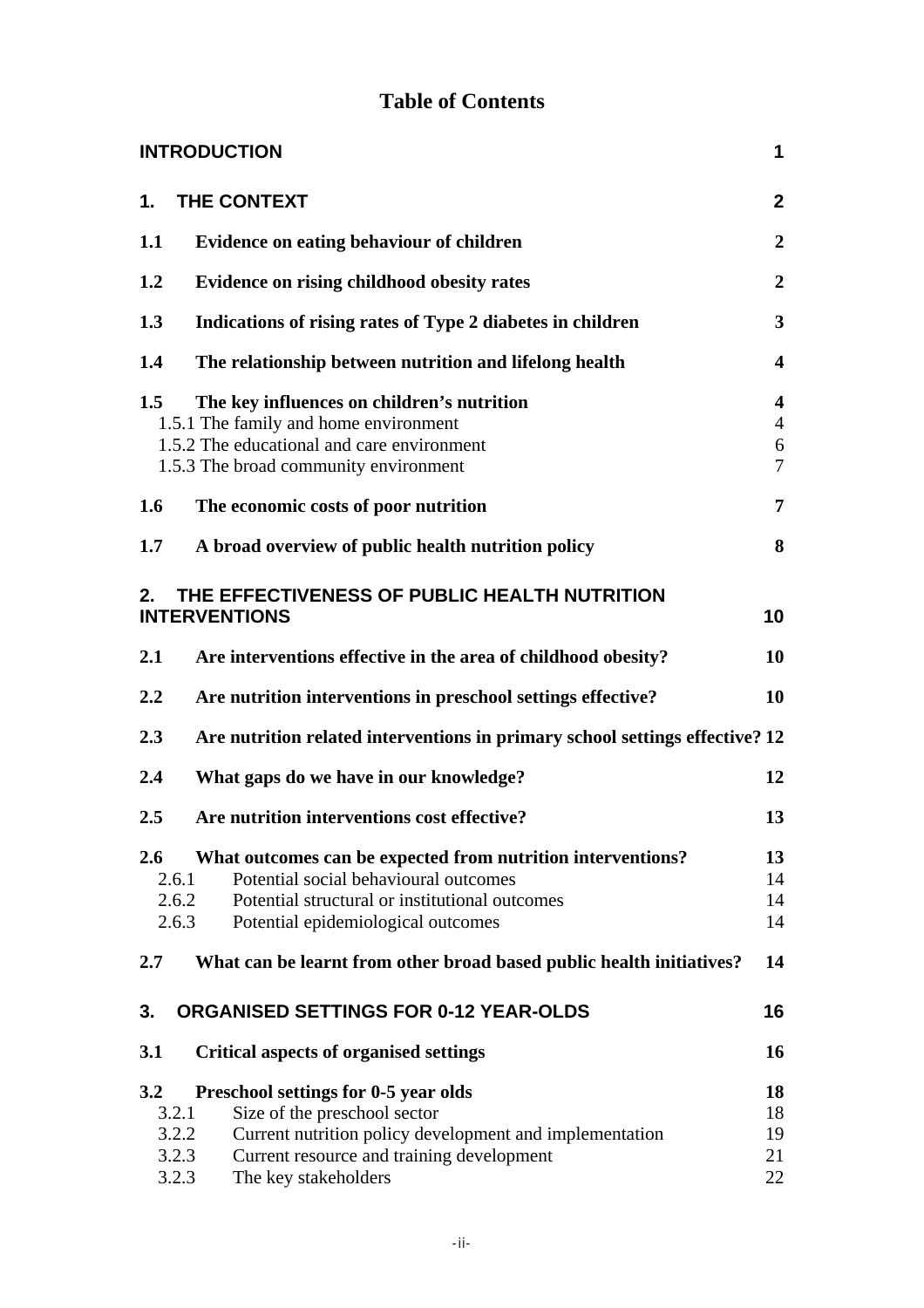| 3.2.4              | Opportunities and barriers in nutrition policy development and |    |
|--------------------|----------------------------------------------------------------|----|
|                    | implementation in preschool settings                           | 23 |
| 3.3                | Primary school settings for 5 to 12 year olds                  | 27 |
| 3.3.1              | Size of the primary school sector                              | 27 |
| 3.3.2              | Current nutrition policy development and implementation        | 27 |
| 3.3.3              | Current state of resource and training development             | 30 |
| 3.3.4              | The key stakeholders                                           | 31 |
| 3.3.5              | Opportunities and barriers in nutrition policy development and |    |
|                    | implementation in primary school settings                      | 31 |
| 3.4                | Out of school hours care settings for 5 to 12 year olds        | 35 |
| 3.4.1              | Size of the out of school hours sector                         | 35 |
| 3.4.2              | Current nutrition policy development and implementation        | 35 |
| 3.4.3              | Current state of resource and training development             | 36 |
| 3.4.4              | The key stakeholders                                           | 36 |
| 3.4.5              | Opportunities and barriers in nutrition policy development and |    |
|                    | implementation in out of school hours care settings            | 37 |
| 4.                 | <b>CONCLUSION</b>                                              | 39 |
| 4.1                | <b>Assessment of the proposed settings</b>                     | 39 |
| 4.2                | <b>Summary</b>                                                 | 40 |
|                    | <b>APPENDIX I PROJECT BRIEF</b>                                | 41 |
| <b>APPENDIX II</b> | <b>MAJOR POLICY AND PROGRAM INITIATIVES IN</b>                 |    |
|                    | <b>NUTRITION IN AUSTRALIA AND IN VICTORIA 1981 TO 2001</b>     | 43 |
| <b>REFERENCES</b>  |                                                                | 46 |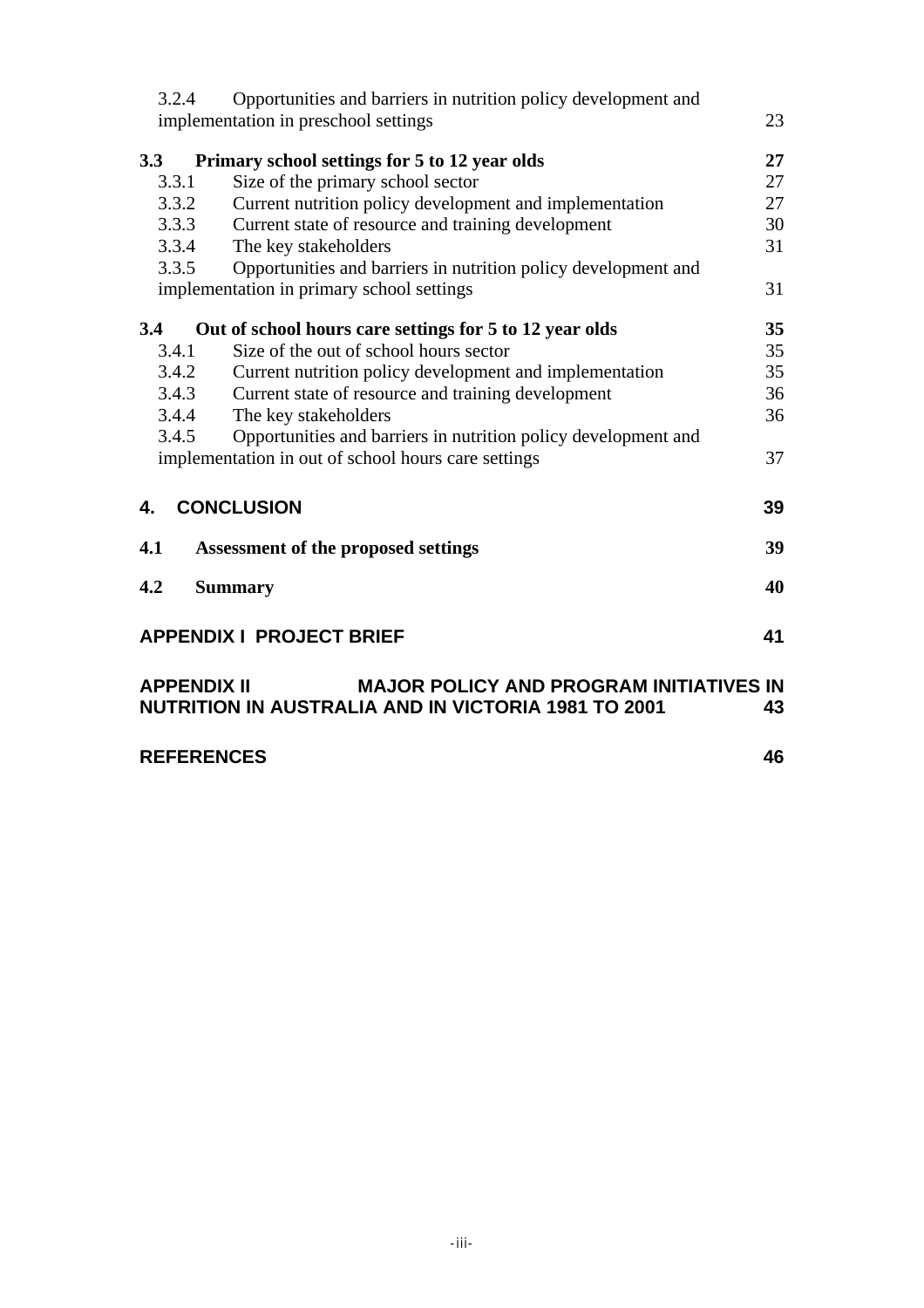# **Introduction**

In 2001, the Victorian Department of Human Services established the Eat Well Victoria Partnership, with a membership of key public health nutrition stakeholders from government, non-government and academic organisations. The Partnership provides advice to the Director of Public Health and aims to contribute "to the improvement in the capacity and infrastructure for effective public health nutrition interventions across Victoria." (EWVP Terms of Reference).

The EWVP has recently developed a 2-3 year action plan, the first priority of which is to develop a rationale to advocate for and support the development and adoption of public health nutrition policy in organised settings for children 0-12. To achieve this the Victorian Health Promotion Foundation provided project funds to be administered through the National Heart Foundation of Australia (Victorian Division) to undertake a *Public Health Nutrition Policy Analysis Project* (see Project Brief in Appendix 1).

This paper represents the results of the first stage of this project and reports on "the current Victorian situation relating to organised settings for children and the opportunity and the potential benefits from enhanced/new public health nutrition policy" (Project Brief). The paper is based on research and analysis in three areas;

- 1. the identification of potential settings where activities could be undertaken to support the development or enhancement of public health nutrition policy,
- 2. an analysis of existing nutrition related policy and its capacity to contribute to public health nutrition outcomes, and
- 3. an identification of public health nutrition gains that could be achieved through improved public health nutrition policy and related activities (eg physical activity and food safety) across age groups and settings.

The paper consists of four sections. The first briefly sets the context for a focus on children's nutrition. The second identifies what is known about interventions in relation to children's nutrition. The third section considers organised settings for 0 to 12 years olds as sites for policy development and implementation. The fourth and final section gives an overview of the potential opportunities for public health nutrition policy in the identified settings, and some discussion of priorities that the Partnership may wish to use to identify the settings on which to focus in phases 2 and 3 of the project.

It should be noted that in this paper "nutrition policy" as discussed in relation to organised children's settings is defined in the following manner.

Firstly, policy involves the development of a statement of overall purpose and commitment around healthy nutrition in relation to three key areas: 1) nutrition education in the setting, 2) the provision or supervision of food service in the setting, and 3) the use of training and resources to support nutrition education and food service.

Secondly, policy involves the development of strategies and possibly guidelines to drive the implementation of this commitment across the three areas of education, food service and training and resources.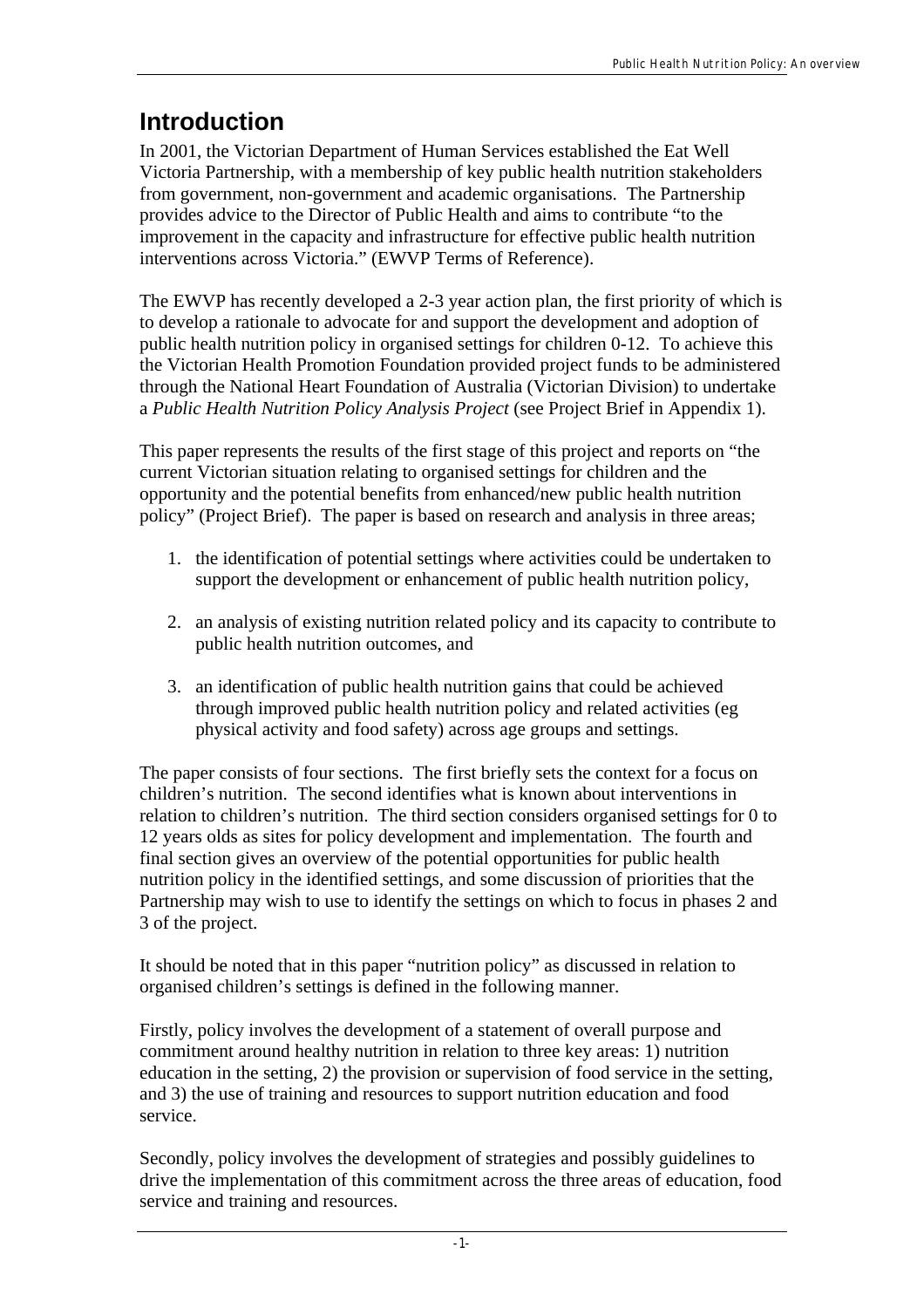# **1. The context**

## *1.1 Evidence on eating behaviour of children*

The national nutrition surveys of 1985 and 1995 suggest some worrying information about children's nutrition and eating habits. The 1995 survey reports that generally children consumed higher than recommended levels of saturated fats, and more sugar than starch (the reverse of adults), that the intake of calcium, fruit and vegetables by Australian children, and of iron by girls, fell below levels recommended in the National Health and Medical Research Council's *Guidelines for healthy eating in children and adolescents* (NHMRC 1995) and the *Australian guide to healthy eating*  (Smith et al 1998). The total fat consumed as a percentage of energy was around 33%, a little lower than the 35% suggested by the NHMRC guidelines.

One quarter of children and adolescents did not eat fruit on the day before the 1995 survey, (among 8-11 year olds a mere 56% of boys and 62% of girls ate fruit on that day) while about one in four of older children ate no vegetables (McLennan & Podger 1997). The minimum number of serves of calcium rich foods was not achieved by any age group, (MJA 2000).

Overall in 1995, less than half the children and adolescents surveyed met fruit intake recommendations and only one third met vegetable intake recommendations (Mather et al 2001). Examination of data from the 1985 and 1995 national nutrition surveys suggests, (with a cautionary note sounded by virtue of various methodological differences that limit comparison between the two surveys), that fruit and vegetable consumption by young Australians appears to have declined since 1985 (Magarey et al 2001).

# *1.2 Evidence on rising childhood obesity rates*

In many developed countries, there have been alarming reports of increasing prevalence of obesity in children. This is usually attributed to a combination of dietary factors, increased physical inactivity especially TV watching, and decreased physical activity. In May 2000, the International Obesity Task Force published standard definitions for overweight and obesity in children based on a compilation of nationally representative cross-sectional growth studies from six countries. This has enabled comparison of Australian and overseas data with greater confidence than previously.

Using the new definitions, a recent reassessment of Australian data from the 1985 Australian Health and Fitness Survey and the 1995 National Nutrition Survey suggests that the risks of both overweight and obesity in Australian children in 1995 are significantly higher than in 1985, and the increase in prevalence is also higher than previously reported (Magarey et al 2001).

In 1985, the prevalence rate for overweight or obesity was 10.7% for boys and 11.8% for girls, with 1.4% of boys and 1.2% of girls being obese. Ten years later in 1995, depending on age, 13.4%-26.1% of boys and 18.9%-23.5% of girls aged between two years and eighteen years were overweight or obese. Prevalence peaked at 12-15 years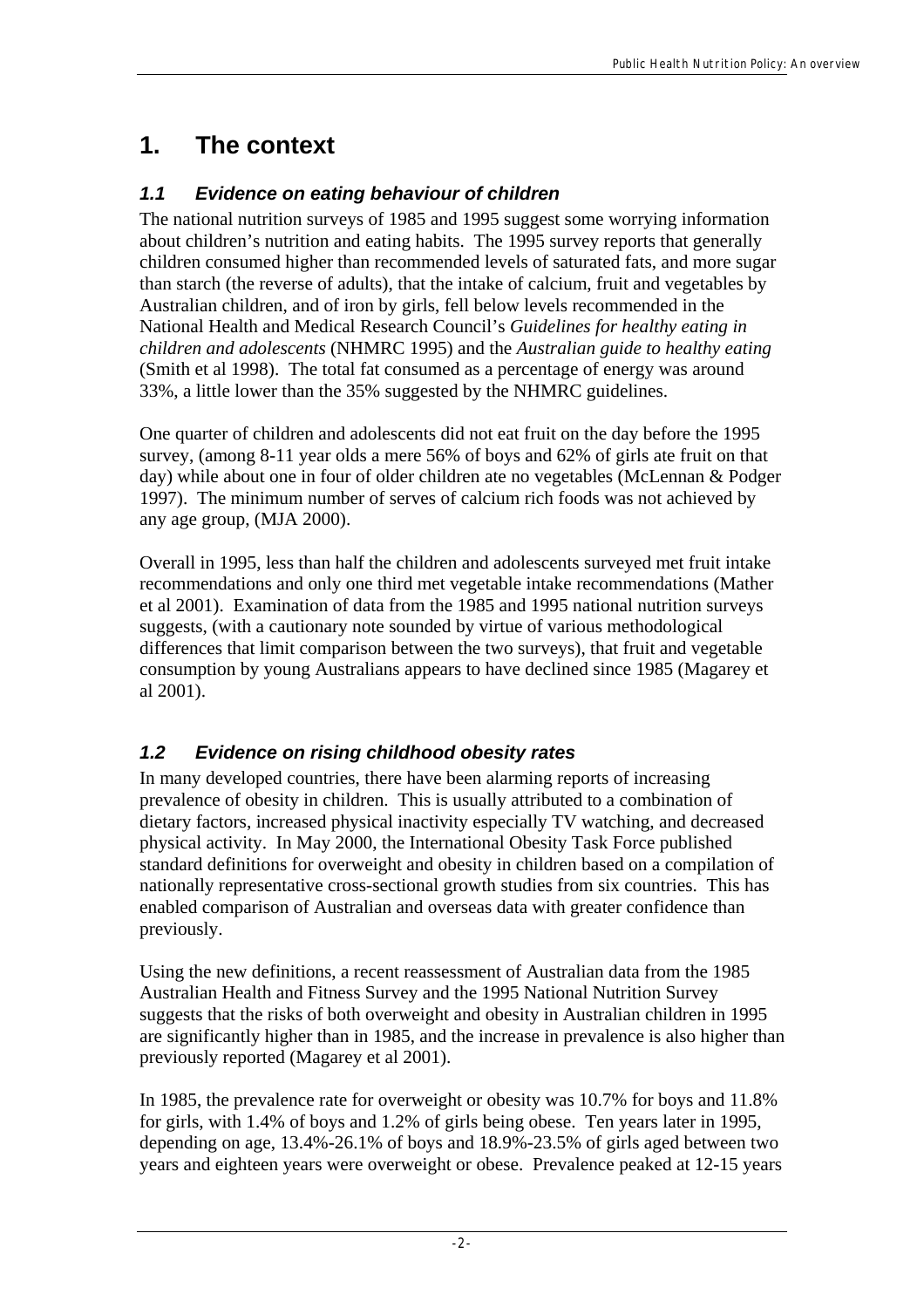for boys and 7-11 years for girls. The 1995 prevalence of obesity alone was 2.4%- 6.8% in boys and 4.2%-6.3% in girls, however, within any age group, there was no difference in relative risk of obesity between girls and boys. Thus in the ten years 1985 to 1995, the prevalence of overweight in children 7-15 years increased almost twofold, while that of obesity more than tripled.

An analysis of data on Victorian primary school children from the same 1985 survey and the 1997 Health of Young Victorians Study demonstrated that Victorian children are "taller, heavier and more adipose in 1997 than in 1985" with increases in BMI being most marked at the heavier end of the distribution, (Lazarus et al 2000).

Overall, Australian prevalence rates are slightly higher than in the UK, and lower than comparable rates in the US. In the UK obesity prevalence has increased between 2 and 2.8 fold over the last decade, with prevalence rates being estimated at between 11% in 6 year olds to 17% in 15 year olds (Reilly 1999). In the US, rates have increased 2.3 to 3.3 fold over 25 years (Ebbeling et al 2002). However, Magarey et al (2001) suggest that, there is no room for complacency in Australia as there are indications that there is greater prevalence of overweight and obesity among Australian as compared to US children aged 2-5 years, and similar prevalence in 12- 14 year old boys and 9-11 year old girls.

In both the UK and the US, there is an indication of increased obesity prevalence with increased age, with increased social deprivation, and with certain ethnic attachment, but there is little notable difference in obesity risk between boys and girls (Reilly et al 2002; Lynch 2000). What evidence we have in Australia suggests similar conclusions. Comparison of recent data on children in Sydney with the 1985 Australian Council on Health, Physical Education and Recreation survey concluded that body mass index (BMI) is strongly related to ethnicity and age (but not gender), with children with a Mediterranean background having highest levels (Lynch et al 2000).

# *1.3 Indications of rising rates of Type 2 diabetes in children*

Type 2 diabetes, which is usually only seen in adults, is being increasingly reported in children in the US, UK and other countries (AIHW 2002). The emergence of Type 2 in children has been linked to lifestyle factors such as lack of physical activity and obesity, "although the incidence and prevalence of Type 2 diabetes in Australian children are not known, they can be expected to increase over the next decade." (AIHW 2002:165).

Concern is being expressed at this apparent increase because of the known associations between diabetes, obesity, dyslipidaemia (abnormal cholesterol and other blood fats), hypertension, cardiovascular and renal disease, (AusDiab 2001:3) and the significant costs to the national health budget of these complications.

Diabetes is now acknowledged as a major public health challenge in Australia with almost one in four Australians 25 years and over either having diabetes or a condition of impaired glucose metabolism, and the number of Australians with diabetes trebling since 1981 (AusDiab 2001).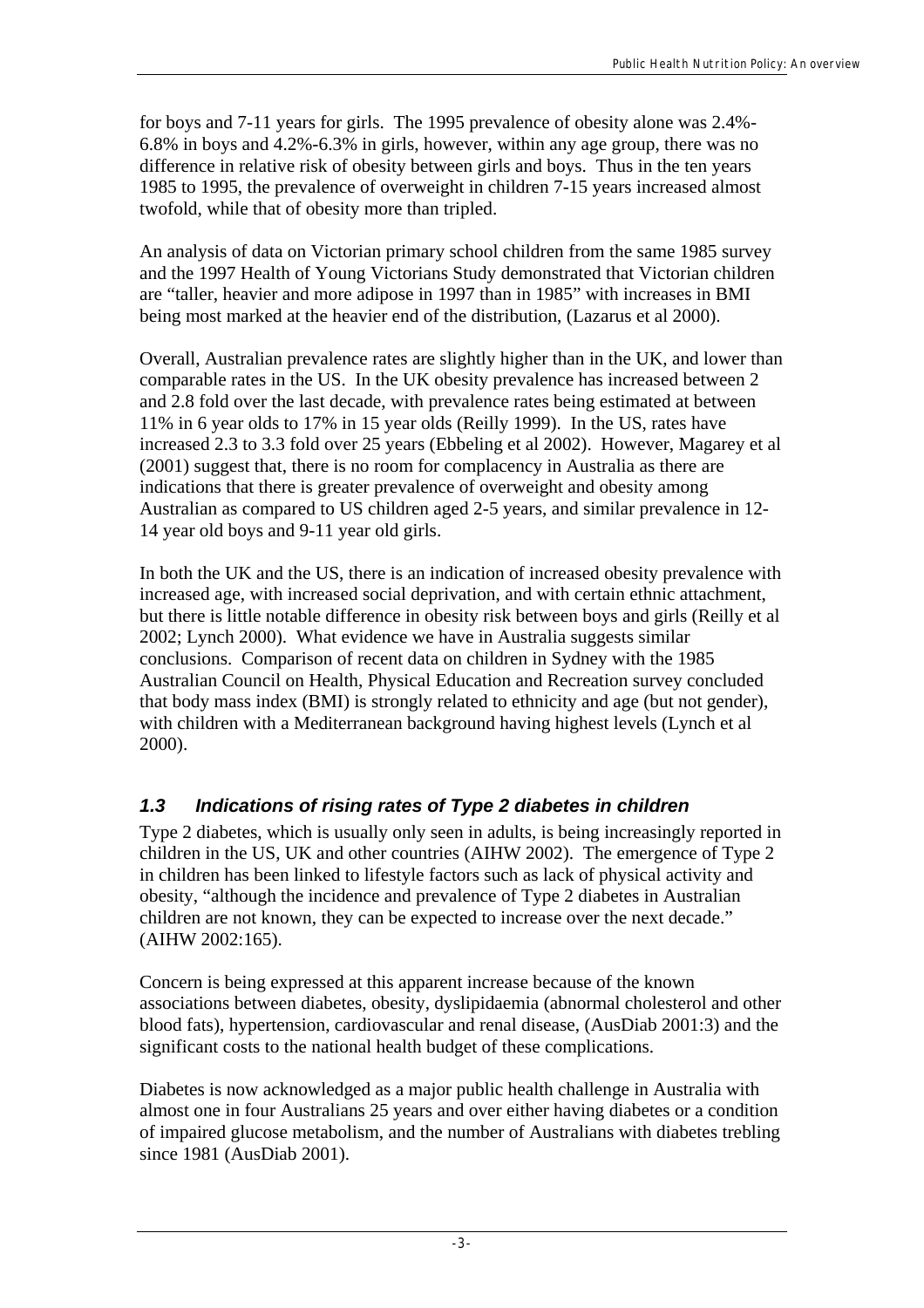## *1.4 The relationship between nutrition and lifelong health*

Nutrition is closely linked to early childhood growth and development, disease prevention and lifelong health. Breastfeeding is clearly an important element in early nutrition, while the consumption of adequate levels of calcium and iron are critical in young children. Evidence indicates that childhood nutrition is linked to adult disease, particularly in relation to cardiovascular diseases and diabetes (SIGNAL 2001)

The Australian Institute of Health and Welfare (AIHW 2002:273) reports that the inadequate consumption of fruit and vegetables by Australia's young people should be taken seriously as a public health issues. Low intake of fruit and vegetables is calculated as responsible for 2.7% of the total burden of disease among Australians, with most of this burden (75%) due to cancer, and much of the remaining burden relating to heart disease and stroke.

In particular the relationship between childhood obesity and future poor health is becoming of increasing concern in many parts of the world. (WHO 1997, Dietz 1998, Freedman et al 1999, Ebbeling et al 2002). As these links between diet and other serious public health concerns such as cancer are increasingly understood, as childhood obesity rates rise, as Type 2 diabetes emerges more and more frequently in children and adolescents, it has become imperative to address nutrition issues at a very early stage in people's lives.

## *1.5 The key influences on children's nutrition*

It is generally assumed that the three main influences on the acquisition of dietary habits and the establishment of eating behaviour lie within three key environments; the family and home environment, the educational and care environment and the broad community environment. There is however, a dearth of clear evidence as to the various components and relative weighting of different influences on children's eating behaviour. Public health and clinical interventions to influence nutrition and eating behaviour have tended to focus on the family, preschools and schools, with limited efforts at achieving broader community change. What we do know is summarised below.

## **1.5.1 The family and home environment**

The family environment may have a critical influence on the establishment of food preferences and eating habits, but the extent to which these preferences and habits are carried into adulthood is not well understood. In a recent review of relevant literature, Campbell and Crawford (2001) suggest that there is some evidence to support the notion that eating patterns acquired in childhood are maintained through into adulthood, and that a number of aspects of the family environment are involved, though the actual role of each aspect remains unclear. The authors also caution that the evidence is based largely on small scale and largely unrepresentative US studies.

With these caveats, it does appear that the following aspects of the family environment may influence children's eating behaviour.

- *Children's food exposure* which appears to be mediated through
- *Parental food preferences*, knowledge, values and beliefs about food,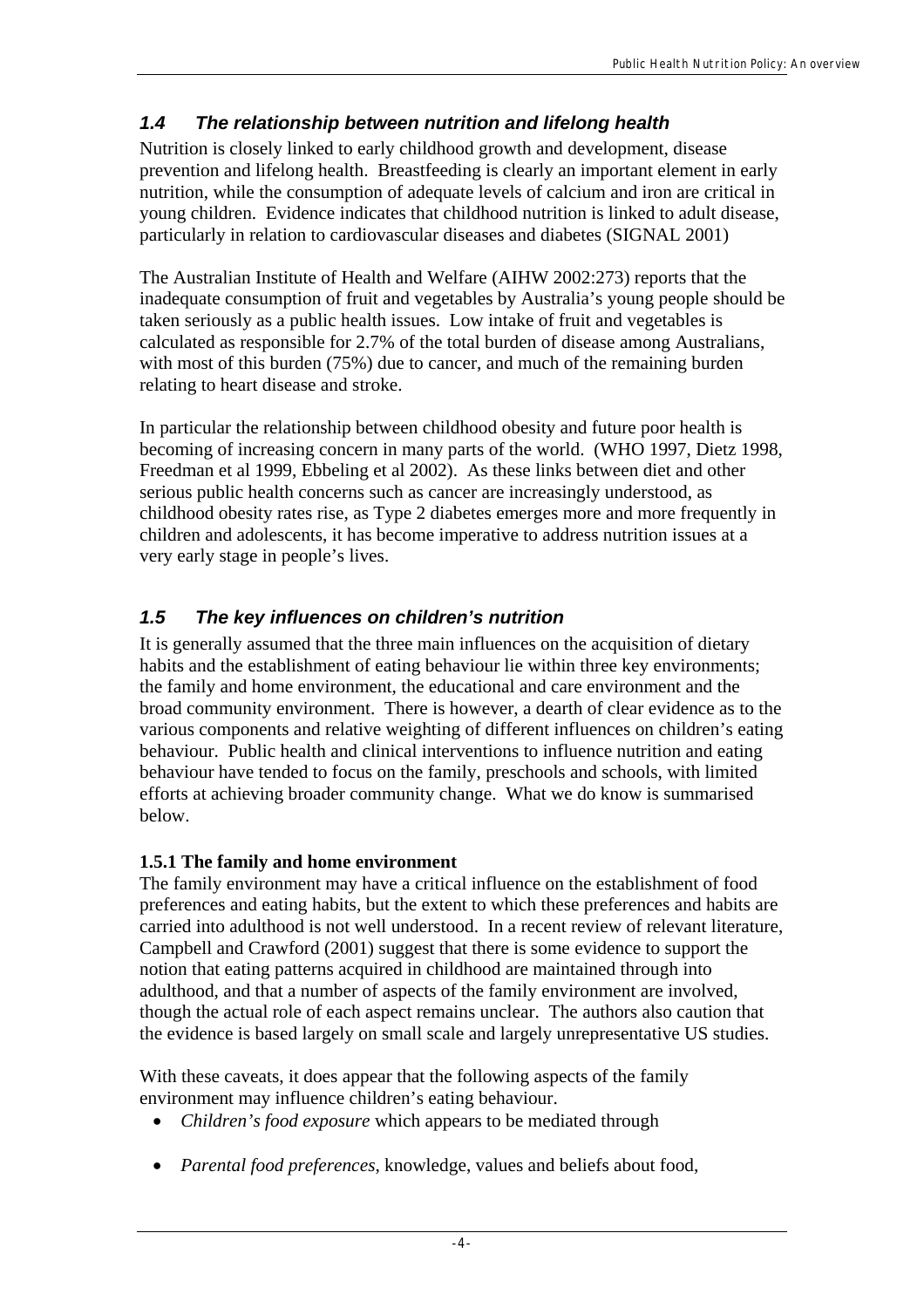• *Role modelling* by parents (particularly the mother), peers or siblings,

• *Child-parent interactions around food* including, parents restricting food seen as undesirable, using food as a reward, or promoting certain foods as treats for special occasions, and

• *Parenting style* has been shown to have an influence on children's eating behaviour, for example strong parental control over eating situations, or pleasant interactions in eating situations. Mother's dieting behaviour and her perception of her daughter's risk of being overweight also had an influence on the daughter's eating habits and relative weight.

Some of these aspects of the family environment are influenced by factors such as poverty, disadvantage, educational and occupational status.

• *Parental occupational, educational and socio-economic status* may be associated with overweight and obesity, and nutrient intake and food choices in children (Margarey & Boulton 1997). Overweight and obesity are known to be associated with lower educational levels in women, lower occupational status in men and women, and with socially and economically disadvantaged backgrounds in adolescent girls. Some Australian studies of children and adolescents have shown that the intake of some nutrients and choice of food items varies according to socioeconomic status. Children from lower socio-economic backgrounds are likely to consume diets of poorer nutritional quality than those from higher socio-economic backgrounds.

• *Issues around food insecurity* where families may not have access to sufficient food for a healthy and active life because of poverty, location or a lack of culturally and socially acceptable food, or a combination of these factors (Booth & Smith 2001).

Ebbeling et al (2002) reviewed research (again largely American) and identified a number of aspects of the family environment that may have an impact on obesity in children.

• *Genetic factors* are likely to have an impact on a proportion of children's obesity. This may be associated with single gene defects such as those present in the Prader-Willi, Bardet-Biedl, Cohen and Alstrom syndromes, or more commonly, as the result of a complex interaction of at least 250 obesity-associated genes and perhaps perinatal factors (Ebbeling et al 2002:475).

• *Perinatal effects* such as maternal obesity, under-nutrition or over-nutrition in utero, bottle as opposed to breastfeeding may have a lifelong effect.

• *Television or video watching* habits involving long hours of sedentary activity appear to be a component. Television viewing is thought to promote weight gain not only by displacing physical activity, but also by increasing energy intake (Robinson 1998, Epstein et al 2002). Children seem to consume excessive amounts of energy dense food while watching television, and their exposure to television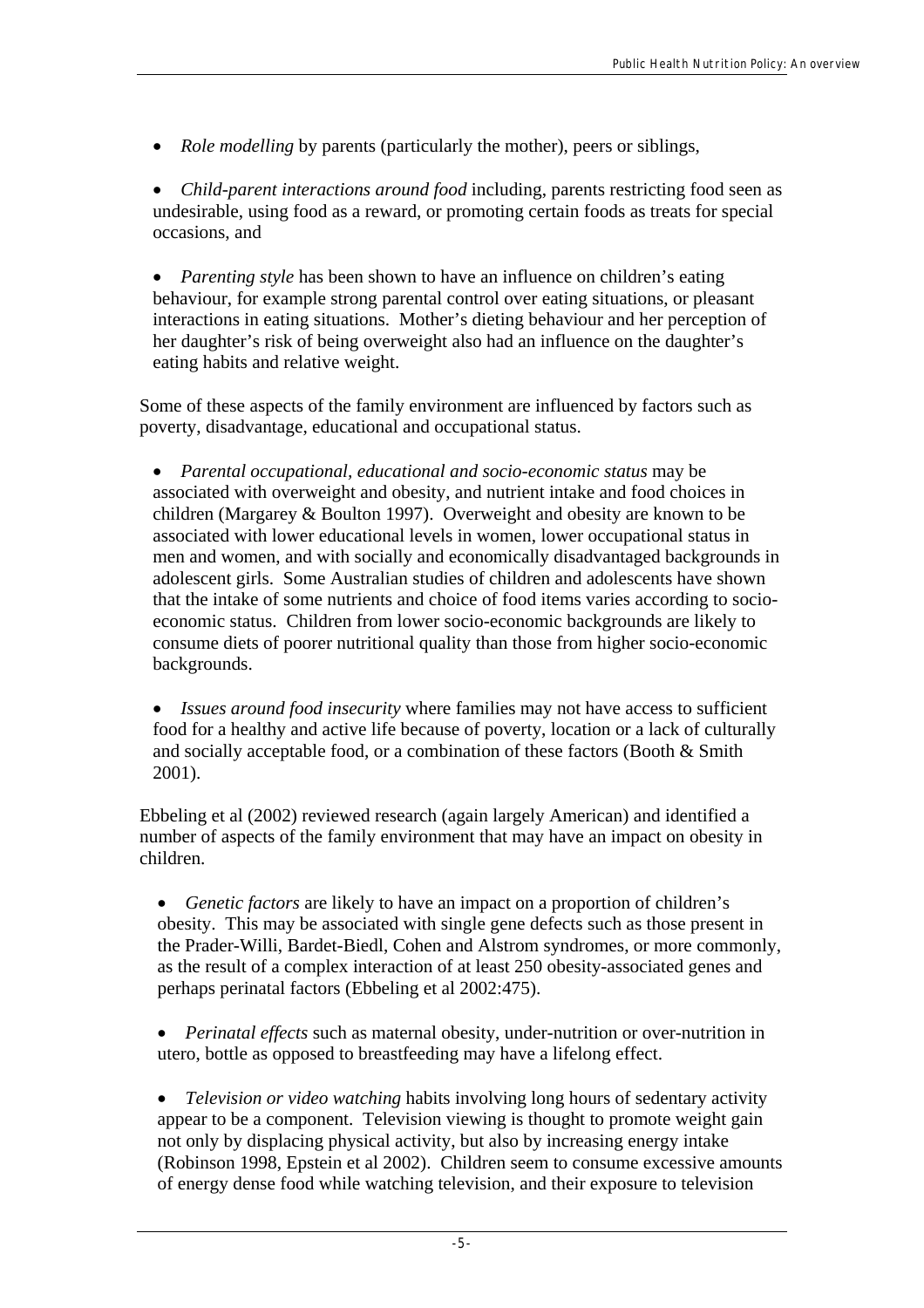advertising (mainly of fast food, soft drinks, sweets and sugar sweetened cereal) appears to affect dietary patterns at other times of the day. Television viewing during mealtimes is inversely associated with consumption of products not typically advertised such as fruits and vegetable (Coon et al 2001). Decreasing television, videotape and video game use has been shown to result in decreases in BMI (Robinson 1999).

• *Eating out and fast food:* changing patterns of family food preparation and rising rates of families eating out in restaurants and purchasing take-away or fast food, is associated with the consumption of more energy dense food (Zoumas-Morse et al 2001, and references cited in Ebbeling 2002: 476).

• *Parental social support* appears to play a role in childhood obesity. Parental support correlates strongly with participation in physical activity (Sallis et al 2000), and children who suffer from neglect are at substantially higher risk of obesity during childhood and later in life (Lissau & Sorenson 1994).

## **1.5.2 The educational and care environment**

Preschool and school environments have been the principal focus of nutrition interventions, based on the presumption that these are key sites for the acquisition of dietary knowledge and habits, as well as being places where children actually consume a significant proportion of their daily food intake. Guidelines in Australia regarding recommended dietary intakes (RDIs) in long day care settings vary from between 50% to 70%. Victoria does not have a specified level.

Two studies in NSW, where the Health Department recommended level is 50% of RDI, found that children's consumption was generally in line with the recommendations except in relation to energy, calcium, zinc and iron (Gelissen et al 1992) and thiamine, riboflavin, sodium, calcium, iron and zinc (Landers et al 1994).

A more recent WA study (Soanes et al 2001) where levels are of 50 to 67% of the RDI, reports that children in long day care consumed less than recommended levels of iron, calcium, zinc and energy nutrients. This study compared children in long day care and at home and on this basis suggests that RDI in long day care should actually be set at 50% rather than the higher levels many states specify. Recommendations about RDI for children attending school and research to gauge dietary intake in that setting have not been located.

The key factors that affect nutrition in care and educational environments appear to be:

- *The existence of a specific policy* or set of rules within the setting around nutrition education, food service and nutrition resources.
- *The formal curriculum* based education that the children receive about nutrition and healthy eating
- *The food* that is available in the setting, either provided or available for purchase.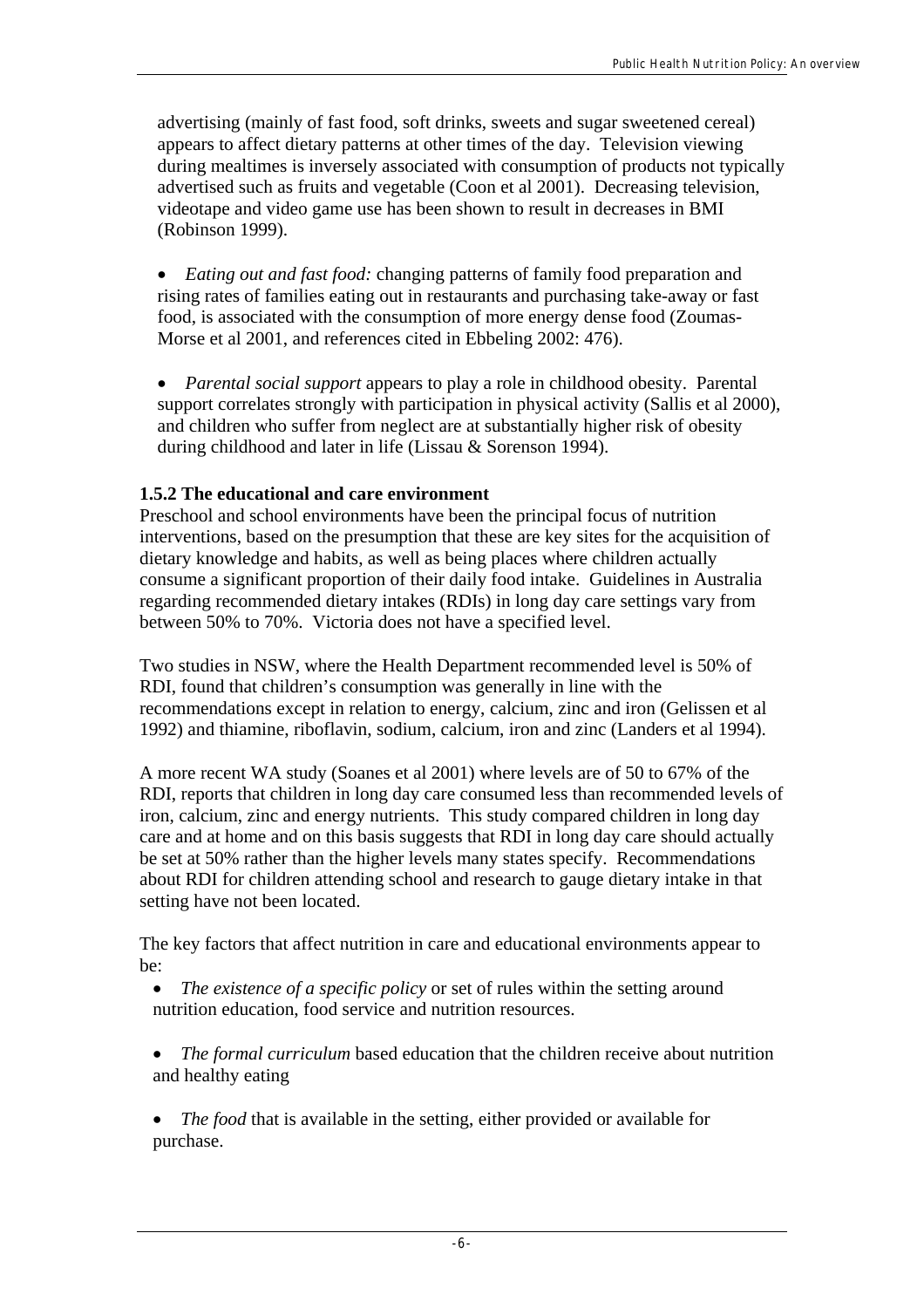• *The availability and promotion of physical education* as an integral part of the curriculum.

• *The knowledge, attitudes and practices of the staff* involved.

• *The role of the parents* in the setting and their involvement in food and nutrition issues.

## **1.5.3 The broad community environment**

There are a number of aspects of the broader community environment that may potentially have an influence on children's diet and eating habits. However, research to assess the nature and extent of this influence is relatively rare. For example, there have been few systematic studies to ascertain the effectiveness of public health educational messages, the impact of commercial advertising on food choices, the availability and cost of food.

The key aspects appear to include:

• *The massive injections of funds into the marketing*, particularly on television (Hill & Radimer 1997, Morton & McDermott 1997), of foods and drinks that are generally high fat, high sugar foods. Much of this advertising is specifically focussed on children and their parents, and there is only a limited amount of advertising from the fresh fruits and vegetable industry and the public health sector to counteract this. Australia is said to have one of the highest levels of food advertising during children's television viewing times, that is programs rated C or G and shown in the mornings and afternoons (Hill & Radimer 1997, PHA 2002).

• *The size of the fast food industry*, an industry that largely has children and families in its sights. According to a 2001 survey released by the economic research firm BIS Shrapnel, Australians spent \$6.35 billion on fast food and takeaways in the year 2000.

• *Increasingly sedentary lifestyles, the dominance of the car, urban design and fears for children's safety* are all believed to be placing limits on the extent to which children engage in out of doors physical activity, for example by walking or cycling to school, or playing in the street or the park, (Baur 1998, Baur 2001).

• *The price and availability of fresh fruits and vegetables* in some areas (Booth & Smith 2001) can limit the capacity of families on low incomes or in rural and remote areas to purchase healthy food at prices they can afford.

• *Lack of access to affordable, or culturally or socially appropriate food*. Certain groups in the community may have difficulty in purchasing healthy food, for example, Australians living in poverty or experiencing homelessness, recent immigrants who cannot afford or find access to familiar foods (Booth & Smith 2001:152).

## *1.6 The economic costs of poor nutrition*

The direct cost economic of poor diet to the Australian health care system has been estimated by the AIHW to be in the order of \$1.5 billion per year. This increases to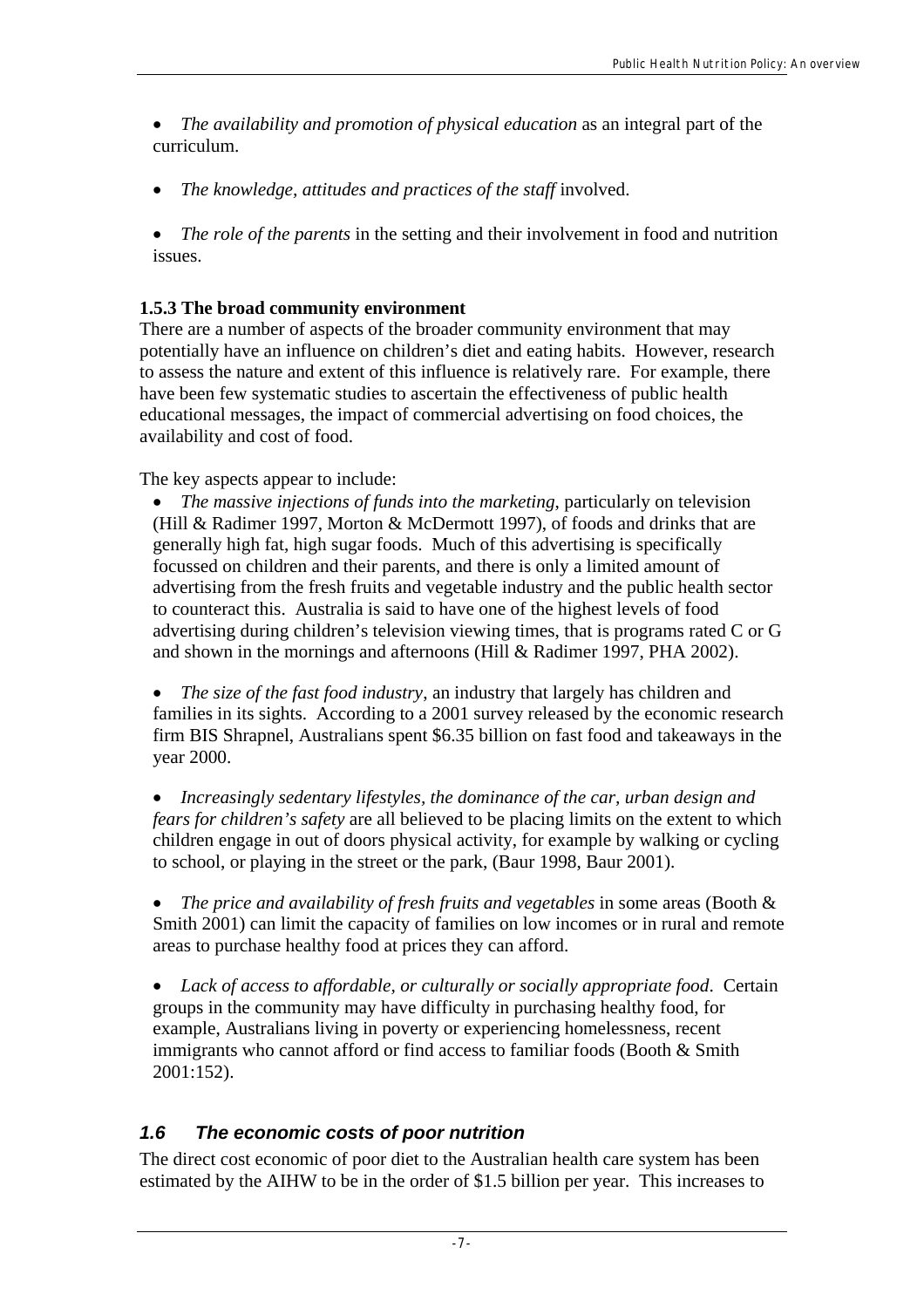\$2.2 billion when indirect costs such as low productivity are included, (Lester 1994; Mathers et al 1999).

With a narrower focus on obesity, the AIHW and the Centre for Health Program Evaluation estimated the economic cost of obesity-related disease using the 1989-90 morbidity and mortality data. The direct cost of obesity was estimated to be \$510 million (1992-93 dollars). Treatment of obesity-related coronary heart disease and hypertension contributed about 60% of this. Indirect costs associated with worker absenteeism and premature death accounted for an additional \$272 million (1989-90 dollars) (NHMRC 1997:87). This is probably a very conservative estimate as only a narrow range of diseases was included in the analysis, and in addition, the figures are now over ten years old and are likely to have increased significantly.

## *1.7 A broad overview of public health nutrition policy*

The last twenty years have seen a variety of initiatives in the field of public health nutrition. Appendix II summarises the major policy and program initiatives over the past twenty years in Victoria and in Australia in an effort to give a broad overview of what has occurred over this period.

Articulated public health nutrition policy and frameworks for implementation are currently in place at the state and national level, plus a range of consultative or advisory bodies. Looking back over the last twenty years, a large amount of effort has gone into public health nutrition, yet it seems that we have not seen the sustained and measurable gains that could have been expected, and that have been achieved in other public health areas such as smoking.

On a broad policy level, there have been two national nutrition surveys (1985 and 1995), the development of national dietary guidelines for children and adolescents (1995) and a guide to healthy eating for nutrition educators (1998), a national nutrition education in schools project (1992-1995). The Strategic Intergovernmental Nutrition Alliance (SIGNAL) is currently overseeing the national strategic framework for public health nutrition.

In the 1980s, Victoria was in the forefront of public health nutrition policy and program development, with initiatives such as the Food and Nutrition Policy in 1987, and the work of the Food and Nutrition Project from 1982/3 to 1995/6, (Crotty 1987, Powles et al 1992). Since the early 1990s, Victoria appears to have lost momentum in terms of public health nutrition. A summary of the activity since this period suggests that much of the effort has been fragmented with little coherence or co-ordination, and limited capacity to build on successful achievements (Woods 2000).

Very briefly, public health nutrition activity has tended to be:

• *Fragmented* with a lack of co-ordination or coherence and a wide range of initiatives that are diffuse and do not necessarily build upon one another.

• *Project based* rather than part of a broad strategic approach.

• *Lacking in consistent leadership*, with a variety of players with varying degrees of co-ordination.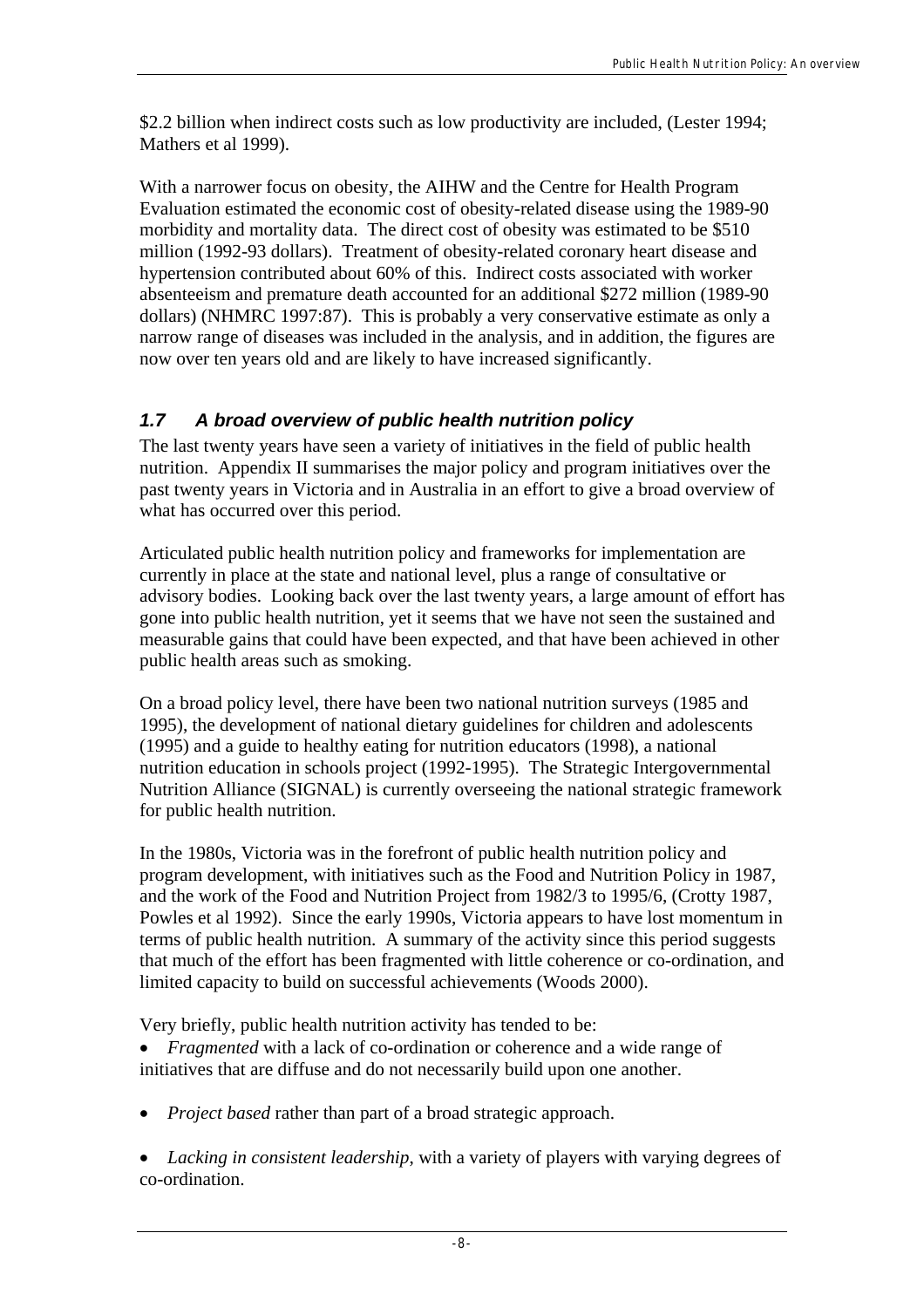- *Lacking in continuity and sustainable effort* over time.
- *Unable to build on best practice* as identified through rigorous evaluation or research.

• *Lacking in accessible documentation or evaluation.* Where evaluation has been conducted this has largely been process in nature rather than focussing on impact or outcome and measured against adequate baseline data.

The current climate in Victoria is of determination to overcome these barriers and to place co-ordinated, coherent, sustained public health nutrition high on the agenda.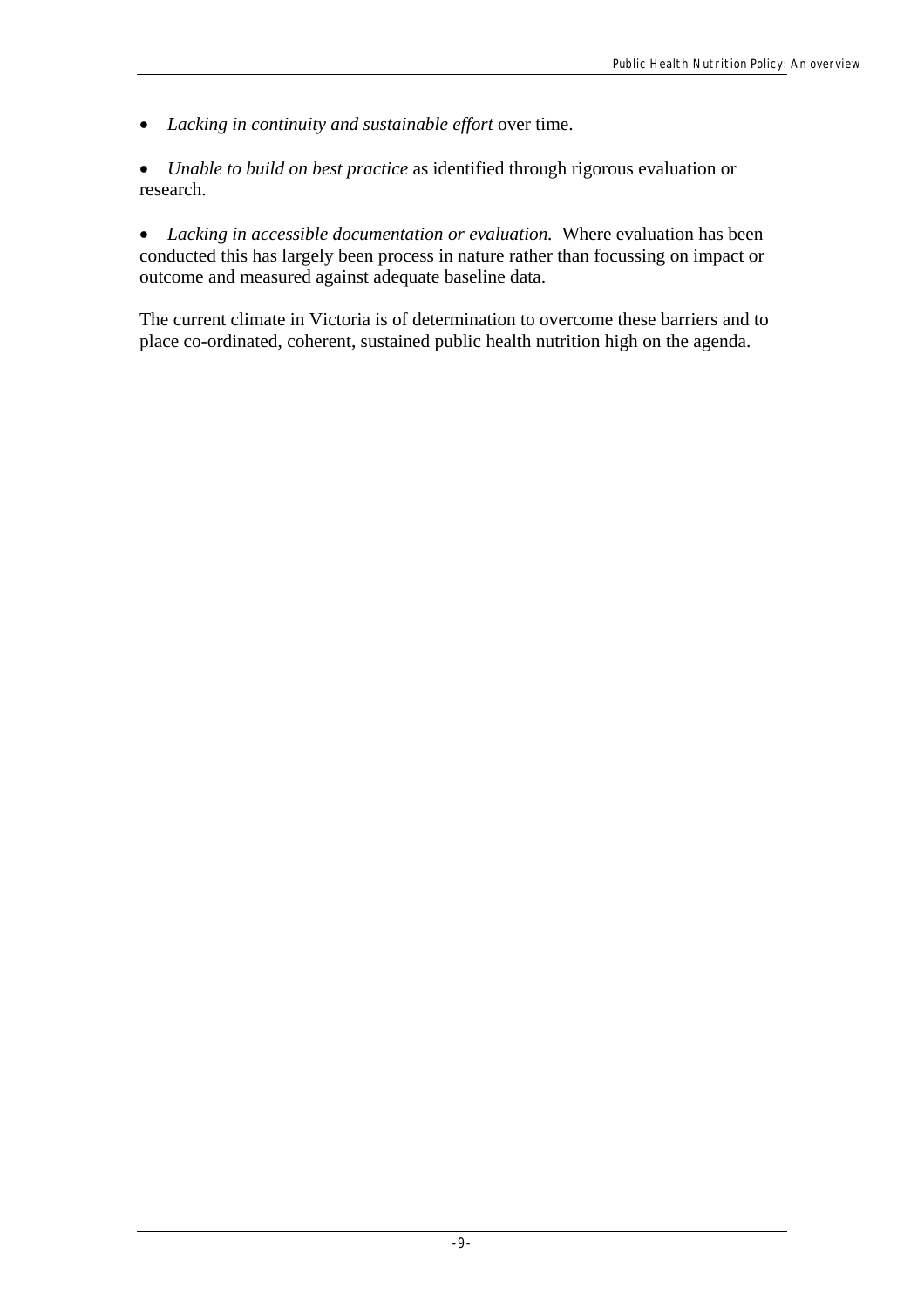# **2. The effectiveness of public health nutrition interventions**

This section relies heavily on work done by others who have undertaken reviews of interventions in three key areas; the prevention and/or treatment of childhood obesity, the reduction of cancer risk by achieving dietary modification in children, and the promotion of healthy eating in children 0-15 years.

## *2.1 Are interventions effective in the area of childhood obesity?*

The overall conclusions of reviewers in this field seem to be there is limited high quality data on the effectiveness of obesity prevention programs and no generalisable conclusions can be drawn (Campbell et al 2002, Reilly et al 2002, Ebbeling et al 2002). Some small impact can be achieved on children's eating and physical activity patterns, (Huon et al 1999, Gortmaker et al 1999, Sahota et al 2001) but decreases in BMI in children are difficult to achieve and to sustain in either family focussed, preschool or school based interventions.

There are some indications that obesity prevention interventions that narrowly focus on individual and family behaviour change tend to be less effective than school based interventions that are multi-focused (Ebbeling et al 2002, Reilly et al 2002, Micucci et al 2002), particularly those that focus on diet, food availability, physical inactivity (such as reduced TV watching), physical activity and school curricula, as well as family and community involvement.

Some short-term intense programs are reported as being effective in terms of weight loss but there are doubts about sustainability. Ebbeling (2002) suggests that these interventions have tended to focus on highly motivated families through specialist clinics. Interventions that are sustained over longer periods with a focus on a healthy lifestyle rather than on weight change appear to be more efficacious.

A note of caution needs to be sounded in relation to this summary in that we still have to rely on predominantly US studies and we should be wary of making too many assumptions about the Australian context on the basis of these studies.

## *2.2 Are nutrition interventions in preschool settings effective?*

A study of healthy eating programs for children aged 0-15 is currently being completed by Deakin University with funds from DHS, however, the results are not yet publicly available. The discussion in this and the following section is based on the overheads from a symposium on children's healthy eating under the auspices of Deakin University, DHS and DHA to discuss emerging results (Worsley et al June 2002) and a brief article reporting on the project in Food Chain (Worsley et al August 2002).

There have been relatively few interventions focussing on healthy eating in children in their preschool years (Worsley et al Aug & June 2002). Some powerful methods have been tested including adult modelling of food behaviours, positive reinforcement, use of group influence and sensory experience of foods, and most of the studies involved education of mothers and childcare centre staff. The authors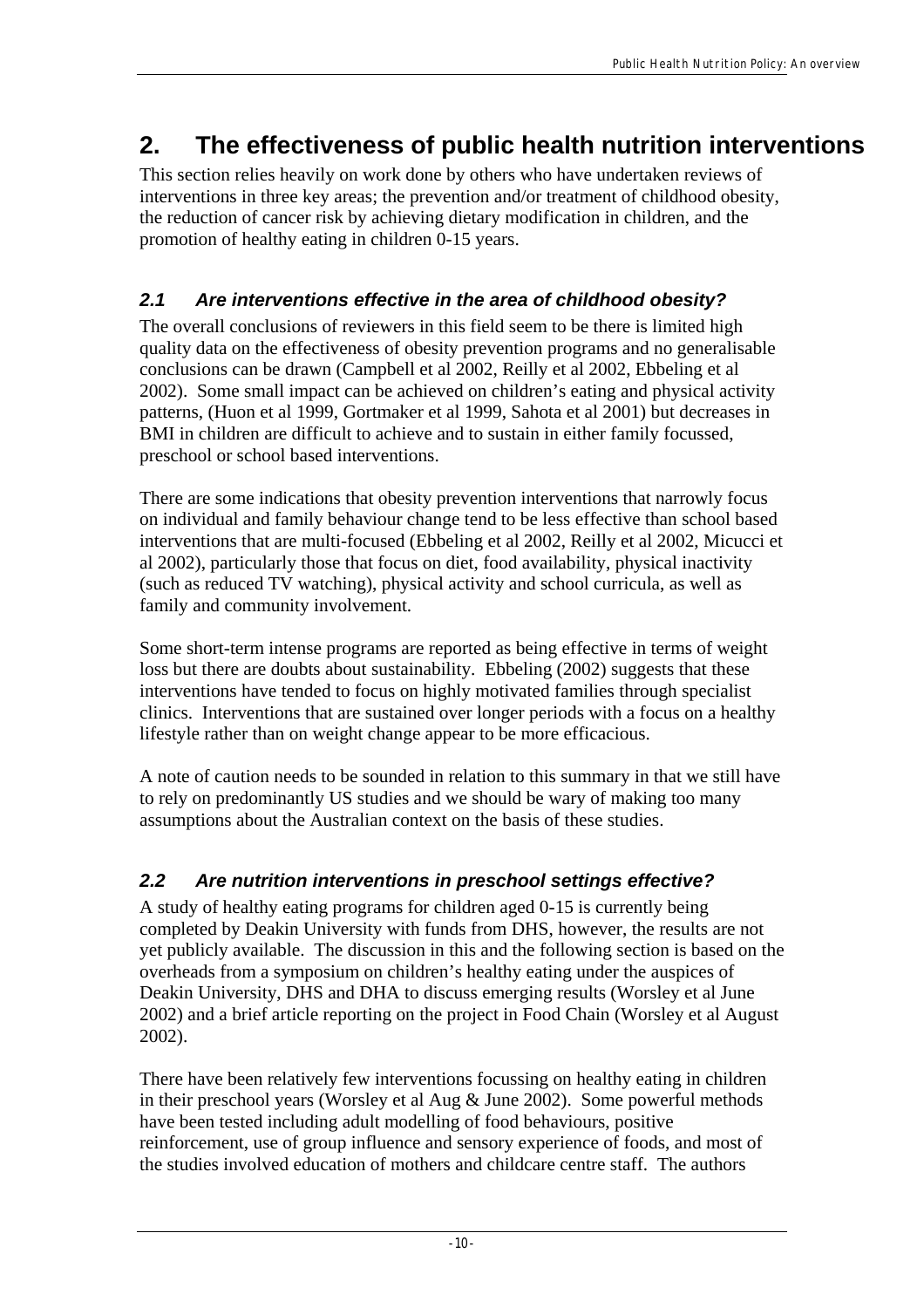suggest this is a promising area requiring more intensive research but there are indications that interventions aimed at creating healthy eating habits in infants can be effective.

In looking for research that could inform us about the capacity of policy related interventions to affect healthy eating in the preschool sector, a number of Australian studies designed to improve the nutritional adequacy of food provided in childcare centres were identified. The Caring for Children Project in NSW in the early 1990s revolved around the development and distribution of a nutrition resource book for childcare staff. The evaluation of the pilot suggested that the resource plus training for cooks and child care staff resulted in improved nutritional content of food in centres. However, when subsequently implemented across NSW, evaluation results were inconclusive (Matthews & Williams 1995).

A statewide needs analysis in Tasmania in 1997 (Allan 1998) identified the need to develop model food and nutrition policy for childcare centres and to review policy development and implementation procedures. This was followed by a very small pilot project that involved two centres, (Allan & Bradley 2000) which demonstrated that policy development and implementation could be significantly improved. A number of strategies were used including review of food and nutrition policy and practices, and trialing ways to involve staff, parents and children in a comprehensive food and nutrition education program. Impact evaluation found that centres rated their new nutrition policy as having improved the food and nutrition program in the centre. It also found that as a result, staff and parents had a heightened awareness of the importance of nutrition and food related activities, and improved knowledge and confidence in nutrition.

This small study together with the results from evaluations of two larger initiatives seem to indicate that multi-strategy interventions incorporating policy development, as well as training and resource provision appear to be more effective than single strategy interventions. The Good Food for Children project in NSW (Sangster et al 1999) and the Start Right-Eat Right award scheme in WA (Pollard et al 2001) both resulted in improvements in the quality of food service in childcare centres. These projects both involved the development of nutrition policy, menu assessment, as well as resource provision and training and support for childcare staff and cooks. The NSW study also included the provision of nutrition information for parents.

Pollard et al describe the success of the WA scheme as based on four factors: an understanding of the child care industry, collaboration between the industry and state and federal governments in terms of standards, guidelines and requirements, the provision of resources to support the scheme and of incentives for centres to register in the scheme and to seek accreditation. Both the WA and the NSW studies suggest that sustainability of the improvements in childcare centre food service will depend on the maintenance of the intervention beyond pilot or project phase.

Data from the National Childcare Accreditation Council about the extent to which childcare programs Australia-wide have adopted nutrition policy and have met quality assurance indicators in meal provision will not be available for approximately 18 months (see discussion in section 3.2.2 below.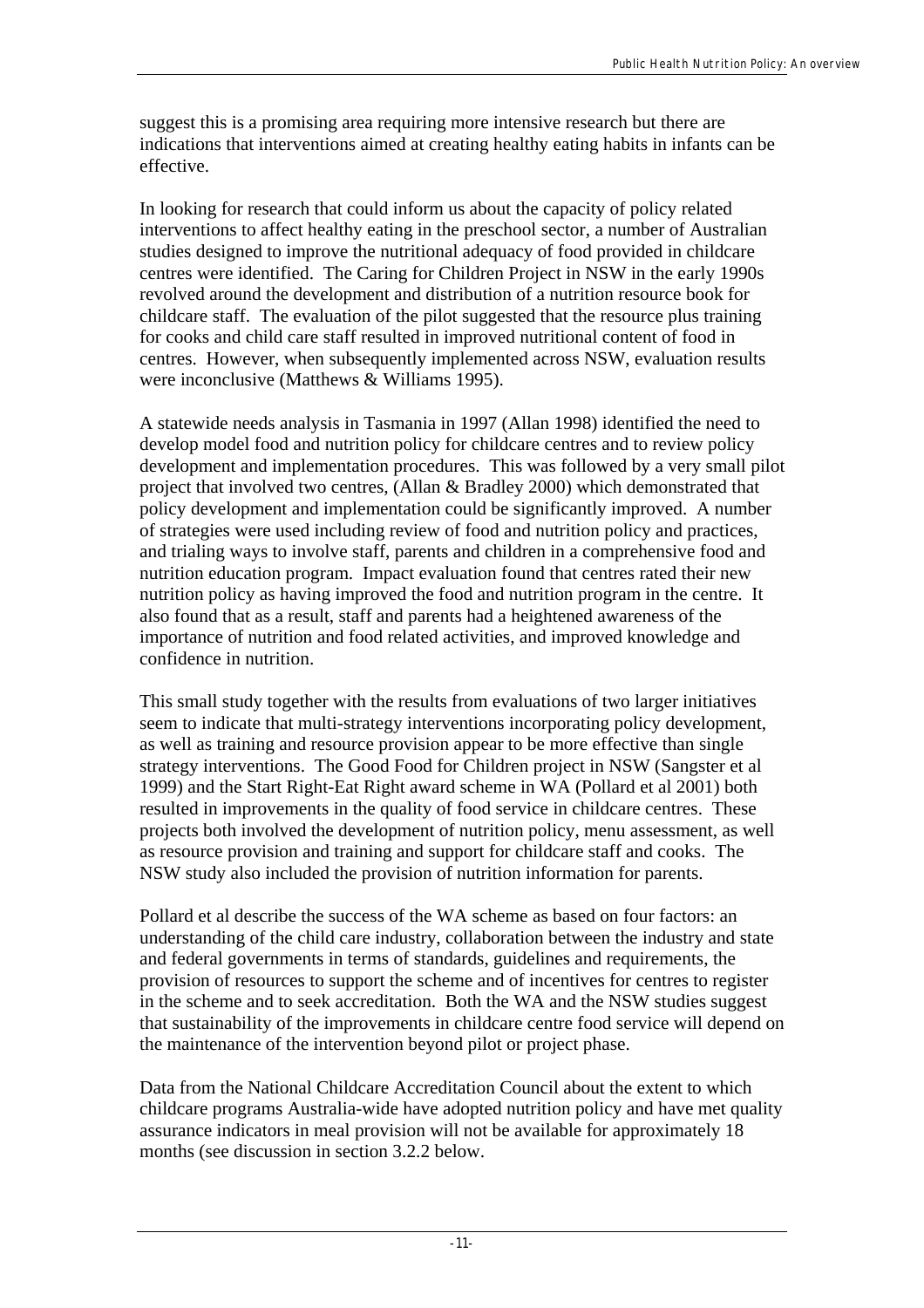## *2.3 Are nutrition related interventions in primary school settings effective?*

Worsley et al report that there have been many studies of interventions geared towards primary school age children and more than half were effective in changing children's eating behaviour, some having sustained the effect over 12 months. There is some evidence that family involvement, food service inclusion and linkage to the curriculum has a positive impact on effectiveness.

The authors suggest that longer-term studies of interventions are necessary to evaluate the effects on later in life intake of fruits, vegetables and cereal grain. They also comment that there seems a tendency to focus on organised settings rather than on the community broadly and on family settings, that the interventions tend to be behavioural in nature with little focus on policy development and implementation, that parents tend to be missing from interventions with children, that 'the average child' is considered with little attention to families with a disabled child and that there tends to be an implicit assumption that influencing what children eat means you influence them for life.

The American Agency for Healthcare Research and Quality has recently reviewed 92 studies of behavioural interventions to promote dietary change considered relevant to cancer risk (AHRQ 2002). It is concluded that behavioural interventions were successful in increasing the intake of fruits and vegetables and in decreasing intake of both total fat and saturated fat. Interventions were more successful at increasing fruit intake among children and vegetable intake among adults. Interventions with children were more successful at reducing the intake of total fat and less successful at reducing intake of saturated fat than interventions among adults.

The authors state that, due to a lack of relevant studies, it is not possible to comment on the effect on fruit and vegetable consumption in terms of the intensity, setting, mode of delivery, use of individual tailoring, or cultural or ethnic specificity of the intervention. There is however, some evidence that culturally or ethnically specific interventions were more effective at decreasing fat intake in those groups.

Interventions that involved social support, goal setting, small groups, family involvement and interactive food related activities (for example cooking and taste testing) appear to have been more effective in increasing fruit and vegetable intake and decreasing fat intake, but the authors urge caution in over-interpreting these results and suggest substantial additional research is required. One interesting conclusion was that studies with a theoretical basis were more likely to report significant increases in fruit and vegetable intakes than studies that did not have a theoretical framework.

# *2.4 What gaps do we have in our knowledge?*

Clearly, there remain a number of gaps in our knowledge about effective nutrition interventions with children, these include:

• More Australian based work is required to ensure the conclusions are capable of generalisation from the predominantly US studies.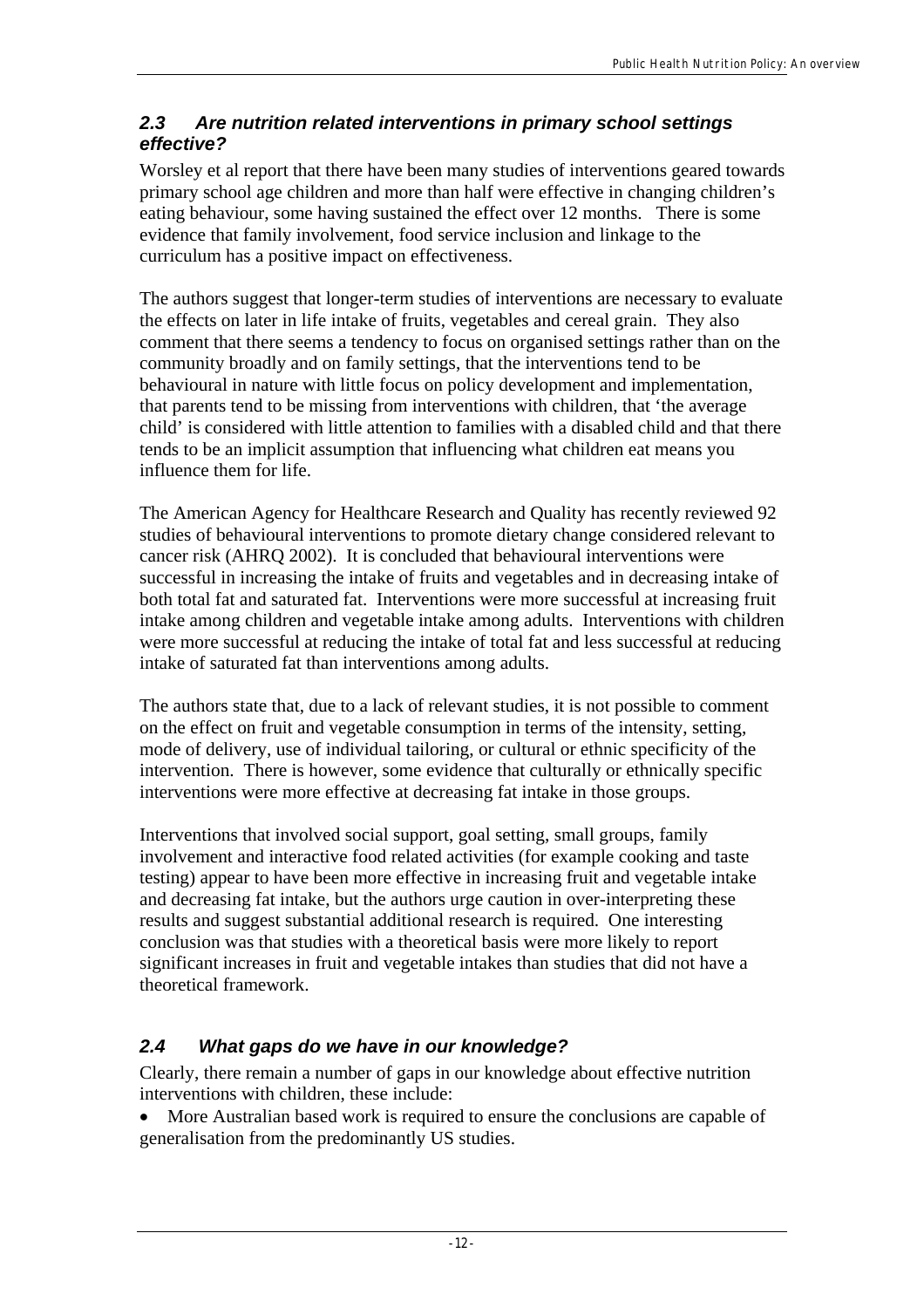• There is a deficit in good quality research that focuses on the efficacy of different approaches to high-risk, hard-to-reach, low income and culturally and linguistically diverse populations.

• More research is needed to understand the relative roles of the different influences on children's eating behaviour from the family, the educational or care environment and community environment.

• We also lack detailed research of the role of different components of successful intervention, such as food and nutrition policy development, food service change and resource provision.

• The focus in childhood nutrition in developed countries has been on dietary fat intake, the consumption of fruit and vegetables and eating a balanced diet. There has been relatively little research done on other factors such as sugar consumption, sedentary behaviour, physical exercise, the impact of advertising etc.

- No evidence is yet available on the cost-effectiveness of various interventions.
- More research is needed to assess the long-term sustainable effect of interventions.

• Nutrition interventions have tended to be isolated and specialised efforts, little evidence exists of the effectiveness of a population wide approach similar to the Victorian SunSmart or national Quit campaigns, and the capacity of broad-based community wide healthy eating campaigns to effect nutritional change or the components of these that may be particularly efficacious in terms of children's nutrition.

# *2.5 Are nutrition interventions cost effective?*

Systematic research to assess cost-effectiveness of nutrition interventions has barely begun, though a number of projects are underway. Deakin University is undertaking a project to analyse the effectiveness and cost effectiveness of childhood obesity interventions for the federal Department of Health and Ageing. The results are not yet publicly available.

Monash University and the Centre for Health Program Evaluation are conducting a project for the Population Health Division of the Department of Health and Ageing on the relative cost effectiveness of primary interventions in public health. The initial literature review has been completed and the key areas for cost effectiveness analysis identified, namely smoking, alcohol misuse, physical exercise and healthy nutrition. It will however, be some 18 months before any detailed information will be available, (Leonie Segal, personal communication  $21<sup>st</sup>$  October 2002).

# *2.6 What outcomes can be expected from nutrition interventions?*

Effectiveness of nutrition interventions in organised settings may be reflected in a variety of outcomes. Some of these, such as social behavioural changes, may be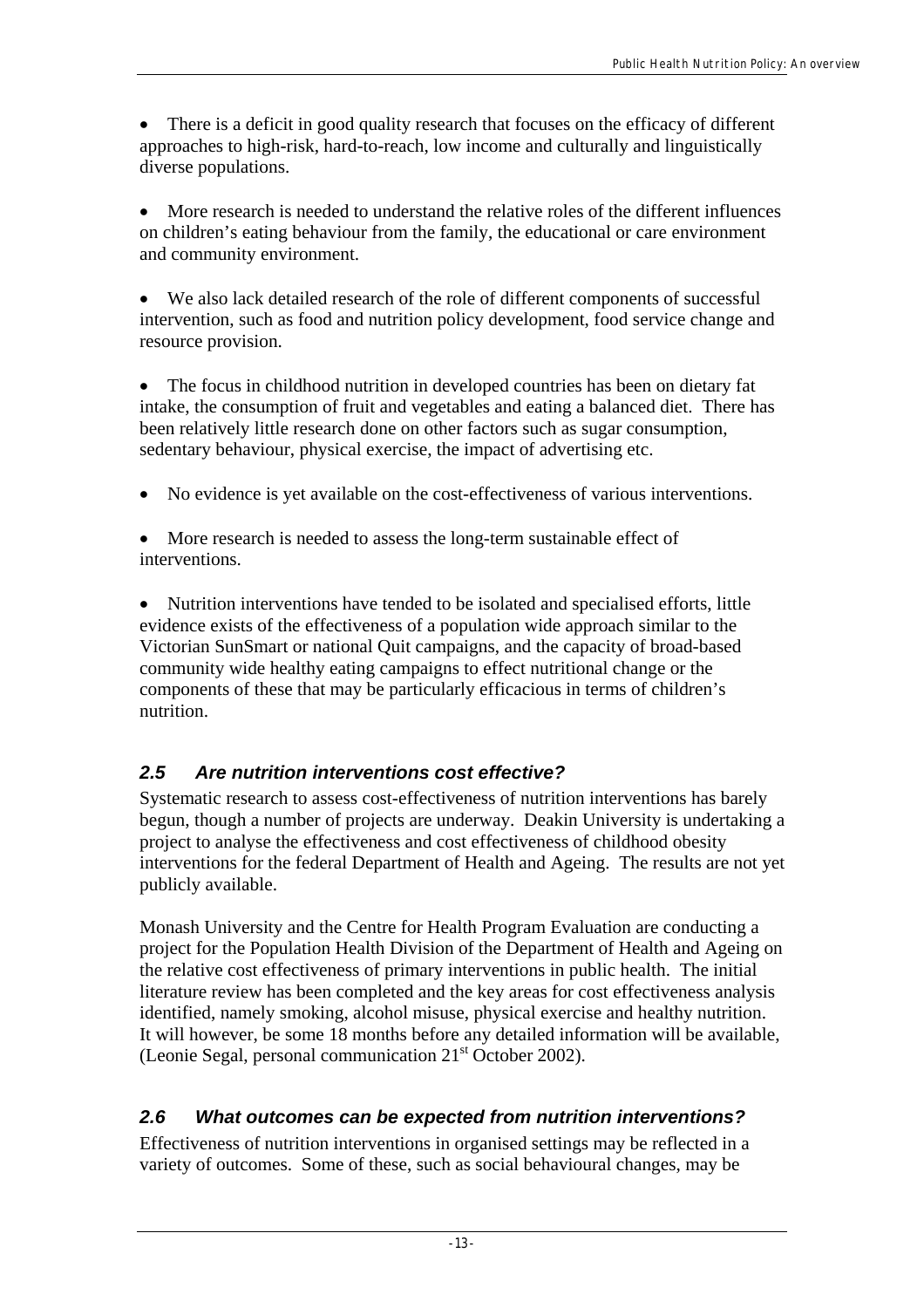measurable within a relatively short time frame; others require a lengthy timeframe such as epidemiological change. Assessing outcomes will require a commitment of resources over a significant period not only to ensure the adequacy of baseline data against which to measure outcomes, but also to ensure that appropriate research methodologies are fully integrated into policy, program and data base development.

## **2.6.1 Potential social behavioural outcomes**

• *Changing beliefs and attitudes* towards 'healthy food' or specific aspects of a healthy diet such as fruit and vegetable consumption among children, parents, and staff.

• *Changing knowledge* of what constitutes a healthy diet.

• *Changing skills and confidence levels* in relation to teaching, modelling and providing healthy food.

- *Changes in eating behaviours* in the organised settings and outside it, and
- *Changes in levels of physical activity and inactivity* of children*.*

## **2.6.2 Potential structural or institutional outcomes**

• *Changes in the proportion of settings that have adopted fully articulated nutrition policy.*

- *Changes in the nature and extent of nutrition policy implementation*.
- *Changes in extent of formal nutrition training* for staff and/or nutrition components in existing training and changes in participation in nutrition training.

## **2.6.3 Potential epidemiological outcomes**

• *Changes in children's body mass index*, and specifically in the incidence and prevalence of overweight and obesity among children.

• *Trends in the Type 2 diabetes* incidence and prevalence in childhood.

• *Changes in incidence and prevalence of adult* obesity, heart disease, diabetes and cancer, and reductions in the burden of disease associated with physical activity, obesity, inadequate consumption of fruit and vegetables and high blood cholesterol.

• *Changes in assessment of the proportion of the burden of disease associated with* diet*.*

## *2.7 What can be learnt from other broad based public health initiatives"*

There is an increasing body of knowledge about population based public health interventions that have been assessed as achieving significant public health gains (SIGNAL 2000; Montague et al 2000; Chapman & Wakefield 2000). In summary, the following elements appear to be critical: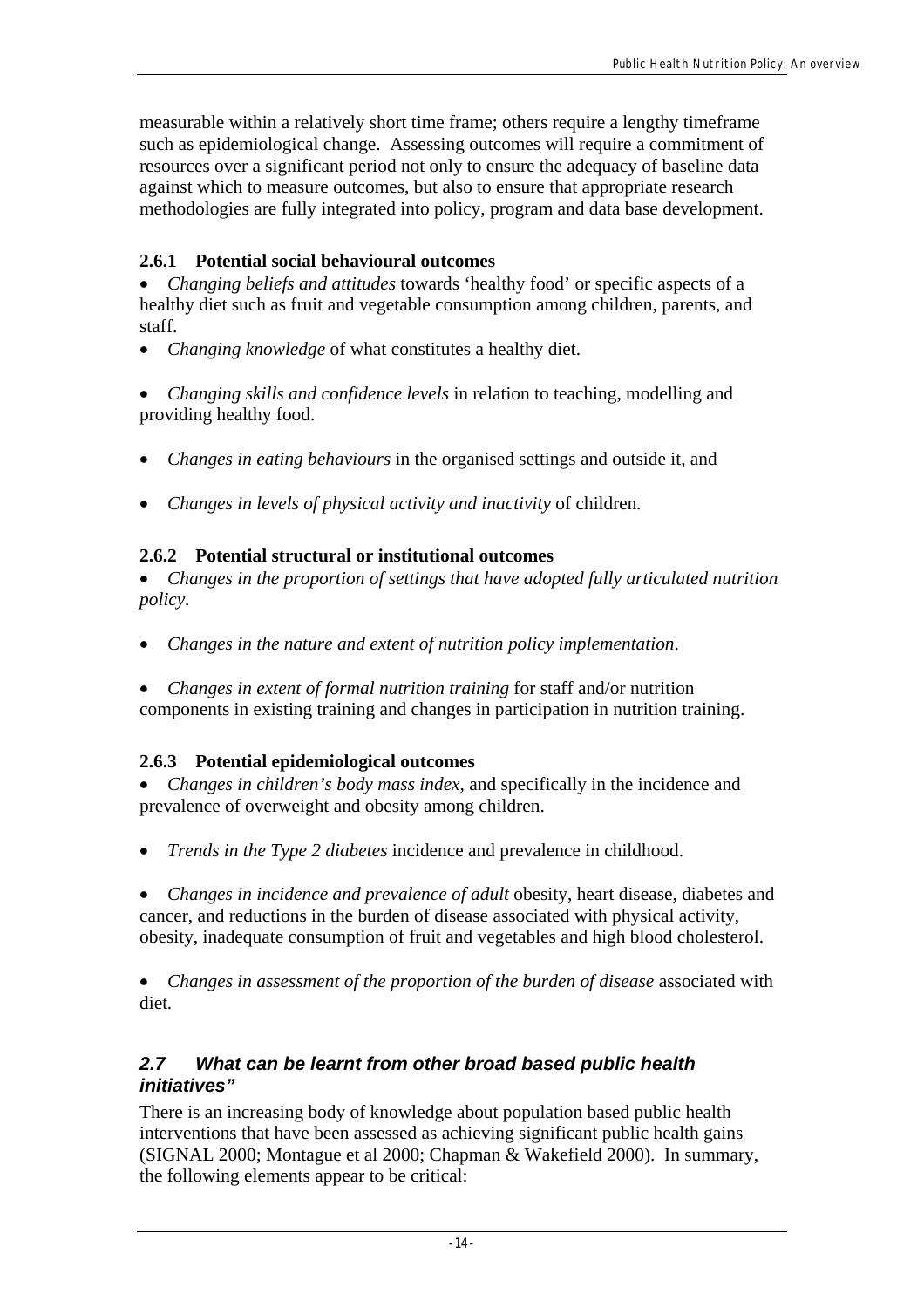- *Continuity:* the effort is sustained over lengthy periods that may have long phase of groundwork, followed by periods of intense campaigning.
- *Credibility:* key player or players have credibility with all levels of society including, the public, government, and the business and community sectors.

• *Adequate resources*: - sufficient resources need to be available over considerable period to be able to sustain the effort.

• *Research-based*: - public health initiatives need to be founded, resourced, planned, designed, evaluated and constantly reframed on the basis of credible research which is epidemiological, scientific, behavioural, evaluative etc,

• *Comprehensive, multi-faceted and co-ordinated*: - initiatives need to combine a wide variety of approaches including research, education, training, policy development, social marketing, mass media campaigning, advocacy, marketing, merchandising, regulation, environmental change, legislation etc to achieve change on a variety of fronts including individual attitude and behavioural change, community education and community development, institutional and environmental change, government standard setting and regulation.

• *Multi-level and multi-setting:* – simultaneously working at many levels and in many settings such as local, state and national media newspapers, magazines, radio and television, preschools, schools, tertiary institutions, workplaces, trade unions, relevant industry bodies and individual businesses, local, state and federal government, the media, the bureaucracy, arts, sport and recreation organisations, business etc.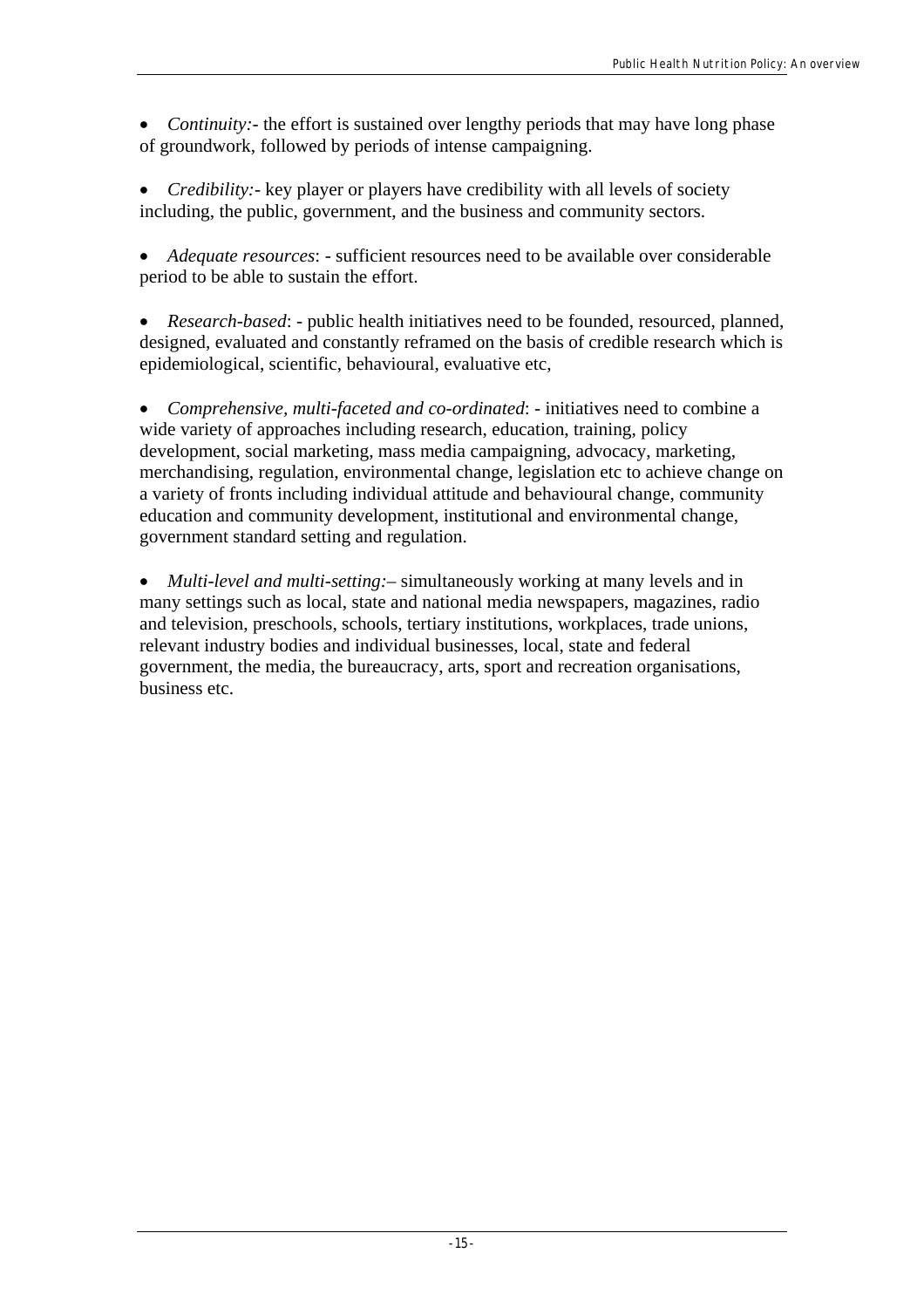# **3. Organised settings for 0-12 year-olds**

This section begins with a brief discussion of a number of aspects of organised children's settings to assist the Eat Well Victoria Partnership to select settings for further work in relation to nutrition policy development and implementation. This is followed by an overview of the key settings in the preschool, primary school and out of school hours sectors. It should be remembered that this is an overview only, detailed work on selected settings will be conducted in Phase Two of the project.

# *3.1 Critical aspects of organised settings*

The following eight aspects of organised settings are suggested as ones the Partnership may wish to consider when deciding which to select for further development.

1. *Capacity to reach children from all backgrounds.* The setting can be considered in relation to the extent to which the setting is used by families from different socio-economic and cultural backgrounds who live in all parts of the state. Long day care centres, family day care programs, kindergartens, primary schools and out of school hours programs are available across Victoria, are attended by large numbers of children and are used by families from all backgrounds. Special schools, while having relatively small numbers of children, provide access to children with special needs who may not be reached through other settings. Data on usage of different types of childcare and school settings is detailed in the following sections of this paper.

Potentially, out of home care settings for young children in Victoria could be considered as organised settings for nutrition policy development. However, the number of children involved is very small and most of the care settings are in foster homes. According to DHS (personal communication October  $24<sup>th</sup> 2002$ ), around 4000 children (aged 0-18) are in care on any one day in Victoria. Some 500 are in small group homes and only about one third of these are under 12. Around 3500 are in foster care and about a half of these are under 12. These settings are not therefore considered here. However, it should be noted that discussion of food and nutrition policy, nutrition education and food service in out of home protective care settings are almost completely absent from the literature.

2. *Exposure to nutrition opportunities.* The extent to which children in the setting are exposed to nutrition opportunities will vary and will influence the potential for nutrition education in that setting. Exposure will be affected by a number of factors: the amount of time children spend at the setting, the number of meals or snacks eaten there, the proportion of daily nutrient intake likely to be consumed, and the focus of the activity in the setting. Thus settings such as sporting or recreational clubs where the focus may be basketball or music or chess, where food is not consumed and where children spend limited amount of time per week may be considered as having a low priority for nutrition policy development. Children in occasional care programs, playgroups and possibly kindergartens, may also be viewed as having limited exposure to nutrition opportunities because of the relatively short periods of time children spend in such settings. See below in section 3.2 for further discussion in relation to kindergartens.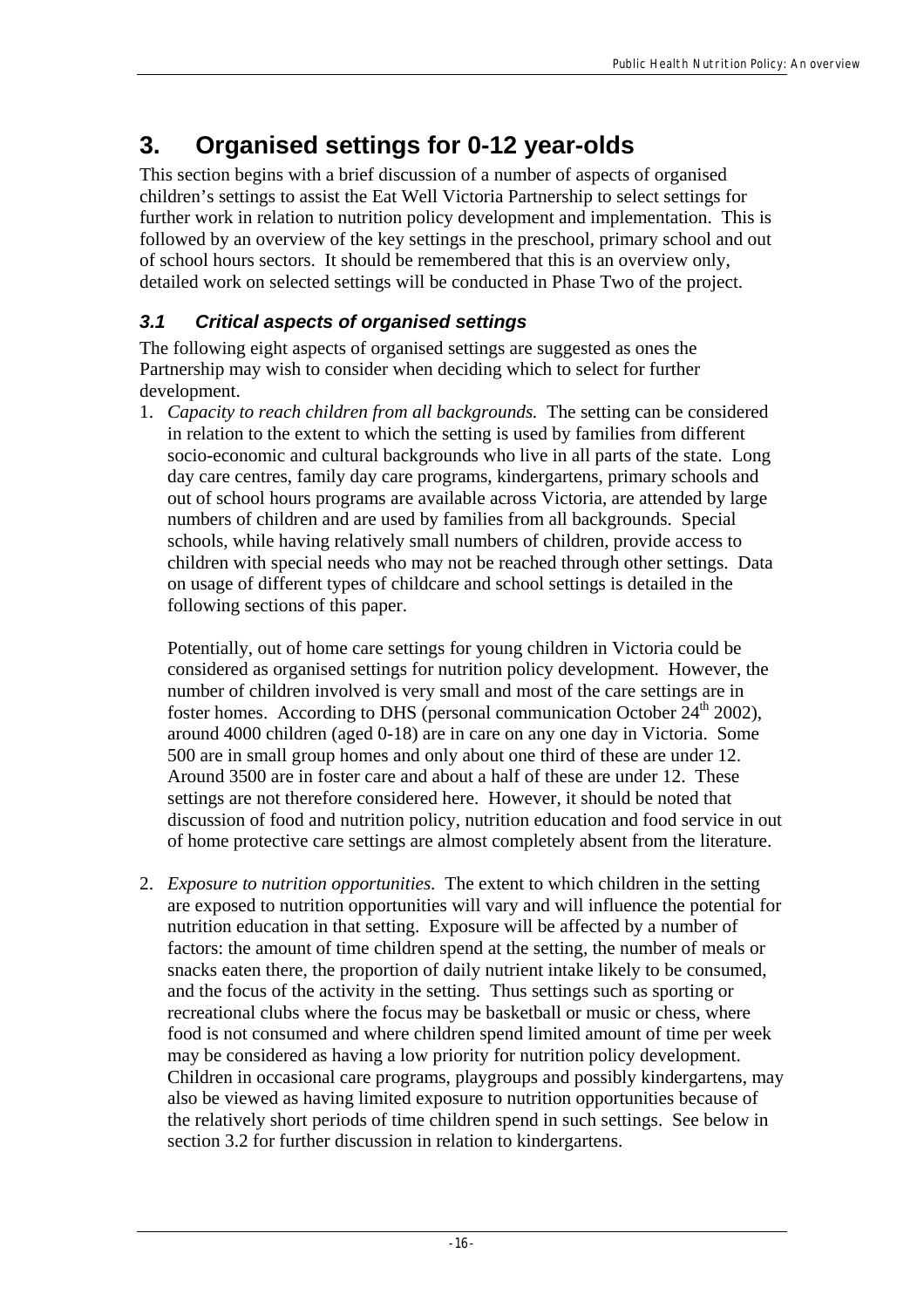- 3. *Capacity to involve parents in nutrition education activities*. Settings will vary in the extent to which there are opportunities to reach and involve parents as well as children around nutrition issues.
- 4. *Evidence of effectiveness of nutrition interventions.* This aspect involves the extent to which nutrition interventions have been demonstrated as effective in the setting.
- 5. *Current state of nutrition policy development and implementation.* Settings vary widely in the extent to which nutrition policy is in place or under development. In some regards, this element is dependent on the existence of organisational structures that support policy development and implementation such as regulatory, accreditation or monitoring frameworks, active peak bodies, and requirements for professional training for staff. Some settings such as long day care centres operate within a formal accreditation framework that has already gone some way towards ensuring the development of nutrition policy.
- 6. *Current state of resource and training development to support policy implementation.* Settings vary in the extent to which educational, training and resource development are underway to support the implementation of nutrition policy.
- 7. *Capacity to involve key stakeholders:* Settings also vary in the range of stakeholders involved and the feasibility of involving them in nutrition policy development and implementation.
- *8. Availability of data to assess impact and outcome of nutrition policy development:* Settings can be considered in relation to the availability of baseline data that will facilitate the assessment of impact and outcome of any nutrition intervention. Thus if we are going to measure effective outcomes on any of the parameters identified in section 2.6 above, baseline data will be needed in relation to;
	- o The nature and extent of mandatory requirements and monitoring systems in relation to nutrition policy development and implementation.
	- o The extent of mandatory and voluntary nutrition policy adoption and implementation in settings.
	- o The capacity and confidence of staff to develop and adopt policy, to implement policy and to seek out up to date nutrition resources.
	- o Levels of formal and informal training of staff in nutrition.
	- o Knowledge, attitudes and beliefs about nutrition and healthy eating in staff, parents and children.
	- o Consumption patterns of children both in the setting and outside the setting.
	- o Data on body mass index of children of different age groups in different settings.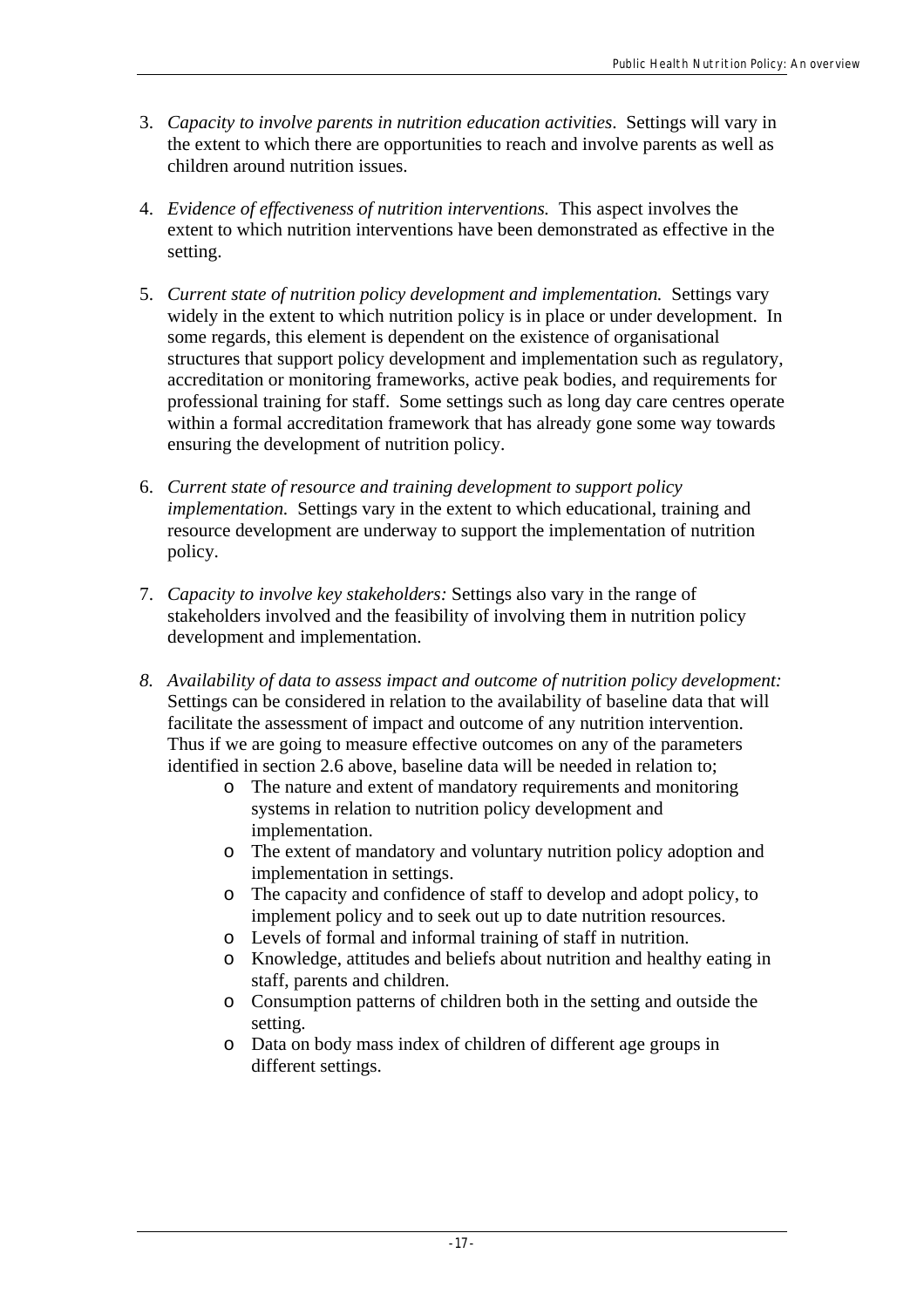## *3.2 Preschool settings for 0-5 year olds*

## **3.2.1 Size of the preschool sector**

The principal organised settings for the 0 to 5 years olds are long day care centres, family day care programs, occasional care programs and preschools/kindergartens in both the public and private sector. The Australian Bureau of Statistics (ABS) 1999 childcare survey indicates that one in five or 22% of Australian 0-4 year olds attend a formal care program (ABS 2000:11) and that levels are rising, (14% in 1990, 19% in 1993, 21.4% in 1996 and 22.6% in 1999). Victorian data suggest similar levels of attendance.

| Type of formal care program     | Number attending the program |
|---------------------------------|------------------------------|
| Long day care centre            | 44,400                       |
| Family day care                 | 20,400                       |
| Occasional care                 | 11,800                       |
| Preschool/kindergarten          | 71,300                       |
| Total children in formal care*  | 181,100                      |
| Total 0-11 year old children in | 761,100                      |
| Victoria                        |                              |

# These figures are based on 0-1 year olds, though the majority will be 0-5 years olds.

\* Components do not add up as total of formal care includes children who attend before and after school programs (40200), other formal care (7500) and children can use more than one form of care. Source: ABS 2000:13

There are 835 licensed long day care (LDC) centres in Victoria (DHS personal communication August 2002), these being a mix of private, local government, industry and community managed centres. These programs provide developmental and care activities for children under school age, and are run by a mix of two year trained childcare staff and untrained assistants.

There are 72 family day care (FDC) programs in Victoria, 76% of which are run under the auspices of local government authorities. There are 3,284 home-based care providers registered in these programs and 315 co-ordination staff (DHS 2001). Both LDC and FDC programs provide up to 60 hours care per week on 48+ weeks per year, and some FDC programs provide overnight and weekend care.

Occasional care programs have been omitted from the more detailed discussion below as they involve relatively small numbers of children who only attend these settings for relatively short periods and on an intermittent basis only.

There are approximately 1000 stand-alone preschools or kindergartens in Victoria (KPV personal communication October 2002). These programs are run under a wide range of community based agencies and offer educational and developmental programs for 3, 4 and 5 year old children in the two to three years before they attend primary school. The programs are offered on a sessional basis of 10, 12, 15 and even 20 hours a week during school terms. Kindergartens are run by three year trained early childhood staff and untrained assistants.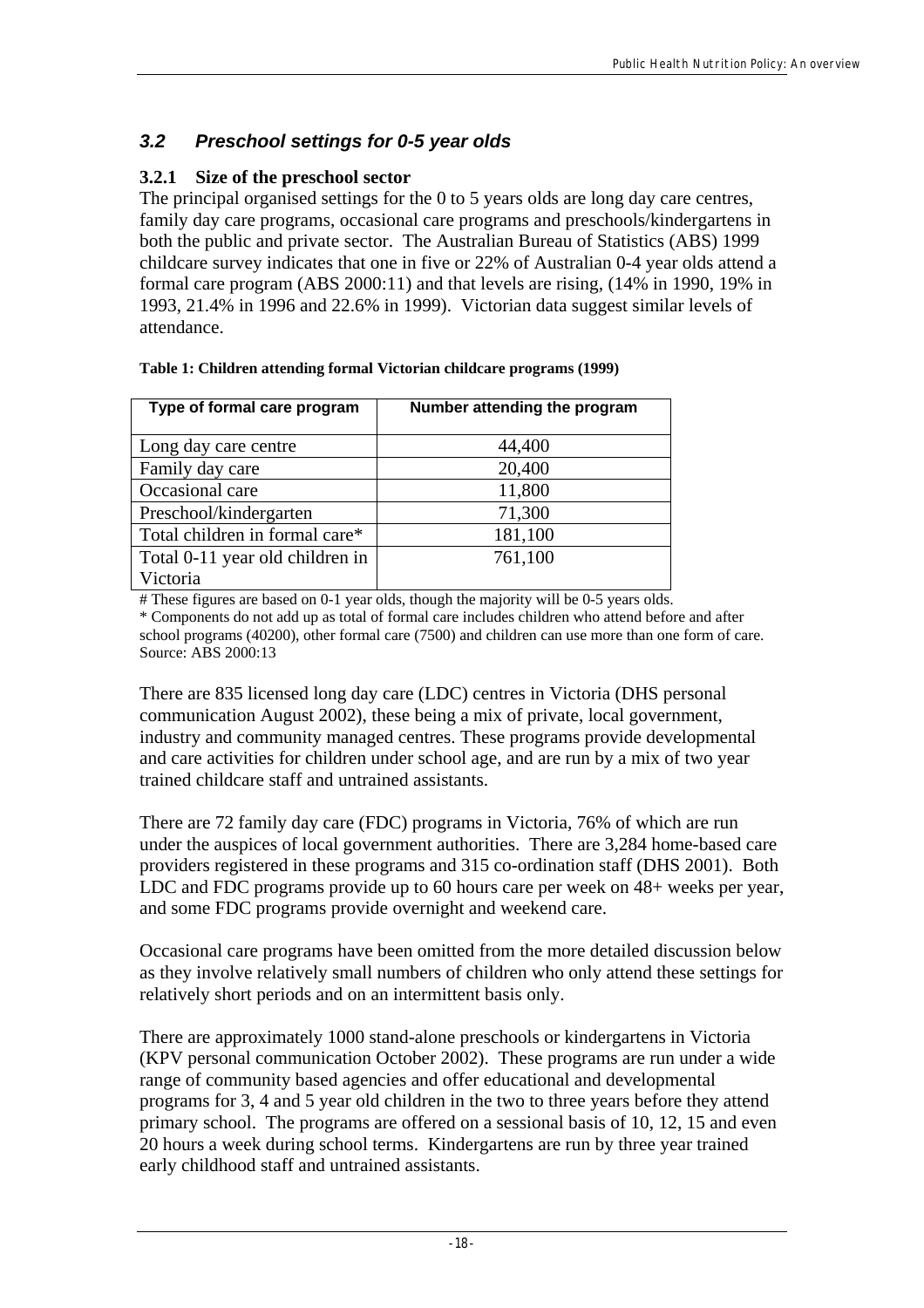## **3.2.2 Current nutrition policy development and implementation**

Nutrition policy development is relatively underway in LDCs, but less so in FDC and kindergarten programs. There are two key vehicles that have supported and encouraged policy development in LDCs. Firstly, the national system that links payment of the Child Care Benefit to parents with program accreditation with a focus on quality assurance and improvement. Secondly, the state based systems for licensing programs on the basis of meeting a set of minimum standards. In some other states most notably SA and WA, there has been a voluntary childcare nutrition award scheme Start Right Eat Right managed by a non-government organisation with government funding. An equivalent program is currently being piloted in Victoria by the Lady Gowrie Child Centre (see below).

#### *Quality Assurance*

Since the mid-1990s, the National Childcare Accreditation Council (NCAC) has accredited LDCs based on the meeting of quality standards and payment of federally funded Child Care Benefit to parents is dependent on centres meeting quality standards under the national quality improvement and accreditation system (QIAS) administered by the NCAC. This system is based on a collaborative process involving staff, management and parents and defines quality care around a set of ten quality areas, 35 principles and indicators of unsatisfactory, satisfactory and high quality care. Sections directly relevant to nutrition include:

Quality Area 2: Respect for children: Principle 2.4: "Mealtimes are pleasant, culturally appropriate occasions and provide an environment for social learning and positive interaction"

Quality Area 7: Protective care: Principle 7.1: "The centre has written policies and procedures on child protection, health and safety, and staff monitor and act to protect the health, safety and well-being of each child." Nutrition and food handling and storage are two of eleven areas suggested for inclusion in the written policies.

Quality Area 8: Health: Principle 8.1: "Food and drink are nutritious and culturally appropriate and healthy eating habits are promoted." Detailed indicators of "satisfactory care" and "high quality care" provide guidance on

- Maintaining current information on nutrition
- Developing and implementing nutrition policy
- Inclusion of current recommendations on nutrition

• Food supply reflecting Commonwealth and State recommendations on children's food requirements

• Flexible arrangements for age, individual preference and special needs dietary requirements and encouragement of healthy food habits

• Forward menu planning involving parents and evaluation of menus against nutrition guidelines

• Involvement of parents in nutrition education, policy development and implementation

• Nutrition training of staff.

Stand-alone kindergarten programs do not come under the NCAC nor is Child Care Benefit payable to parents. Funding is the responsibility of the state government.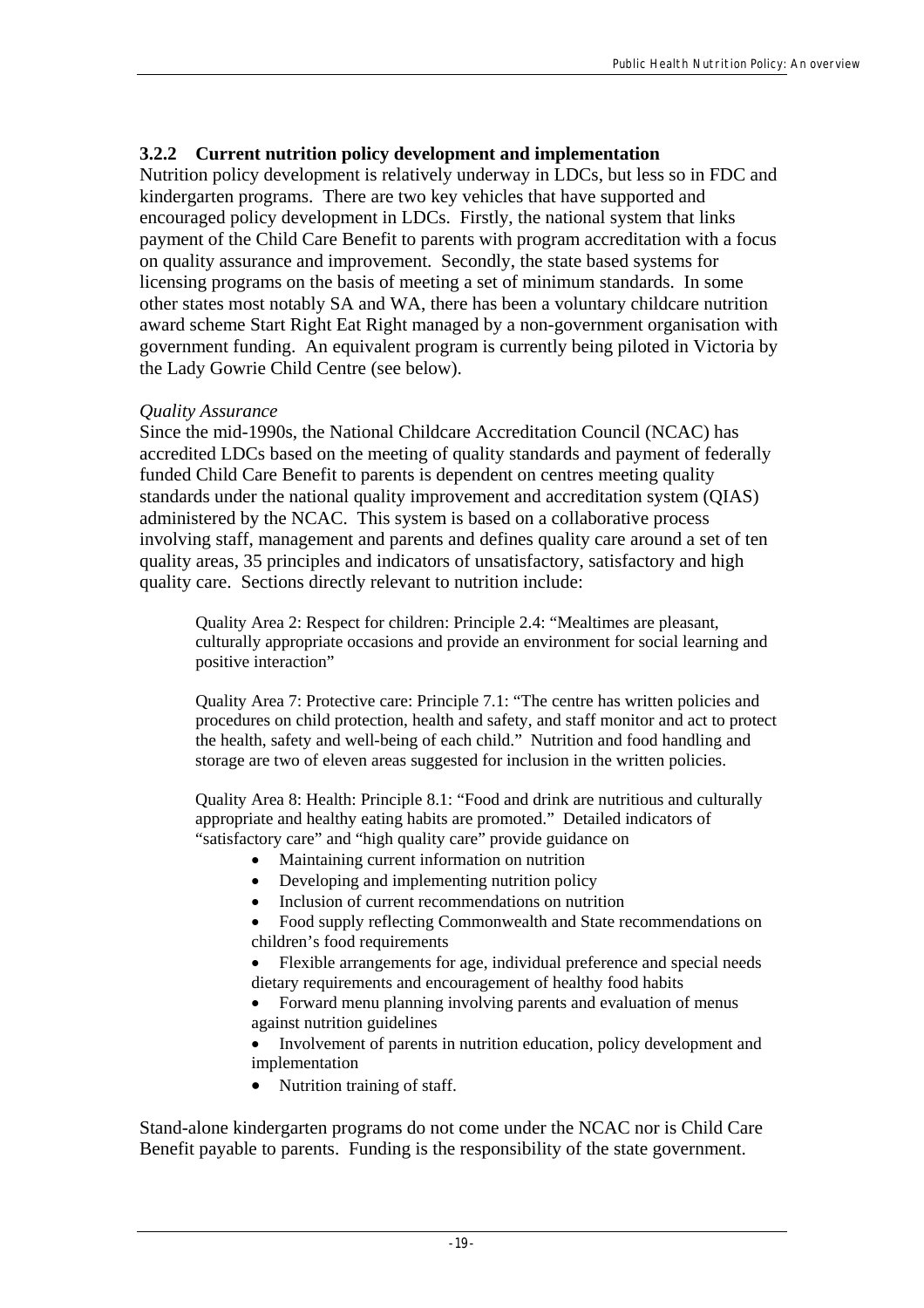The NCAC is currently extending the quality assurance process and improvement process to family day care. Family Day Care Quality Assurance (FDCQA) was launched in June 2001 and specifies six quality elements and 32 principles. Quality Element 4: Health Hygiene, Nutrition, Safety and Well-being: Principle 4.2:

"The scheme has a written nutrition policy that is based on current advice from relevant health authorities, is culturally sensitive and is reflected clearly in the practices of carers."

#### *Minimum Standards*

At the state level, the Victorian Department of Human Services licenses LDCs and kindergartens on the basis of meeting minimum standards set by the Children's Services Regulations (1998) and accompanying Children's Services Operational Guide (1998). Generally these standards cover factors such as space, range of equipment, number and ages of children, number of staff and staff qualifications. The requirements of the *Children's Services Regulations 1998* relating to food revolve largely around food safety. Section 50 reads:

"*Requirements for food preparation* 

- (1) The proprietor must ensure that facilities to cook or heat food, washing up facilities and refrigerated food storage facilities are available to and accessible by staff to enable them to prepare and provide food for children being cared for or educated by the children's service. Penalty: 8 penalty points.
- (2) The proprietor must ensure that if food is supplied by the children's service and provided to the children at the children's service-
	- (a) a weekly menu is displayed describing the food to be provided each day;
	- (b) the food is adequate, both in quality and quantity, and appropriate to the children's growth, cultural and development needs.

Penalty: 8 penalty points.

(3) The proprietor must ensure that if the food is provided to children at the children's service, whether or not the food is supplied by the service-

- (a) the food is offered to children at frequent and regular intervals;
- (b) cleanliness is observed where the food is stored, handled and prepared on the premises;
- (c) all food consumed on the premises intended for consumption is protected at all times from contamination;

(d) there are suitable eating arrangements for children at the service. Penalty: 8 penalty points.

(4) In this regulation, "food" includes beverage."

The Children's Services Operational Guide 1998 accompanies the regulations*.* This document also discusses hygiene and food safety matters and suggests (but does not require) the provision of healthy food and the development of nutrition policy. Section 4.3 Food and Hygiene reads:

"Quality and Quantity

*Suggested practice* 

Food must be appropriate to the children's growth, cultural development and needs. The food provided by the children's service should provide a varied, balanced diet in line with *National Health and Medical Research Council's Dietary Guidelines for Children and Adolescents.*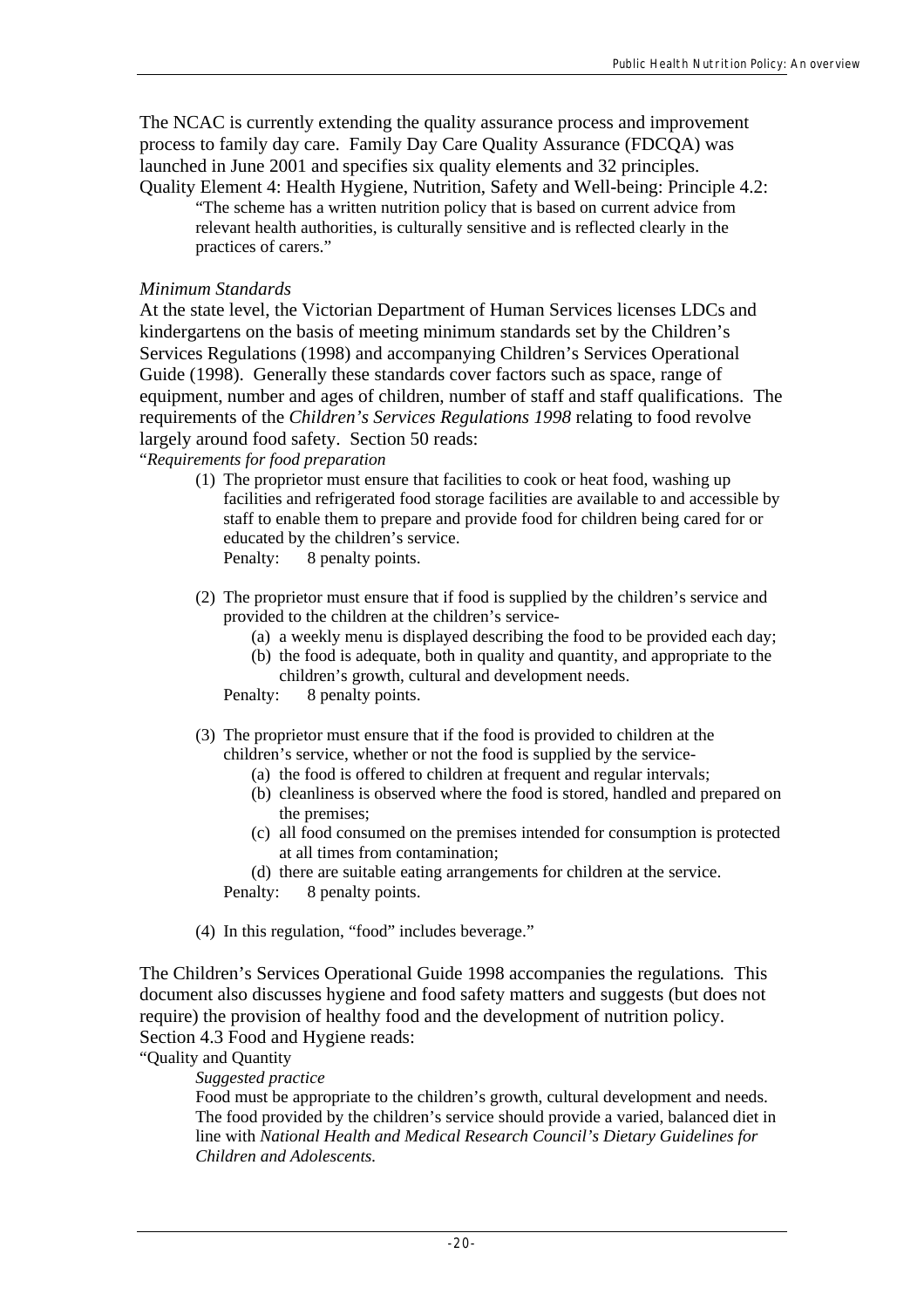#### **Developing a nutrition policy**

The development of a nutrition policy is a practical way to promote good nutrition in your service. A nutrition policy will provide guidance to staff in the day-to-day operation of the centre. For further information about *Australian Dietary Guidelines*  and meeting the nutritional needs of children contact the *Australian Nutrition Foundation."*

FDC programs do not come under the Children's Services Regulations except in relation to the ratio of carers to children. The Victorian state government has endorsed a set of National Standards for Family Day Care and a policy and quality document is in the process of being developed. It is not yet clear how extensive the standards will be and how and by whom the standards will be monitored.

## *Food Safety*

LDCs and kindergartens are required to meet the state based food safety legislation that is administered through local government. The FDC sector is exempt from this legislation but the FDC sector is keen for the government to provide a set of guidelines for carers to assist them to operate safely and hygienically. Food safety regulations do not require nutrition policy development but do have an impact on policy implementation.

## **3.2.3 Current resource and training development**

A range of resource and training development has occurred, or is in train, in the preschool sector to support policy development and implementation. The national accreditation system has provided a useful impetus (Pollard et al 1999). Below is a brief overview of existing statewide initiatives in Victoria.

## *Resource development by Nutrition Australia*

Nutrition Australia has developed a range of resources about nutrition, several of which are geared specifically to the preschool sector, for example *Food and Nutrition Accreditation Guidelines for Child Care Centre* (2002) and also *Menu Planning for Childcare Centres (2002).* 

## *Filling the Gap*

This project involved research in the Western Region of Melbourne to identify the sources of nutrition information used by parents, carers and teachers of children aged 0 to 8 years. On the basis of these results a series of articles have been published and six nutrition related, age specific resources have been developed for parents and disseminated across Victoria. These are currently being evaluated by RMIT and informally reports are very positive.

In addition, almost 2000 nutrition resource manuals called *What's There to Eat* have been distributed to Victorian professionals working in the early childhood area including maternal and child health nurses, preschool/kindergarten teachers and long day care staff. The aim is to provide up-to-date knowledge of child nutrition and to give access to accurate and consistent information to provide to families.

## *Start Right Eat Right*

A joint project of DHS and the Lady Gowrie Child Centre is underway at present to investigate the need for, the viability of and the potential statewide implementation of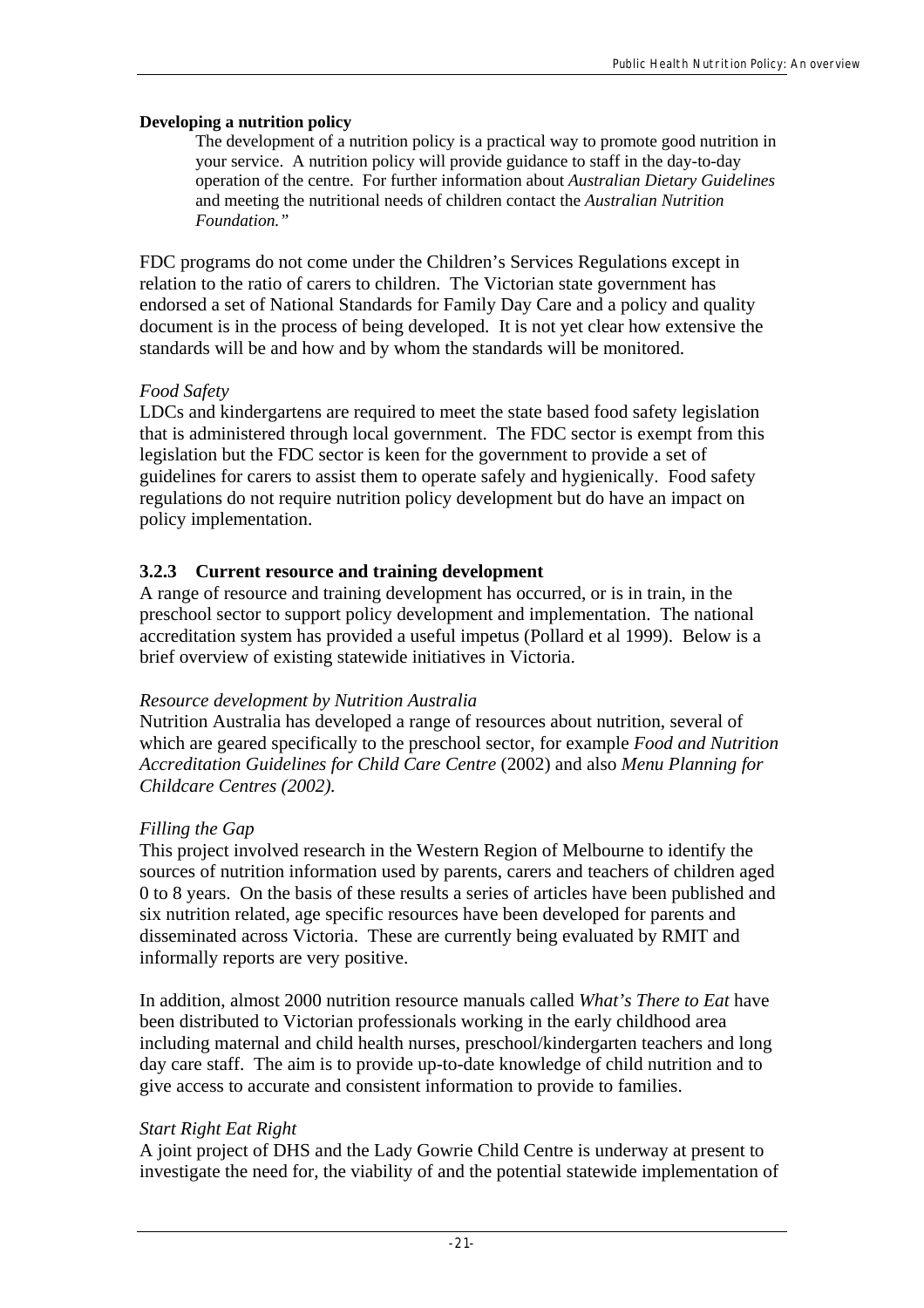a Victorian award scheme for childcare centres similar to the successful Western Australian and South Australian childcare nutrition award schemes.

## *Food Facts for Preschoolers*

This project is one of the National Child Nutrition Projects, and is run by Kindergarten Parents Victoria with the aim of developing nutrition training and educational resources for Victorian preschool and kindergarten teachers.

#### *Sharing Pictures of Children's Development: Relaxed and social: a positive approach to children's healthy eating*

The Centre for Community Child's Health at the Royal Children's Hospital has developed a communication tool for preschool and childcare centres, *Sharing Pictures of Children's Development* to assist staff to communicate with parents about children's development. A set of resources and training for staff are currently being trialled to increase staff awareness and confidence in discussing nutrition and healthy eating information with families. In addition, a resource for parents named *Relaxed and social: a positive approach to your child's healthy eating is being distributed.* These resources are being distributed nationally with the assistance of the Australian Dairy Corporation and the NCAC.

## *Promoting Good Food in Family Day Care*

A nutrition information kit for family day care programs and long day care centres where food is brought from home has been developed in New South Wales and is now nationally available through the National Family Day Care Council of Australia. The kit has been developed in consultation with urban, rural and remote programs to ensure widespread relevance, and has recently been sent to 350 programs nationally. It will be evaluated in late 2002. Model training workshops to accompany the kit have also been developed but will only be available in NSW and not nationally.

## **3.2.3 The key stakeholders**

The preschool sector includes a fairly extensive array of stakeholders including:

- Federal level agencies such as the National Child Care Council, the National Family Day Care Council and National Childcare Accreditation Council as well as the federal Department of Family and Community Services.
- The Victorian Department of Human Services as the body responsible for monitoring minimum standards.
- Seventy-eight Victorian local government authorities that administer licensing and food safety regulations provide support to local children's services and in some instances directly manage childcare services.
- State level peak bodies are numerous in the preschool sector, for example there is Community Child Care, the Child Care Centres Association of Victoria, Kindergarten Parents Victoria, Victorian Private Child Care Association, Family Day Care Victoria etc.
- Childcare service management including local government, industry, private operators and community based organisations.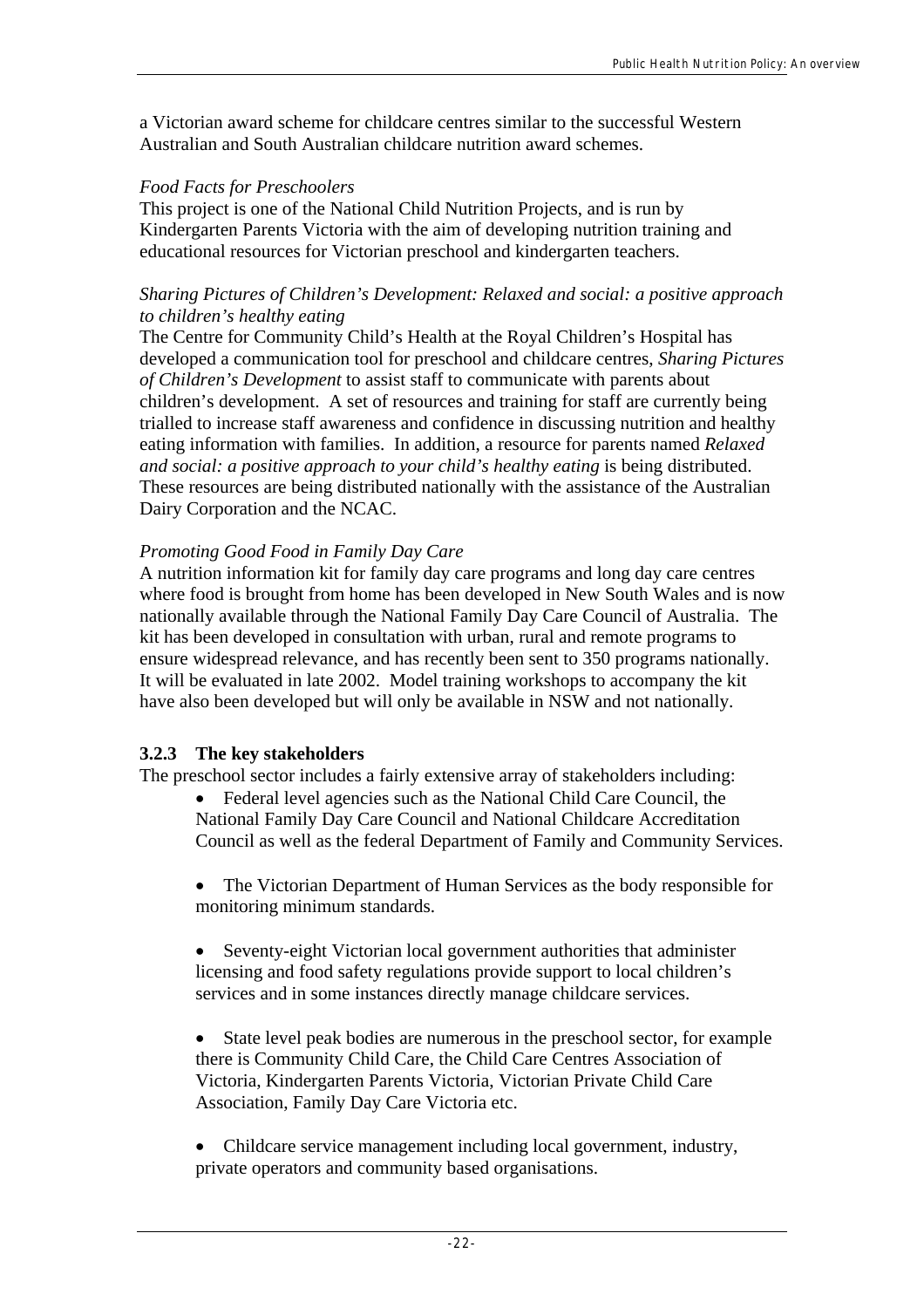- Childcare and preschool staff, family day care co-ordinators and carers.
- Tertiary education agencies involved in training child care and early childhood staff.
- Families using preschool services.

## **3.2.4 Opportunities and barriers in nutrition policy development and implementation in preschool settings**

The national accreditation framework has provided an important impetus in the preschool sector for the development of nutrition policy and the development of resources and training to support policy implementation. This is particularly evident in long day care settings. The later inclusion of family day care programs into the national accreditation scheme is reflected in lower levels of service specific resource development and probably (though we lack adequate data) in policy development. Data on the status of Victorian LDC centres in relation to quality standards around nutrition will not be available for 6-12 months, and on FDC programs for approximately another 18 months (NCAC personal communication 10-02).

Stand-alone kindergarten's are in a slightly different position in that children spend much less time in these settings, however, the number of children who do attend is significant and the educational opportunities are important. The absence of an accreditation program based on quality assurance or of a voluntary nutrition award program leaves the state based regulations as the only vehicle to encourage nutrition policy adoption in this setting.

## *Opportunities in preschool settings*

Children attending long day care and family day care settings consume a significant proportion of their daily food intake in those settings and the preschool sector provides an excellent opportunity to engage parents in nutrition related education and activities. Parents already demonstrate a keen interest and are reported as frequently asking childcare staff for advice about their child's development generally and eating behaviour specifically (Pictures of Children's Development 2000, Gibbons et al 2000).

Family day care provides a service in carers' homes and many of these carers are women with children of their own. Work in this area therefore potentially provides an opportunity to have an impact not simply on carers as members of the workforce, but also on carers as parents. Kindergartens too offer an opportunity to educate parents as well as children.

A voluntary nutrition award system for LDC centres is in its infancy in Victoria, but there is evidence of the effectiveness of such a system from interstate. The experience of the SunSmart accreditation in preschools (and schools) suggests that such schemes can be extremely successful when parents and staff are aware of the importance of the area and can see the potential of accreditation for marketing purposes.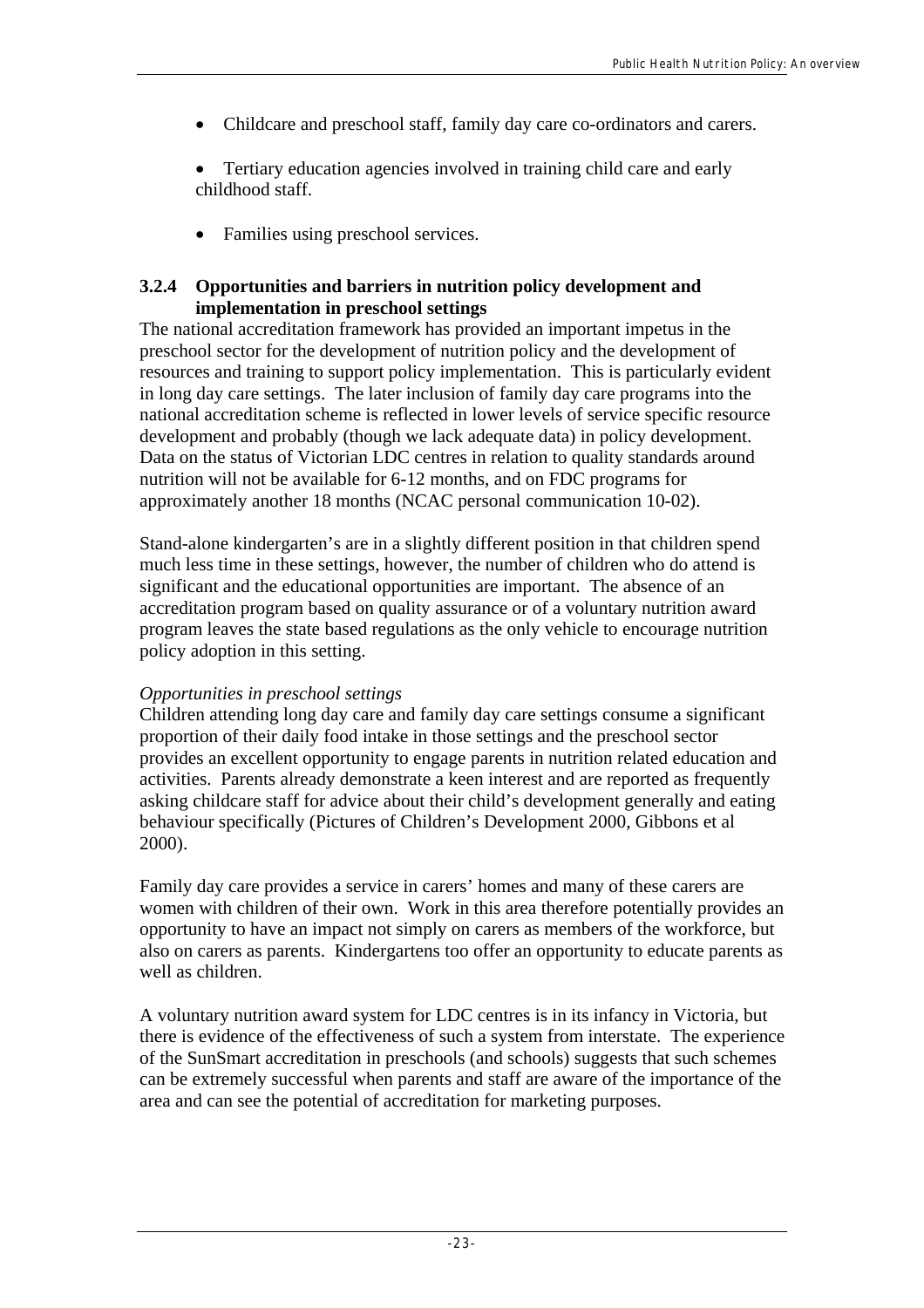## *Barriers in long day care settings*

Despite the requirement to develop and implement nutrition policy, there are indications that policy implementation in long day care centres is still hindered by a number of factors including:

• Relatively low levels of nutrition training and knowledge in childcare staff and cooks except in the area of food handling and hygiene, (Allan 1998:3; Pollard 1999; Gibbons et al 2000; Children's Health and Development Foundation website 2002, http://www.chdf.org.au).

• Limited sources of information about nutrition used by childcare and kindergarten staff. Sources appear to have been largely newspapers, magazines and brochures produced by food companies and few staff attend formal professional development, (Gibbons et al 2000; Graham(a) et al 2000). The production of *What's There to Eat* may to some extent have remedied this situation in Victoria, but again we lack adequate data to assess impact.

• Staff apparently experience difficulties in accessing consistent up-to-date nutrition information, and report having a lack of time and resources to seek out or take advantage of information or training opportunities, (Gibbons et al 2000).

• Competing priorities for staff professional development, the placement of a higher priority on issues such as worker-child interaction and emergency measures, unwillingness to travel long distances outside working hours (Gibbons et al 2000), financial constraints and difficulties in finding and paying for childcare workers to backfill positions while staff undertake training activities, (Melbourne University childcare programs, personal communication 2002).

• There is a lack of culturally specific nutrition information and little relevant information available in community languages, (Gibbons et al 2000, Graham(a) et al 2000).

• Staff directly involved in the production of food in LDCs such as cooks are reported as having limited training in nutrition, there is a lack of program planning time to enable liaison and communication between childcare staff and cooks, and to enable cooks to undertake adequate program planning around nutrition, (Allan 1998:3).

• There are anecdotal reports of a negative impact on the provision of food services as a result of financial cuts by the federal government particularly the reduction of the operating subsidy in 2001, (Allan 1998:3) and educational nutrition opportunities because of food safety regulations restricting parent and child involvement in food preparation.

## *Barriers specific to family day care settings*

While there has been more limited research done in relation to family day care programs, there are indications of a number of barriers to nutrition policy development in these settings:

• FDC is a shrinking sector; between 1996 and 1999 there was a 17% reduction in family day care providers and an 11% reduction in the numbers of children (DHS 2001:32).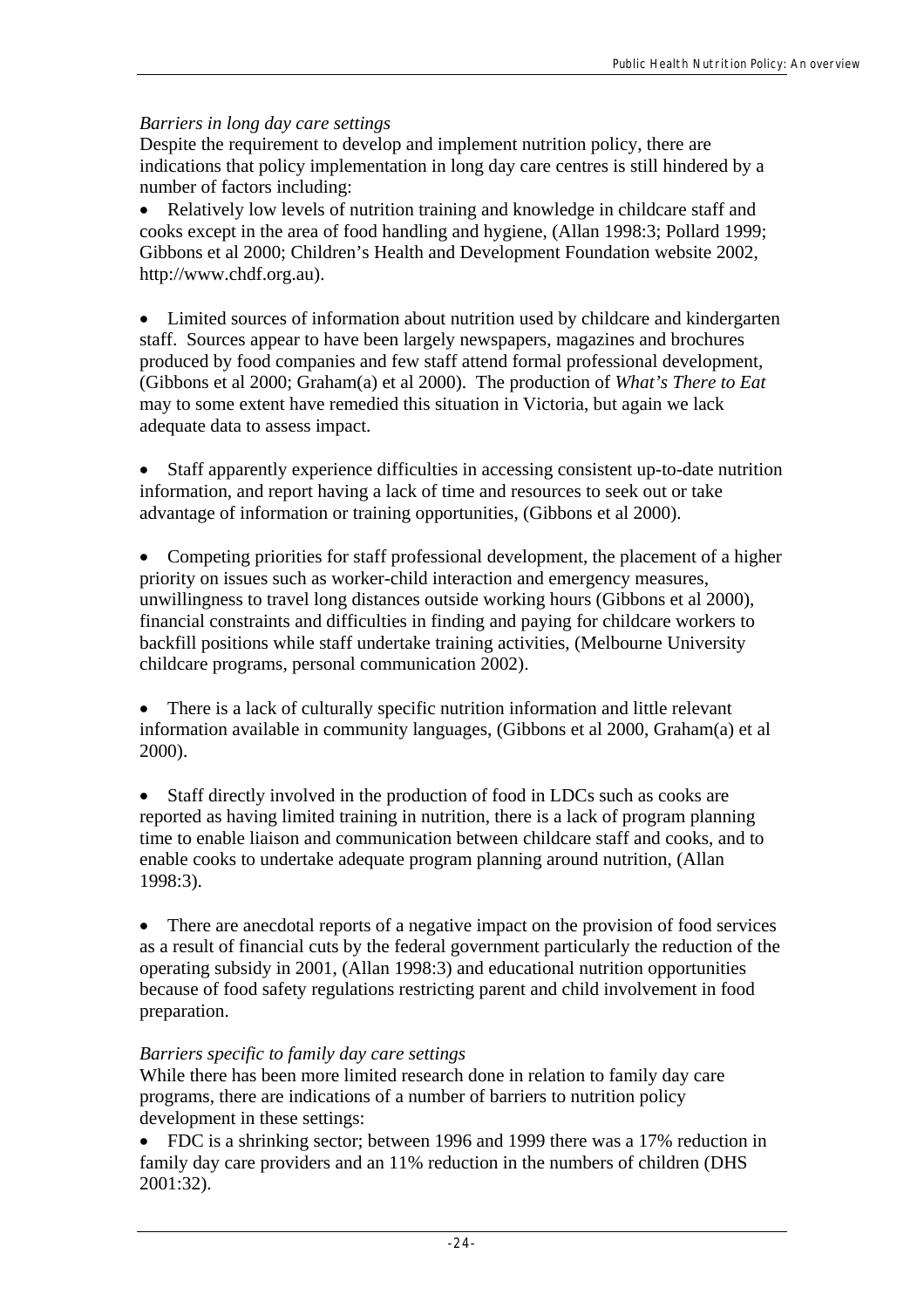• Programs experience some difficulty in retaining care providers and attracting new carers. This is attributed (among other things) to the fact that carers feel that the requirements are increasingly onerous and are reluctant to engage in training beyond that which is mandated (FDC Victoria personal communication 2002).

• Less than half of the co-ordination staff work full time (43%), with 56% part time and 1% employed on a casual basis (DHS 2001).

• Low levels of training are evident both among carers and among family day care co-ordination staff. The 1999 census of child care revealed that 20% of co-ordination staff have no formal early childhood qualifications but have been employed in the role for at least three years, while 42% of carers do not have qualifications and have been working with children for more than three years. Many programs do have requirements for carers to undertake regular in-service training that may include information on nutrition, but it is felt that assistance is needed to ensure training is interesting, relevant and up-to-date (FDC Victoria personal communication 2002).

## *Barriers specific to stand alone kindergarten settings*

Again many of the barriers that exist in terms of resource development and accessibility, staff knowledge and training affect the kindergarten setting. In addition, this setting may face the following issues.

• This setting, alone of all preschool settings, does not receive funding, accreditation or oversight at the federal level, and has not received the support and encouragement that the accreditation framework provides. Kindergartens tend to be small, community managed organisations with part-time staff operating only 40 weeks of the year.

• Stand alone kindergartens are in a unique position in the preschool sector, a position that is not without difficulty in some regards, issues around training of staff, hours of operation, subsidy and feasibility in the face of changes in women's workforce participation all raise difficult questions about its future.

• Children spend relatively short periods of time in this setting, and usually only consume a snack. While there is potential for educational opportunities and parent involvement, these may not outweigh the relative lack of exposure children have in this setting.

## *Summary*

The preschool sector with its varied settings for 0 to 5 year olds clearly provides a fertile environment for making progress in nutrition policy development and implementation. Existing initiatives and achievements in the accreditation, licensing and award fields can be built on, resource development is underway, and opportunities exist to promote nutrition and nutrition related information to staff parents and children. Resource development specifically geared to children, families and carers from diverse cultural and linguistic backgrounds is limited. Increasing the awareness of parents and the wider community generally of the importance of good childhood nutrition will increase the pressure on preschool settings to adopt and implement nutrition policy and to take advantage of a voluntary award system.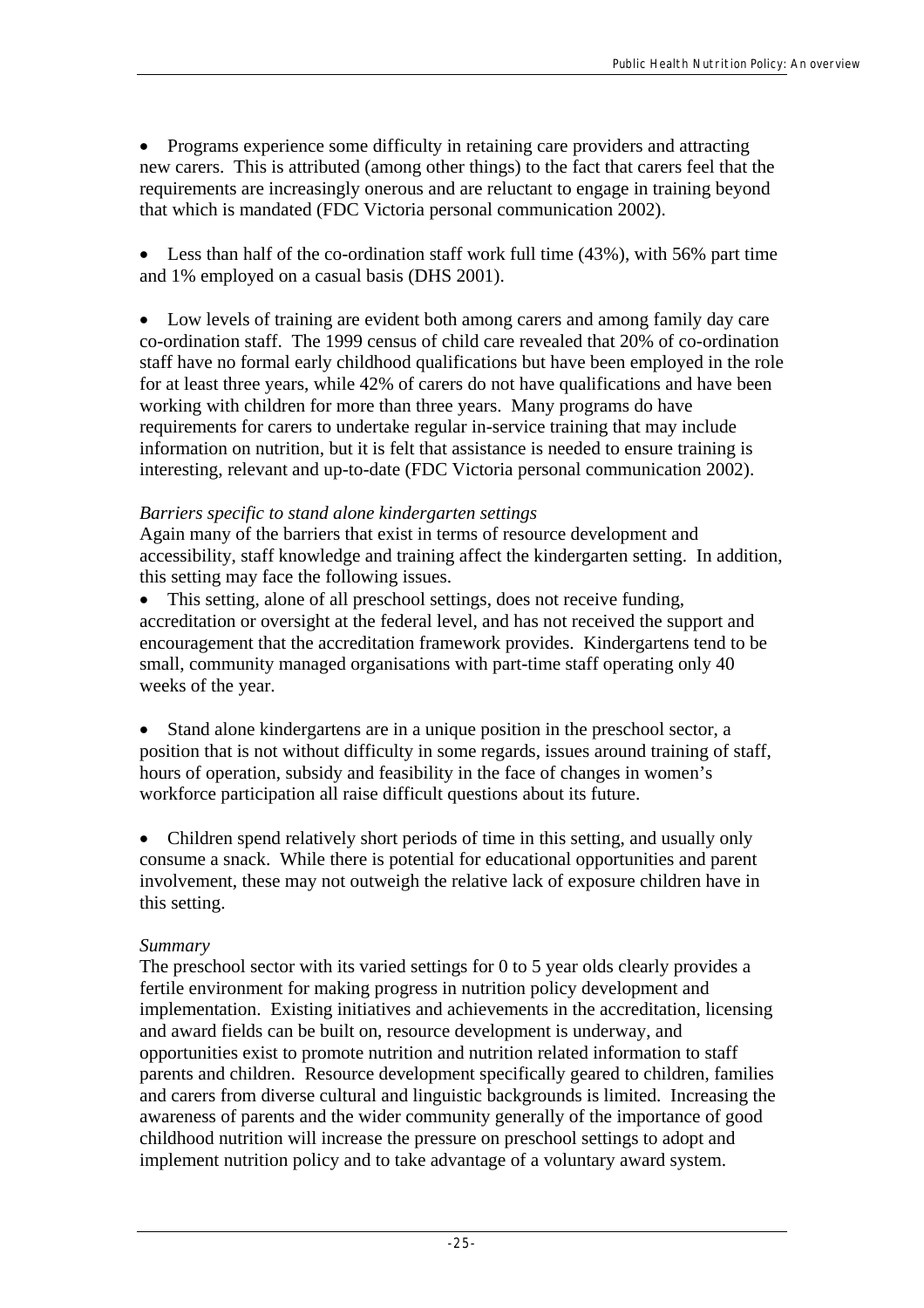There remain, however, significant barriers to the implementation of nutrition policy in preschool settings including a lack of knowledge, resources, skills and training as well as structural issues such as funding limitations, labour market and regulatory restraints. A number of recent initiatives in Victoria are seeking to address some of these barriers, but their effectiveness remains to be assessed, and will depend on the collection of reliable baseline data, rigorous evaluation processes and on adequately resourced and sustained programs.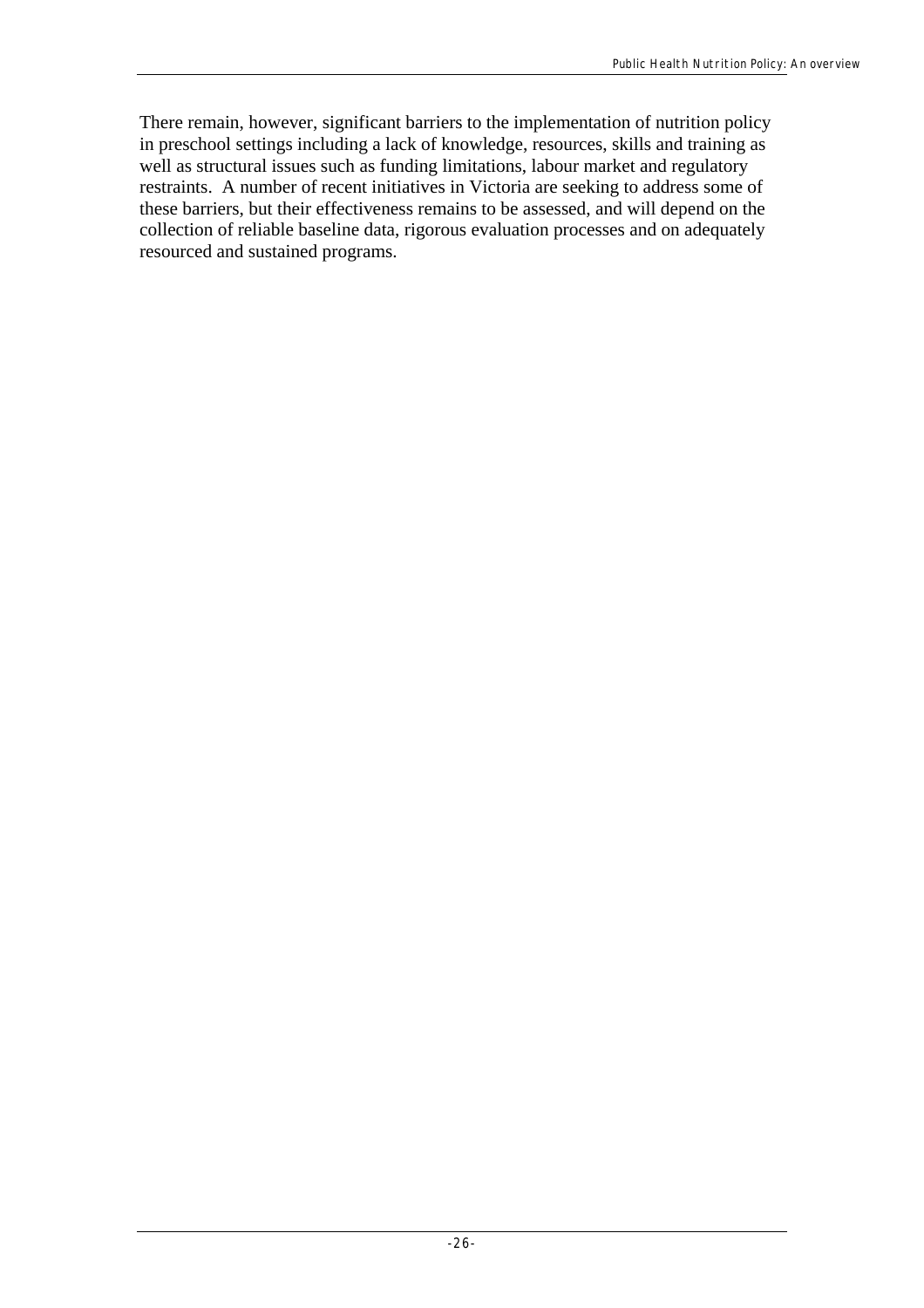## *3.3 Primary school settings for 5 to 12 year olds*

## **3.3.1 Size of the primary school sector**

The primary school sector contains the largest number of children of any single setting. As at February 2002, some 452,529 children were enrolled in Victorian primary schools, and 3,126 children with special needs aged 12 and under were attending special schools.

| Type of school                               | Number of stand<br>alone primary<br>schools | Number of joint<br>primary and<br>secondary schools | Number of<br>children<br>attending primary<br>schools |
|----------------------------------------------|---------------------------------------------|-----------------------------------------------------|-------------------------------------------------------|
| <b>Primary schools</b>                       |                                             |                                                     |                                                       |
| Government                                   | 1232                                        | 47                                                  | 312689                                                |
| Catholic                                     | 386                                         | 10                                                  | 101519                                                |
| Independent                                  | 61                                          | 126                                                 | 38319                                                 |
| TOTAL in primary sector                      | 1679                                        | 183                                                 | 452528                                                |
|                                              |                                             |                                                     |                                                       |
| <b>Special schools</b>                       |                                             |                                                     | Number of children<br>12 years and under              |
| Government                                   |                                             | 80                                                  | 2947                                                  |
| Catholic                                     |                                             | 7                                                   | 72                                                    |
| Independent                                  |                                             | 9                                                   | 107                                                   |
| $TOTAL > 12$ year olds in<br>special schools |                                             | 98                                                  | 3126                                                  |

**Table 2: Children attending Victorian primary and special schools (2002)**

Source: Verbal communication from the Victorian Department of Education based on the February 2002 school census data.

All Australian children attend school generally spending seven years in primary schools from approximately 5 years to 12 years of age and attending six to seven hours a day for forty weeks of the year. Schools are of course education sites, and the key aspects of school life that involve food and nutrition revolve around the curriculum, meal and snack times, and fundraising and social events. Each of these is dealt with separately in the following section.

## **3.3.2 Current nutrition policy development and implementation**

The Health Promoting Schools (HPS) concept has the potential to provide a framework for the promotion of nutrition in schools with its focus beyond the curriculum and the incorporation of the whole school community and the wider community within which the school is located. Over 100 Victorian schools have been involved as HPSs since 1998 under the auspices of a joint project by Deakin University and DEET. Current evaluations of Victorian and NSW schools that have taken up the concept have demonstrated few significant gains in the area of nutrition, (Deakin University 2000, Mitchell et al 2000).

## *The curriculum*

The Victorian Curriculum and Standards Framework (CSF) provides the framework for the delivery of health and physical education including learning around nutrition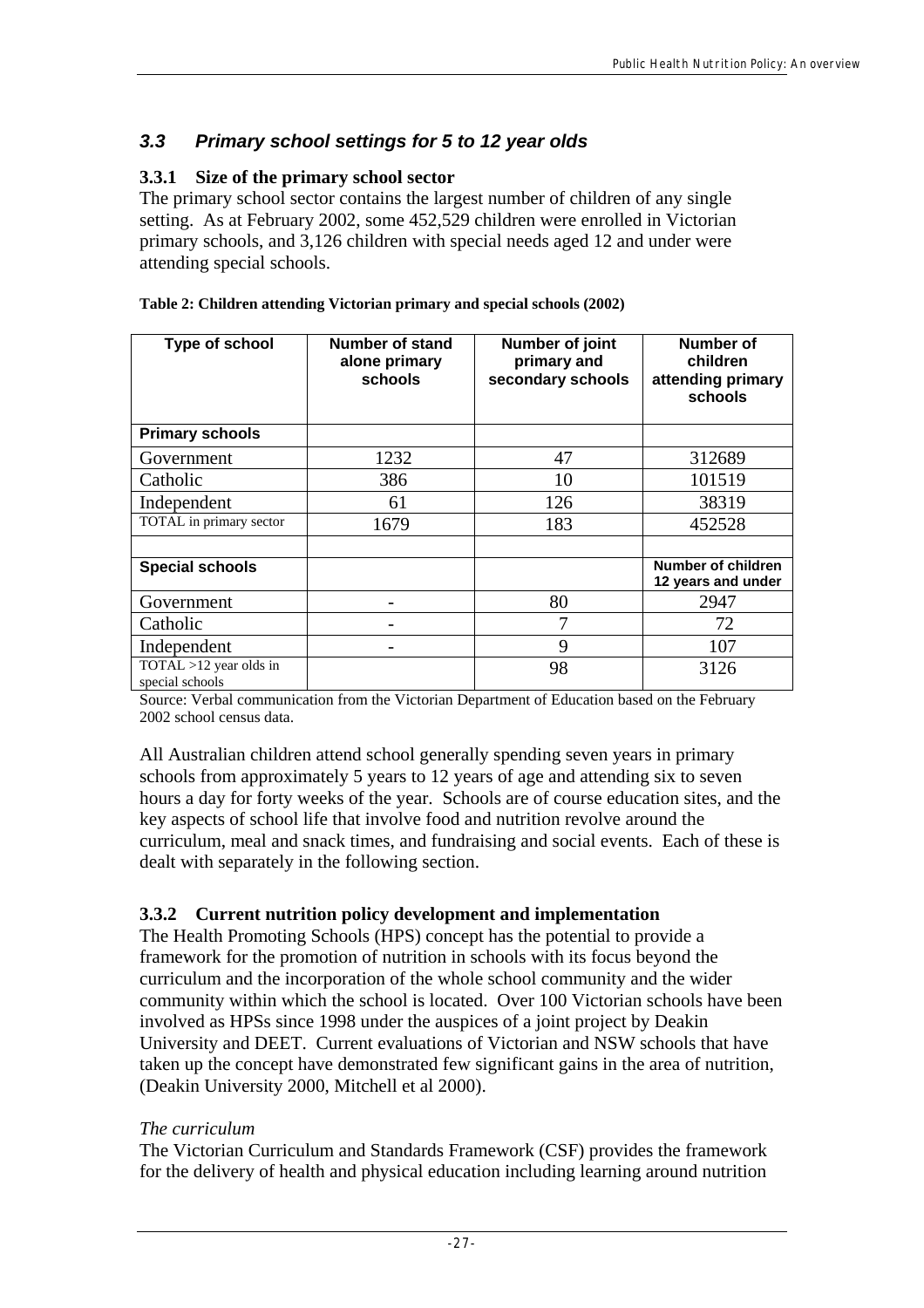(Board of Studies 2000). The key learning area of health and physical education "helps young people learn about factors, including nutrition, that promote and protect the physical, social and emotional health of individuals, families and communities." (Board of Studies 2000:5). There are ten goals of the health and physical education area covering a range of issues, two of which relate specifically to nutrition. The goals are to develop in students:

- "an understanding of how food provides nutrients for energy and growth, and plays a significant social role in people's lives
- knowledge and skills to select food to promote health and growth."

The CSF provides a framework but does not dictate how schools should implement the key learning areas, the focus and content of the curriculum on nutrition will vary considerably from school to school.

## *Food consumed at school*

A second key area where nutrition issues are apparent in schools revolves around the food consumed by children whilst attending school either at snack or lunch times. Generally this is an unregulated area where two main approaches are evident: all school-consumed food is brought from home, or the school is involved in some way in the supply of food to children. Some schools run a canteen on a daily or less frequent basis. Others have an arrangement with a nearby milk bar or similar commercial food supplier on a daily or less frequent basis.

The extent to which schools are involved in setting standards for or monitoring the food children bring to school varies considerably. In a small minority of schools a strong interest is taken in the nutritional content of the children's snacks and lunches, rules exist about what food can be brought to school, and in some instances these are rigorously enforced. Other schools have no formal food policy, but encourage or advise parents and children about what constitutes a healthy lunch. Yet other schools take little or no role in relation to children's snacks and lunches. (Personal communication DHS and Victorian Schools Canteen Association September 2002).

Schools also have very varied positions in relation to the food children can buy while at school. Some schools have canteens that run within the framework of an articulated healthy food policy that may or may not have links to the curriculum. Others have no policies, do not supply or encourage the purchase of fruits or vegetables, and provide ready access to a wide range of high sugar and high fat foods.

## *Canteens*

School canteens are the responsibility of the individual school and its school council or independent school equivalent. DEET plays no role in overseeing or regulating food eaten on school premises and has only recently, (in the past three months) included policy statements in the Victorian Government Schools Manual relating to food safety and food handling on the one hand, and school canteens and nutrition on the other. This document is currently being revised, and in response to recent concerns about childhood obesity, the section on the role of school canteens is being substantially revised with advice from the Victorian Home Economics and Textiles Teachers' Association.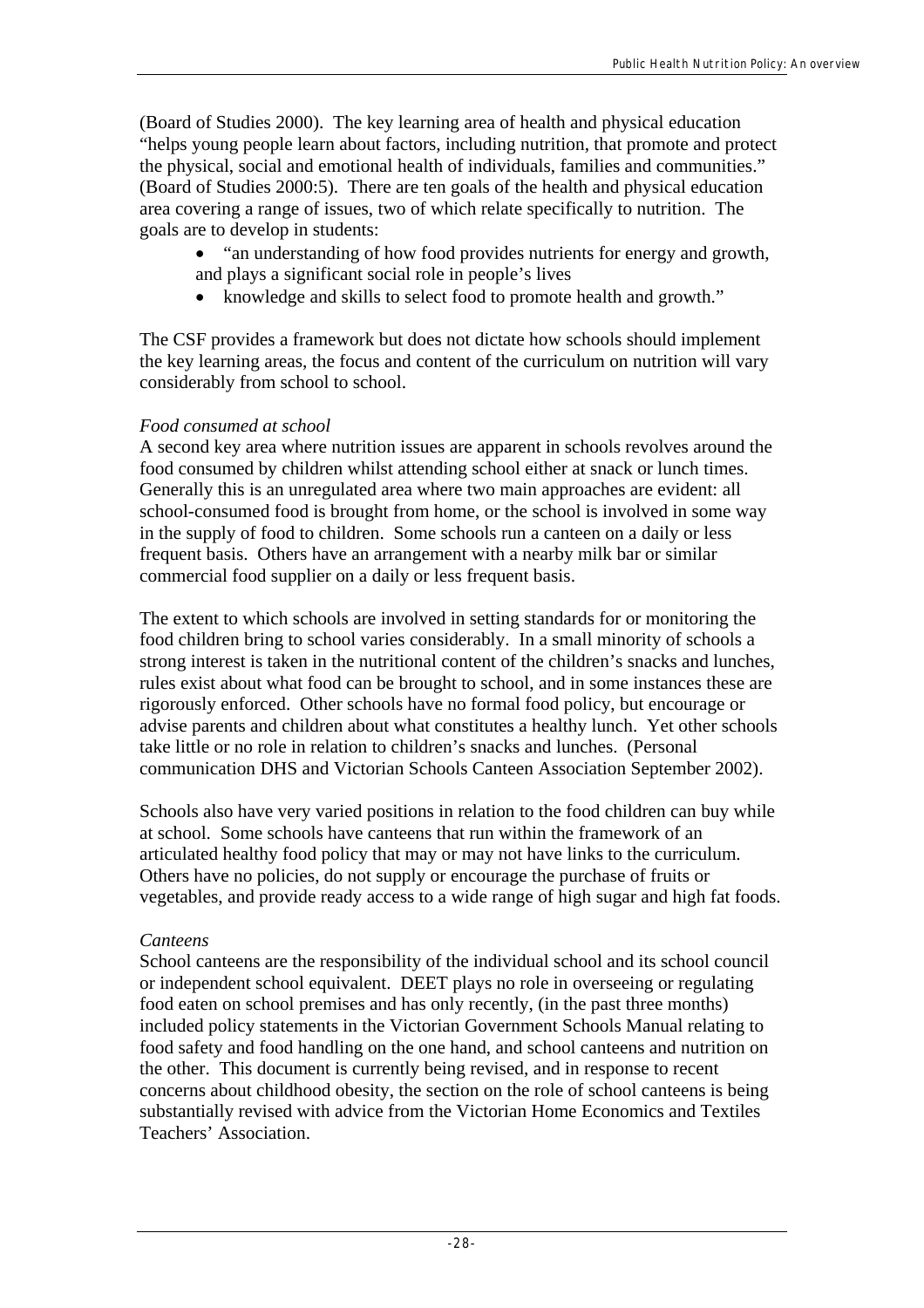It is difficult to make definitive statements on the number and nature of canteens in primary schools. DHS indicated that, at this stage, apart from contacting all of the 78 local government bodies that are responsible for food safety inspections, there is no way of knowing the number of school canteens. However, in twelve months time an interactive database will be operating with the local government authorities that have the responsibility for monitoring compliance with food safety regulations. This will enable a count of school canteens to be made, and it may be possible to identify school-run as opposed to commercially operated canteens because of differential fees paid to local government for food safety inspection.

Canteens are operated in a variety of ways; by means of unpaid labour provided by volunteer parents, by paid staff who may or may not be assisted by volunteer parents, or under contract to outside bodies.

Two not-for-profit canteen organisations exist in Victoria with over 700 members, although some schools may belong to both organisations (see below for a discussion of the role of these organisations).

Apart from the local government role in monitoring school food services in relation to food safety there is no regulatory or award system for Victorian canteens. In NSW a healthy food canteen award program has been operating since 1994, while the WA Star Canteen Accreditation Program (StarCAP) has been accrediting WA canteens as healthy canteens since 1999, (Bowman 2002). Both schemes are seen to be effective in improving healthy eating choices and options in schools.

#### *School sponsored events*

In this area good nutrition and nutrition education tend to come a very poor second to the goals of social interaction, celebration or fundraising. School sponsored events such as sausage sizzles, chocolate drives and school fetes are unregulated except in terms of the DEET guidelines on sponsorships contained in the Victorian Government Schools Manual and food safety regulations.

DEET is supportive of schools entering into co-operative sponsorship and promotional arrangements, and schools may find themselves in the position of seeking sponsorship from commercial interests that may be antithetical to or at least not in line with healthy nutrition. DEET guidelines on sponsorships and promotions suggest that in deciding on sponsorship or promotion arrangements the school council should "take into account the values and views of the school community as well as the school's charter and policies … Arrangements must not be entered into with companies directly involved with tobacco or alcohol products. (Schools of the Future Reference Guide 1996 Section 7.2.6). This statement is about to be extended to include gambling (DEET verbal communication 8-10-02).

School sponsored events usually involve members of the wider community and therefore can provide opportunities to model healthy and nutritious food and to educate more broadly than the school community.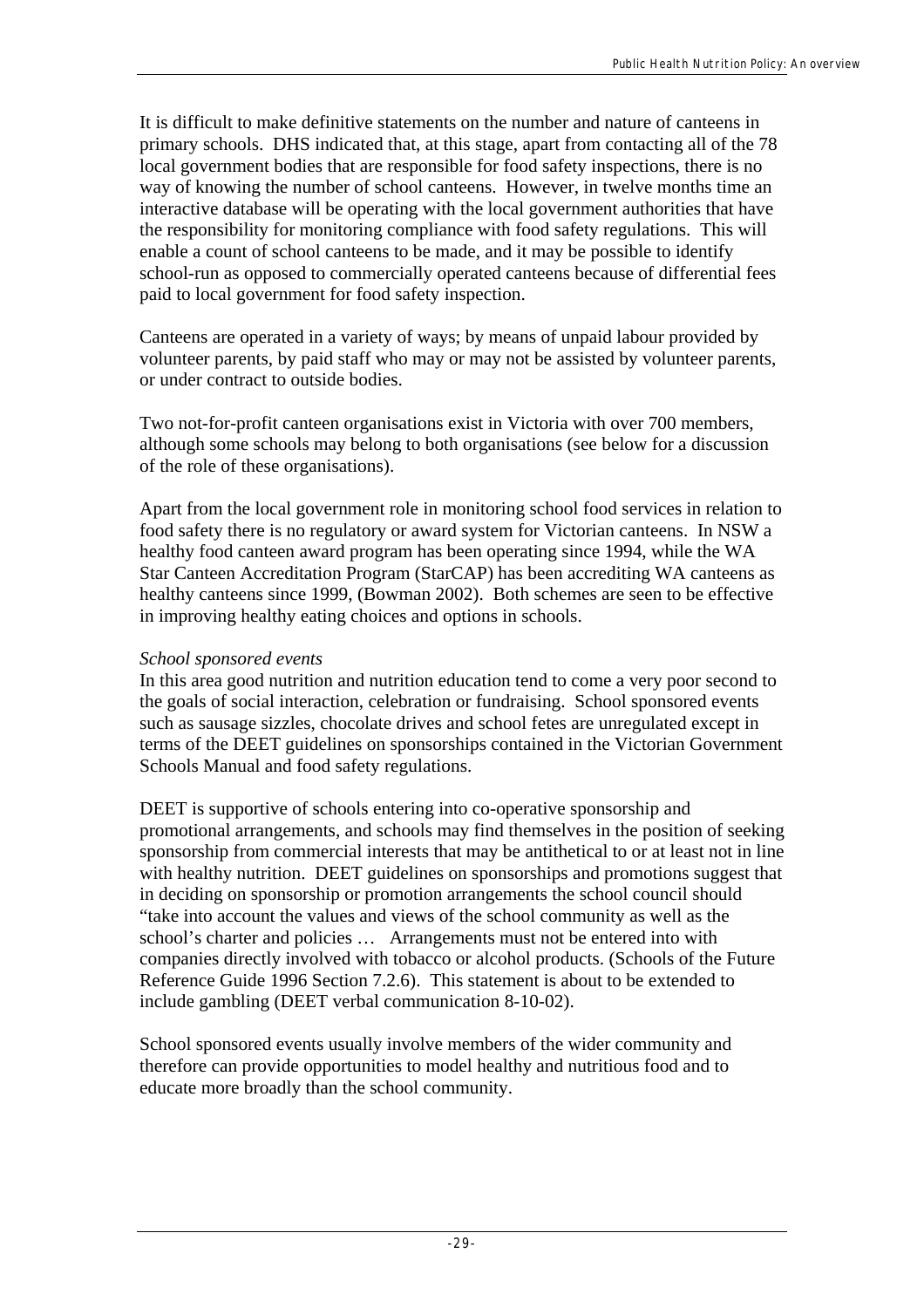## **3.3.3 Current state of resource and training development**

## *Curriculum resources*

The National Nutrition Education in Schools Project has been very active in developing resources and training for teachers to support nutrition education in schools (Curriculum Corporation 1996, DHFS 1998).

In the mid-1990s the Victorian Division of the National Heart Foundation of Australia developed a series of Food Smart resources to assist teachers with nutrition education in lower and upper primary school classes (Cooper & Freeman 1993, 1995). These have been superseded by the National Heart Foundation of Australia national resource *Eat Smart for Heart* for all levels of primary school (NHF 2000). This resource is being promoted nationally and is currently in the middle of an anticipated three years of implementation.

## *Food service resources*

In Victoria, both government and non-government agencies were active in this area in the 1980s and early 1990s, however since then there have been relatively limited efforts to support or resource nutrition policy and practice in school food services. In 1980 the Ministry of Education published *Nutrition Guidelines for School Canteens and School Councils,* which was followed eight years later by *Guidelines for School Canteens* jointly published by the Ministry of Education and the Health Department Victoria. Both of these documents are out of print. In 1996, the Heart Foundation (Victorian Division) developed Food Smart for School Canteens (Cooper & Freeman 1996). This document has been superseded by the National Heart Foundation of Australia national resource *Eat Smart for Heart* (NHF 2000). Various resources developed by Nutrition Australia to assist schools and school canteens to learn about and supply healthy food are available (Valentini et al 1997). However, schools find these resources difficult to locate.

Recognising the key role and the unregulated nature of school canteens, the federal government Department of Health and Ageing recently developed a resource for school canteens (Costmeyer 2002) that outlines a three-step process for becoming a healthy school canteen, provides an example of a school canteen policy and gives an overview of the national Federation of Canteens in Schools and five state based school canteen associations around Australia. Victoria emerges as one of the states with the least active focus on healthy food and nutrition in school canteens.

Two not-for-profit organisations provide some support to school canteens on the basis of membership fees. The Victorian Schools Canteen Association (VSCA) was founded in 1983 by a nutritionist and then part-time school canteen manager with an explicit focus on nutrition and healthy eating (VicHealth project files, VSCA website and personal communication). The VSCA received a small amount of funding from the Victorian Health Promotion Foundation for two nutrition-related projects in the late 80s, followed by joint funding from the then Health Department and the Ministry of Education in the early 90s. Funds were ceased in 1993, and since then the VSCA has tried to maintain a healthy food education focus at the same time as acting as a distributor of canteen products in order to survive financially. The VSCA has some 300 members.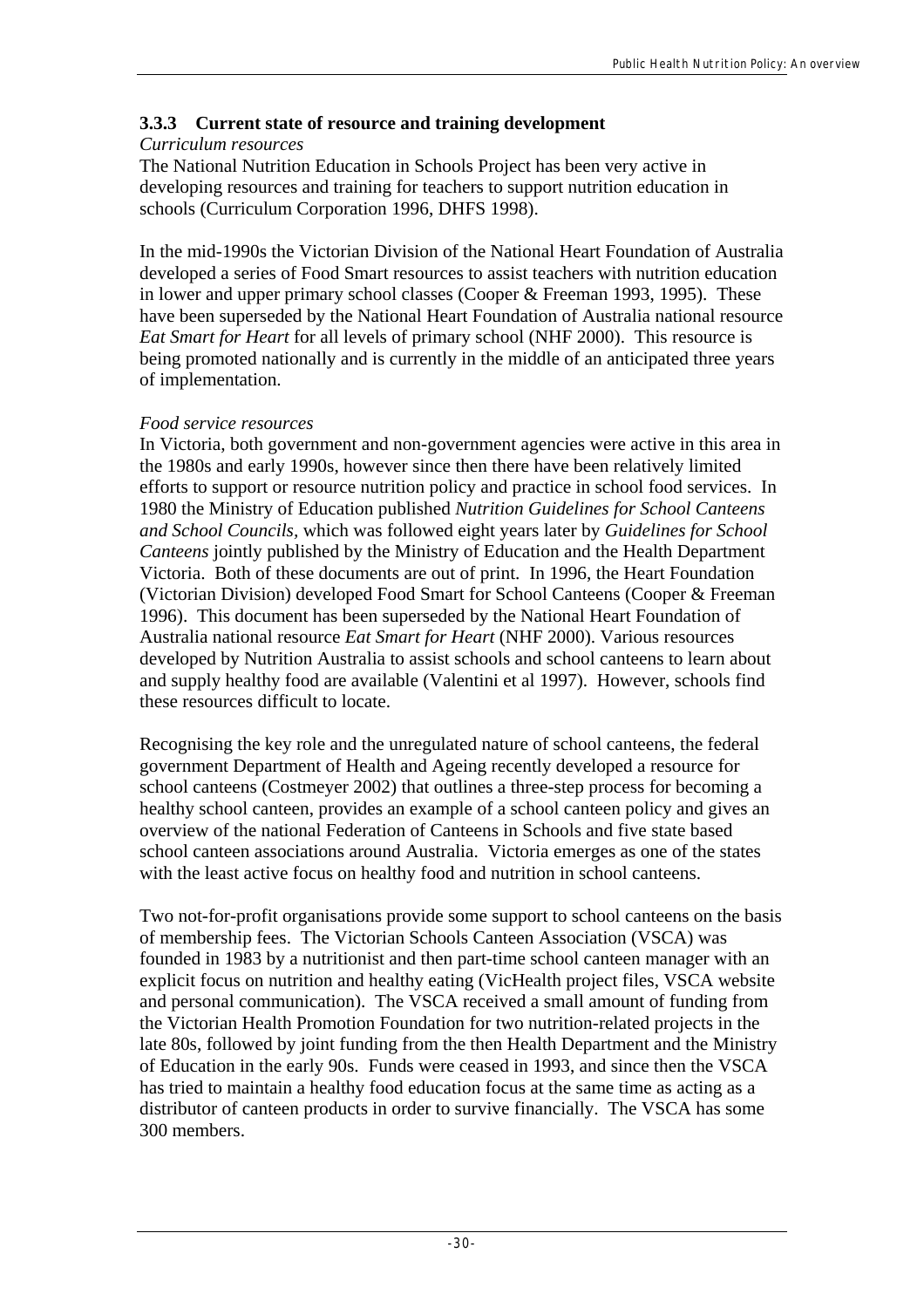The other organisation is the Schools' Canteen Buying Group (SCBG) which acts principally as a buying group for school canteens, and does not have a focus on nutrition. SCBG has a membership of about 400 schools.

Various projects with a focus on school canteens have been funded over the years by VicHealth and currently through the National Child Nutrition Projects. These projects have often been very successful locally, but sustainability and sharing of the lessons learned have been difficult because of the short-term nature of project funding. Examples of such projects include the 1998-99 VicHealth funded project in Swan Hill where the Hospital Nutrition and Dietetics Department worked with 12 local schools on policy development and implementation. A range of support (financial, advisory and resource provision) and incentives (awards for the healthiest school and the best school canteen), were described as successful in changing food services and general awareness and approaches to nutrition in the schools (VicHealth project files).

More recently Maroondah City Council ran a broad based project to promote healthy eating including local schools that has included policy development, resource provision and food service components. In South Western Victoria, a project has been funded under the National Child Nutrition Project with the aim of increasing fruit and vegetable consumption in school children in grades prep to four. This *High Five* project is seeking to affect school culture regarding nutrition and encourage the development and implementation of nutrition goals across policy, curriculum, food service and parent education (Food Chain 2002). This project is participating in the Deakin University cluster evaluation of Victorian National Child Nutrition projects and results will be available in 2003. Anecdotally at this stage, the multi-strategy approach is judged as very successful (Personal communication, September 2002).

## **3.3.4 The key stakeholders**

The key players in the school context include

Overall management including the Department of Education, Employment and Training and where relevant, the school board of governors or equivalent.

Regulatory bodies such as DHS and local government for food safety issues.

The school principal, the teachers and the school nurses and their relevant professional and training bodies.

State school councils or equivalent bodies in Catholic or independent schools.

Private companies or individual operators that may have contracts to run school canteens.

Voluntary or paid staff running canteens.

Canteen resource organisations such as the VCSA and the SCBG and the federal peak body FOCIS.

The families in schools.

#### **3.3.5 Opportunities and barriers in nutrition policy development and implementation in primary school settings**

Opportunities for nutrition policy development are many in the schools area and are likely to grow as the community in general and parents in particular become more aware of the importance of healthy nutrition and the role schools can play. Both mandatory and voluntary efforts to increase nutrition policy development and adoption in schools have been shown to be effective and there is substantial evidence that school based nutrition interventions in both curriculum and food service areas can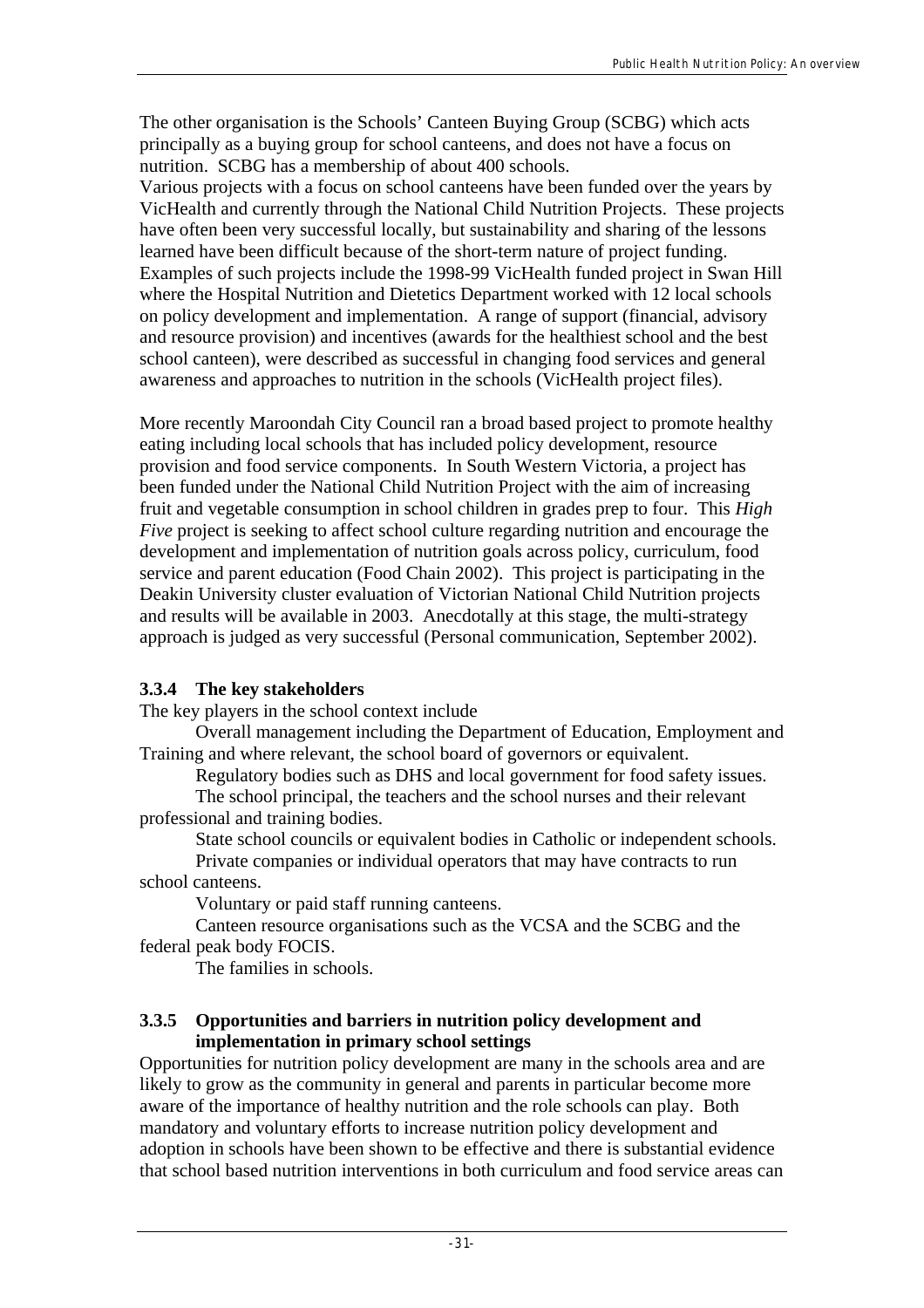be successful and can be combined with education about physical activity (Worsley et al August 2002). Evidence on healthy eating interventions suggest multi-strategy approaches that incorporate a focus on curriculum, food service, parental involvement, physical activity and inactivity are most effective. Important information is coming from the US and particularly California at present to assist in assessment of approaches (Center for Food and Justice 2002).

There are however, a number of barriers or perceived barriers that currently exist.

### *Profit versus health*

Canteens struggle to be financial especially in small primary schools and there is often a perception that there is a conflict or at least tension between on the one hand making a profit either commercially or as a form of fundraising for the school, and on the other hand, selling cheap, easy to prepare, nutritious food items.

## *Dependence on untrained and often volunteer labour*

Parent volunteers, sometimes with and sometimes without a paid canteen manager, run many canteens. Where paid managers are in place, the hours and remuneration are frequently limited. Where canteens are leased out to a commercial company, the school may have little control over menus. The skills and qualifications of the managers and volunteers may be limited in terms of knowledge of nutrition, and where parents run the canteen there is often a lack of continuity that can hinder the build-up of such knowledge.

#### *A disorganised, unregulated sector*

In Victoria the school canteen sector is relatively disorganised, there is no strong advocacy group that lobbies on behalf of school canteens and the field is basically unregulated. Since the early 1990s, the government appears to have vacated any role in advising or supporting school canteens or school councils who have decisionmaking powers in relation to canteens. In contrast, in Western Australia and New South Wales, the government works in partnership with non-government school canteen organisations and successful accreditation schemes have been developed that revolve around the provision of healthy food choices (Food Chain 2002). In Victoria, there was a moment in the late 1980s early 90s when such a partnership could have developed, but government funding was withdrawn and efforts to organise and resource the sector have been largely left to two small, not-for-profit organisations with very limited resources.

## *The impact of food safety regulations*

It has been the experience of some schools that the food safety regulations have acted against the provision of healthy food. For example, where parent volunteers, or paid canteen managers previously prepared food in their own home to sell at the canteen, this is no longer allowable.

## *Low priority in the school*

In the public sector, canteens are the responsibility of the school council, and may have a school council sub-committee that oversees the day-to-day running of the canteen. There tends to be a lack of continuity both in the management and the operation of the canteen, and in the face of many demands on school councils, canteen operations tend to come low on their list of priorities.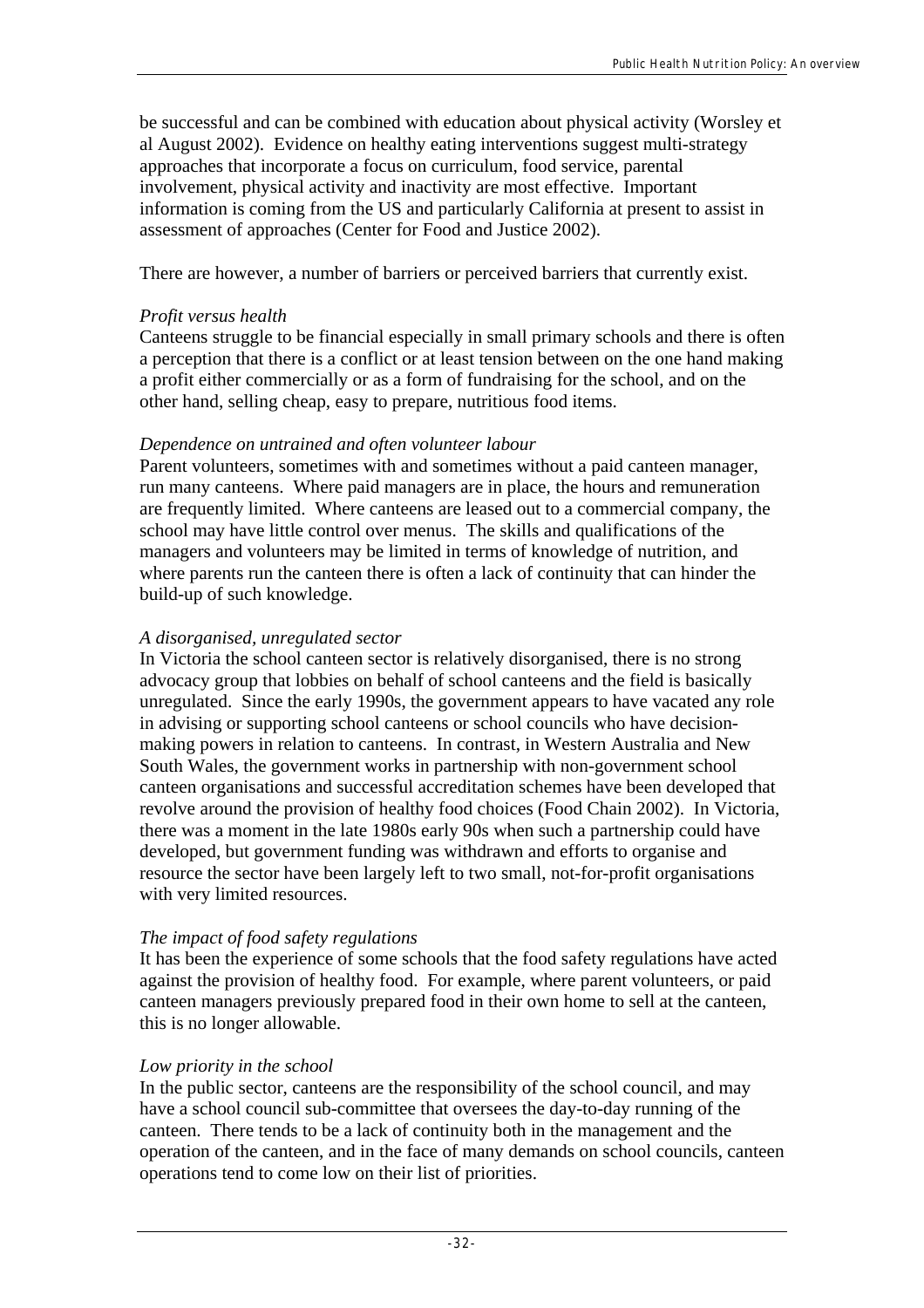#### *Poorly resourced*

Even where school councils or parents have wished to act, resources to assist them have been limited and difficult to access.

#### *Perceived lack of continuity between curriculum and canteens*

Parents appear interested in having good nutrition reinforced in the school setting (Graham(b) et al 2000). Teachers regard nutrition information as important and dissemination of nutrition information to children as part of their role (Graham (b) et al 2000) but not to parents. School nurses identify the provision of nutrition information to both children and their parents as part of their role (Graham(b) et al 2000). Despite these encouraging signs, links between the curriculum, food service in schools and parent education are tenuous in many schools.

#### *The crowded curriculum*

There are many demands on teachers in schools that may inhibit the development of an increased focus on nutrition.

#### *Lack of formal training and knowledge of nutrition resources*

Generally teachers have had limited training in nutrition either in their teacher training or in subsequent professional development. They tend to rely on nutrition information from food companies, newspapers, magazines and television (Graham(b) et al 2000). Teachers also appear not to be aware of the nutrition information and curriculum resource materials that are available, however the *Eat Smart for Heart* program launched in 2000 may be remedying this situation.

*Lack of culturally specific nutrition information* suitable for use with children and parents and the need for more up-to-date nutrition information for both parents and children.(Graham(b) et al 2000).

#### *Impact of the broader environment.*

There are indications that the broader environment with advertising and food services that often promote messages counter to healthy eating interventions, continues to impede the effectiveness of efforts in school settings (Sahota et al 2002).

#### *Summary*

It is clear that schools offer significant opportunities for the development and implementation of nutrition policy. Healthy eating interventions can be effective in primary schools. All Victorian 5 to 12 year olds attend some form of school, all groups in the community (and their families and teaching staff) can be reached through the school system.

Some progress has been made in the area of curriculum development but teacher training and resource development requires an on-going focus. The major opportunity in the primary school sector is in the food services area with the possibilities this presents for the development of accreditation, award or standards systems, the provision of training and resources to support such systems, and initiatives to bring food services and the curriculum closer together. Barriers include the diversity of the sector, relative lack of skills or training in nutrition, the existing demands on schools and the absence of a strong nutrition focussed organisation to support school canteens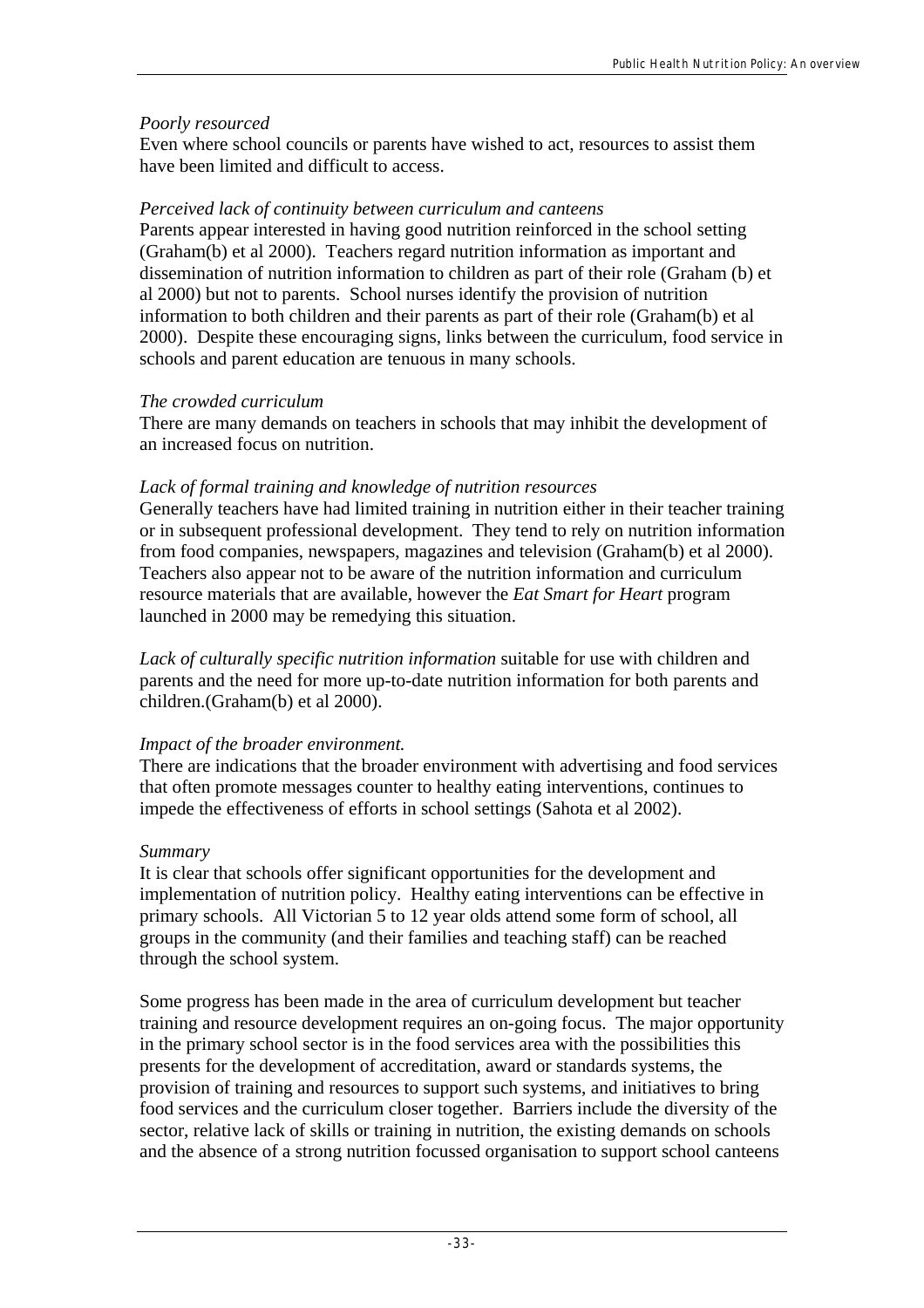such as is present in other states. It has been difficult to acquire any information on nutrition issues in special schools; this is an area that could bear greater exploration.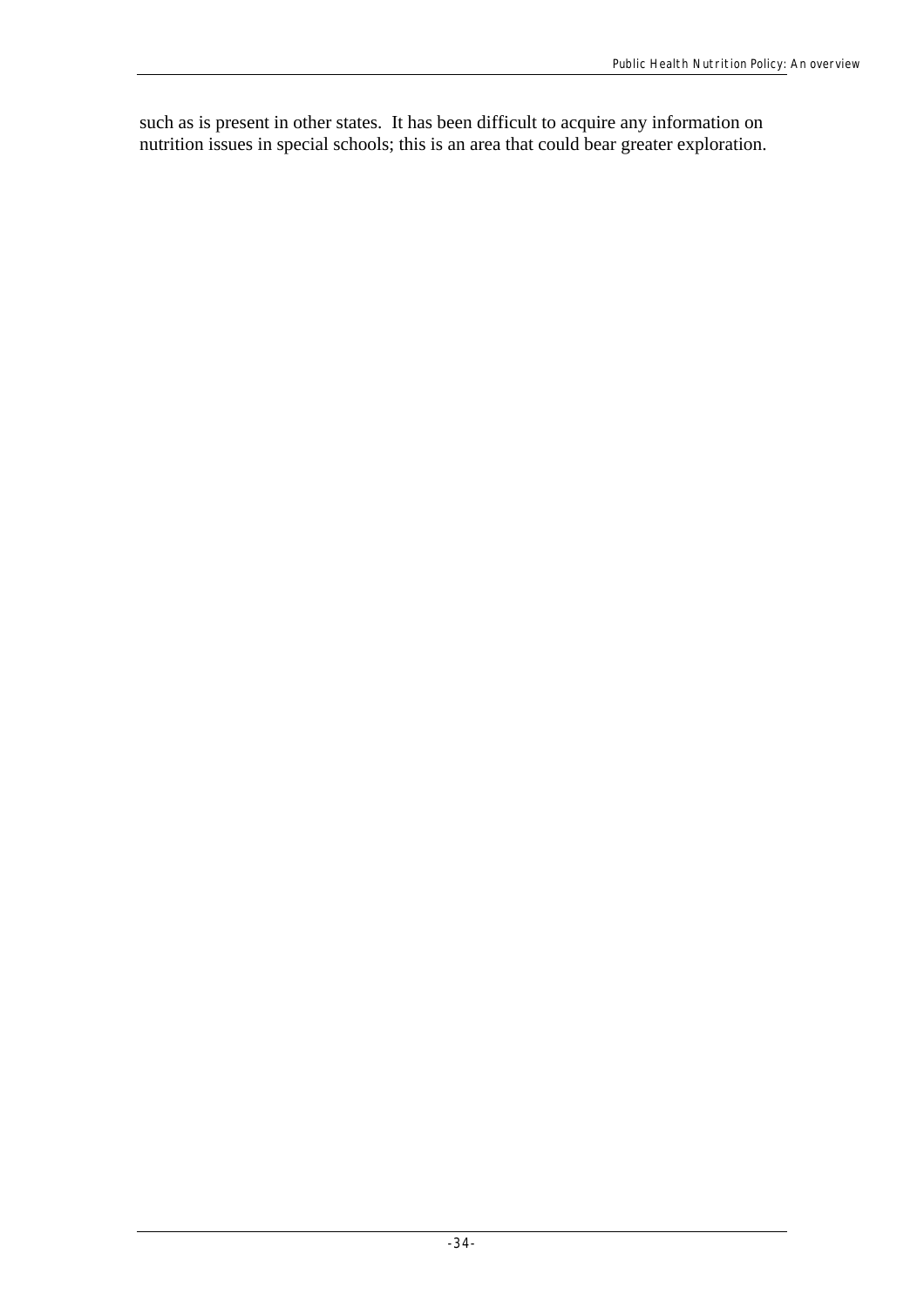## *3.4 Out of school hours care settings for 5 to 12 year olds*

## **3.4.1 Size of the out of school hours sector**

Out of school hours (OOSH) programs provide a childcare and developmental environment for children between 5 and 12 years of age before and/or after school, on curriculum days and/or in vacation time. Accurate figures on the number of programs are difficult to obtain, but there are an estimated 1400 to 1600 programs currently operating in Victoria. Approximately 1300 programs are registered with the federal Department of Health and Family Services and it is thought that there may be several hundred unregistered programs run by independent schools, private individuals or parent groups.

ABS data from the 1999 childcare survey indicate that over 40,000 Victorian children attend a formal before or after school program (ABS 2000:13) and Australia wide data suggest that around 12% of primary school age children attend out of school hours programs. Between 1997 and 1999 there was a 9.8% increase in the number of children attending OOSH programs in Victoria, with a 29% increase in staff over the same period. It is expected that this trend will continue as a result of changing workforce demographics (DHS 2001).

| <b>OOSH Service type</b>   | <b>Number of Children</b> | Percentage of children in<br>attendance |
|----------------------------|---------------------------|-----------------------------------------|
| Before school only         | 1,961                     | 5%                                      |
| After school only          | 23,553                    | 56%                                     |
| Before & after school care | 4,311                     | 10%                                     |
| Vacation care#             | 12,180                    | 29%                                     |
| Total                      | 42,245                    | 100%                                    |

| Table 3: Children attending out of school hours care services Victoria (1999) |  |  |
|-------------------------------------------------------------------------------|--|--|
|                                                                               |  |  |

# Many children who access vacation care also attend before school and after school care or both. Source DHS 2001:23

The majority of service operators in Victoria are state school councils, with other operators including Catholic schools, local government, community organisations such as the YMCA and the YWCA, neighbourhood houses and incorporated committees of management. From January 2001, private, for profit operators became eligible to take over existing community-based programs.

## **3.4.2 Current nutrition policy development and implementation**

## *Quality Assurance*

At the federal level the National Childcare Accreditation Council is currently working on the development of a national quality assurance system for OOSH programs. A D*raft Quality Practices Guide* that identifies quality practice indicators, was put out for consultation with the sector nationally earlier this year, and it is anticipated that the system will be implemented in July 2003. Like the LDC and FDC systems, the OOSH quality assurance system is based around quality areas, principles and indicators. *Quality Practice Area 8: Health, Nutrition and Wellbeing* has two relevant principles (Department of Family and Community Services 2002: 25-26):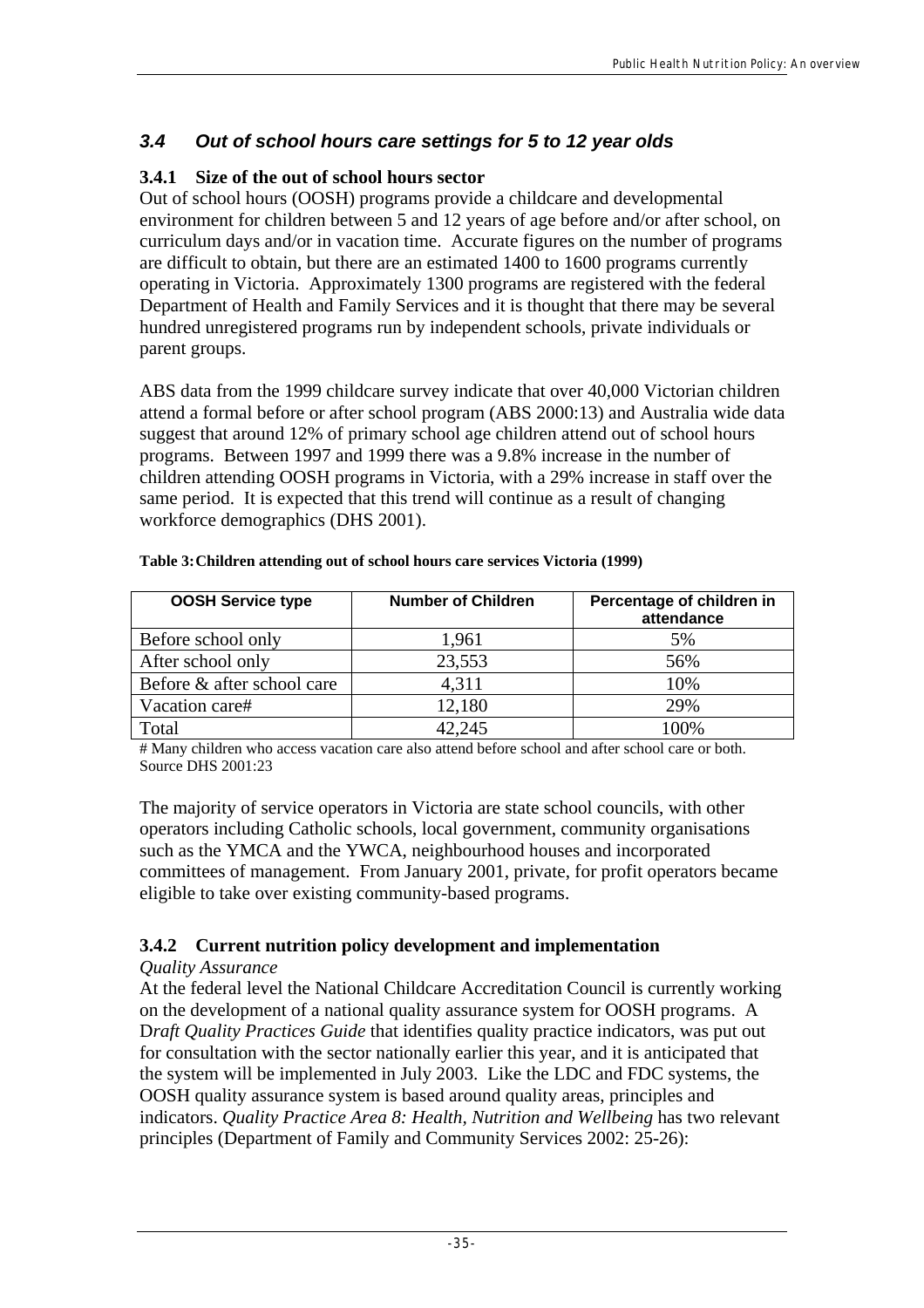Principle 8.1 Balanced and healthy eating is promoted by the service. Satisfactory:

- Drinking water is readily available to all children whilst at the service.
- Where the service supplies food, quantity and variety is sufficient to meet requirements of school age children and the Australian Dietary Guidelines.
- Children with special dietary requirements have adequate and appropriate food provided by the service or the families.

Good Quality:

- Where the service supplies food and drink the menu is displayed for families.
- A written nutrition policy and procedure has been developed and is implemented consistently.
- Children are encouraged to suggest food to be provided as additional/cooking experiences by the service.
- The service promotes and discusses healthy eating choices with children. High Quality:
	- The menu includes foods from other cultures and meal times are used to discuss cultural similarities and differences.
		- The service has information available  $\&$  accessible for families on nutrition.
	- The service encourages children to be involved in the planning and preparation of food to be provided."

Principle 8.2 requires that staff implement effective and current food handling standards and hygiene practices.

#### *Minimum Standards*

The OOSH sector is similar to the FDC sector in that programs do not come under the Victorian Children's Services Regulations except in relation to the ratio of carers to children. Programs operate within the framework of a set of national standards agreed to by states, territories and the Commonwealth in the late 1990s, but OOSH programs are awaiting decisions about the ways in which these standards are to be implemented and monitored.

#### **3.4.3 Current state of resource and training development**

The Eat Smart Play Smart Manual for OOSH programs appears to be the only resource specifically designed for this sector that specifically addresses nutrition and physical exercise. This manual development is one of the National Child Nutrition projects and is based at the National Heart Foundation of Australia in Victoria. The manual is funded for development, distribution and evaluation over a three-year period. Sustainability after this time remains to be resolved.

#### **3.4.4 The key stakeholders**

Clearly the key players include

NCAC at national level

DHS and Children's Services Officers based in local government.

Department of Education Employment and Training, local government or community organisations as providers of premises

Community Child Care as the peak organisation for the OOSH sector.

Management of the program through school councils or local

government/community organisation equivalent

The OOSH staff who deliver the program.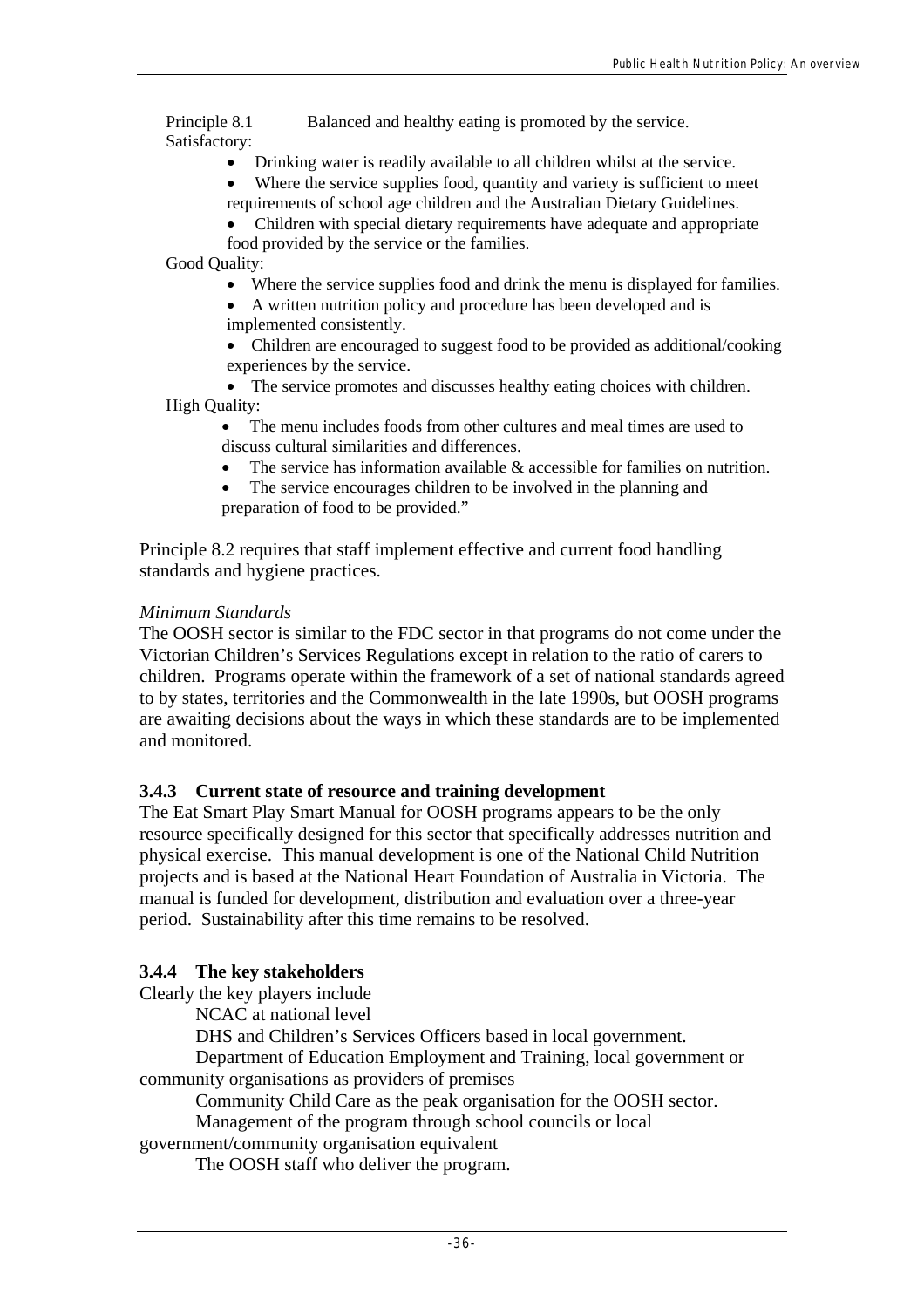The families who use the program.

## **3.4.5 Opportunities and barriers in nutrition policy development and implementation in out of school hours care settings**

On the whole the OOSH sector is a relatively unregulated and under-resourced sector and the field is wide open for nutrition policy development and implementation. Current discussions about the nature and extent of minimum standards monitoring and the consultations on and redrafting of the quality assurance framework provide many opportunities for input and development.

Prior to development of the Eat Smart Play Smart manual, a needs analysis was undertaken, and then detailed consultation with the field was done on a draft manual. Many OOSH staff expressed great interest in having a resource to assist them in the areas of nutrition and physical activities. This process also identified a number of factors that need to be taken into account when designing resources to support policy development and adoption in OOSH programs, including:

## *The diversity of the sector.*

The OOSH sector is growing and has an extremely diverse range of programs from one person (100 services) to large programs with several staff. Between 1997 and 1999, the number of children attending OOSH programs grew by 56% and staff by 19% (DHS 2001:33).

## *Staff profile*

Staff come from a wide range of backgrounds with no clear requirement for training or qualifications. Few have any formal or even informal training in nutrition. Staff turnover is high and recruitment is often difficult. Staff are relatively poorly paid and the majority work on a casual basis (72% in before and after school programs, 77% in vacation care programs). Only 25% of before and after care staff are full time and 6% of vacation care staff. These figures clearly have implications for staff development, program quality and consistency of care and approaches.

## *Program planning limitations*

Staff hours are often only slightly longer than the hours the children attend. Thus planning and training time is very limited and the capacity of staff to increase their capacity to deliver nutrition education and even healthy snacks is seriously limited.

## *Low priority*

Management is very varied but many programs operate under the auspices of school councils. School councils vary in their interest in and support of OOSH programs and in their capacity to actively manage them.

## *Varied and often limited facilities and resources*

OOSH programs are extremely diverse and have varied access to appropriate facilities. For example, some have a full kitchen, others do not even have access to a refrigerator or a stove or any way of heating food. Programs generally have extremely limited funds (some with as little as 40c a day per child) with which to purchase food.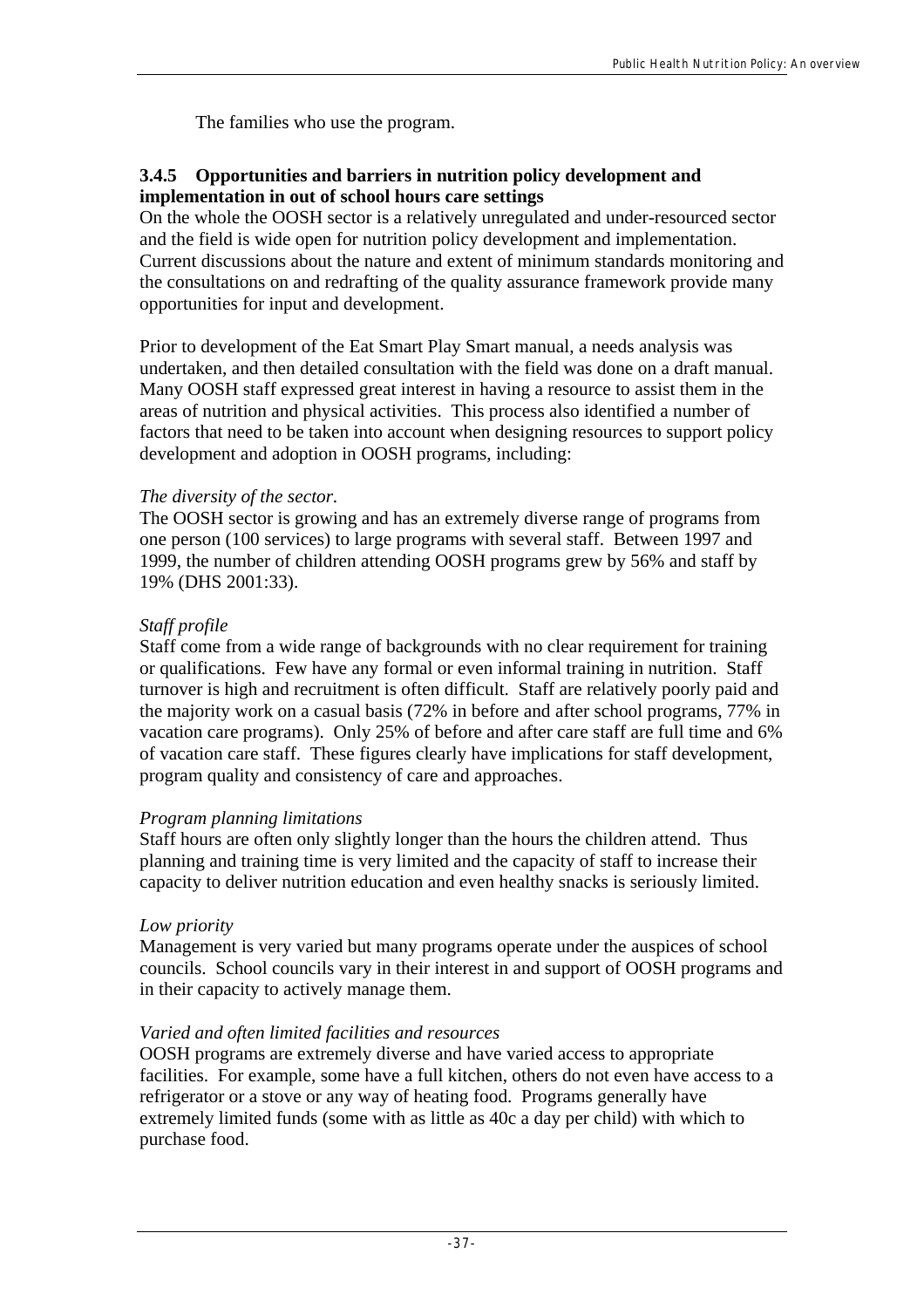## *Summary*

The OOSH sector presents us with some important opportunities for public health nutrition policy development and is particularly underdeveloped at present. It is a rapidly growing sector, there has been practically no specific research or initiatives about nutrition in the OOSH sector, quality assurance and standards monitoring are in their infancy, a specific OOSH sector nutrition resource has only recently been released. Barriers also exist particularly in terms of financial and other resource constraints, the profile of the OOSH workforce and the diversity of arrangements for OOSH programs.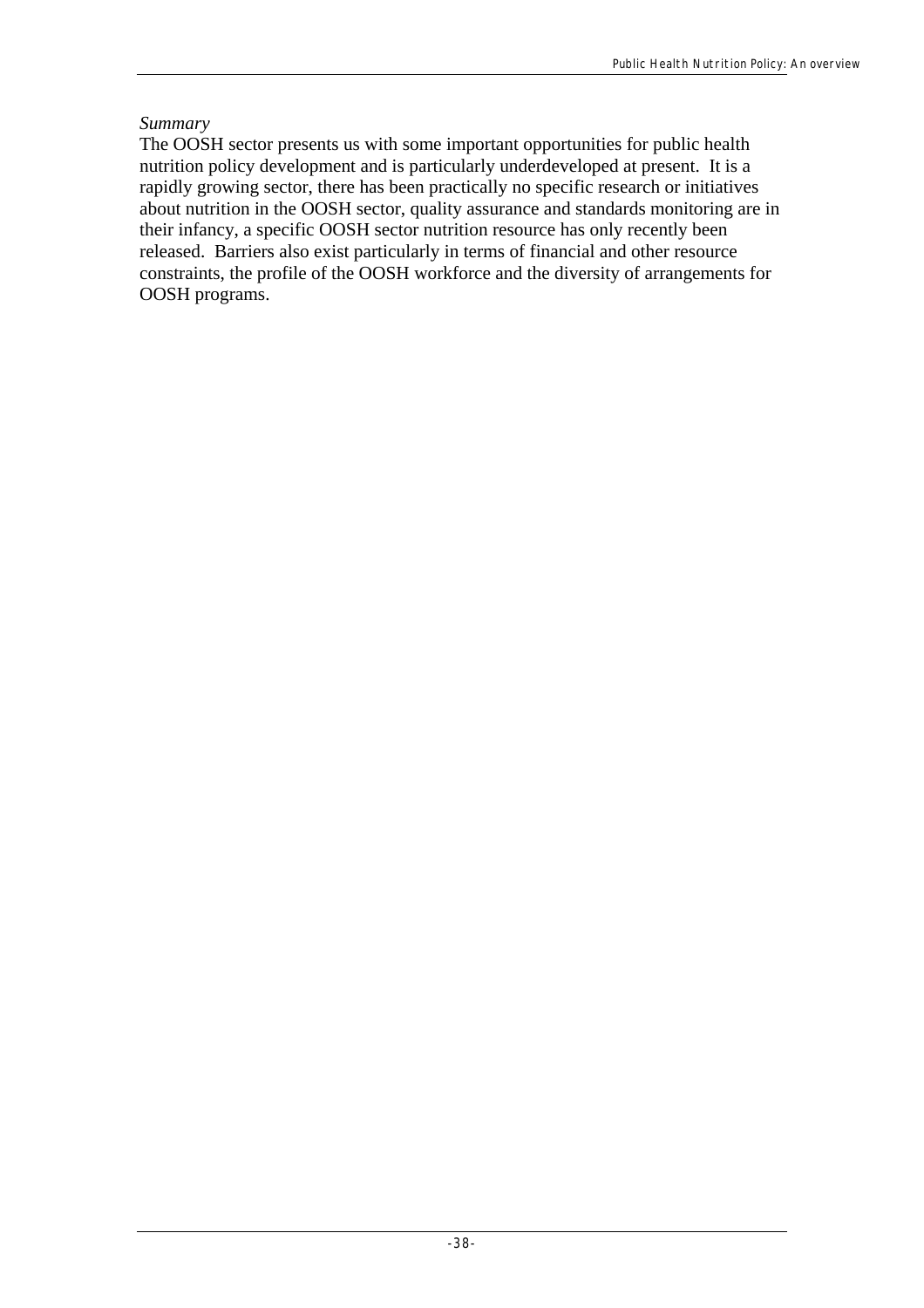# **4. Conclusion**

## *4.1 Assessment of the proposed settings*

Table 4 presents an assessment of the potential settings against the factors that could be taken into account in determining where to focus phases 2 and 3 of the *Public Health Nutrition Policy Analysis Project.* Discussions will need to revolve around the relative importance given to the various factors.

#### **Table 4: Assessment of settings**

| <b>Critical aspect</b>                                                                   | <b>Type of setting</b>                            |                                                                                                                                |                                                                                                                              |                                                                                                                    |                                                                                                                         |
|------------------------------------------------------------------------------------------|---------------------------------------------------|--------------------------------------------------------------------------------------------------------------------------------|------------------------------------------------------------------------------------------------------------------------------|--------------------------------------------------------------------------------------------------------------------|-------------------------------------------------------------------------------------------------------------------------|
|                                                                                          | Long Day<br>Care                                  | Kindergarten<br>/Preschool                                                                                                     | <b>Family Day</b><br>Care                                                                                                    | <b>Primary Schools</b>                                                                                             | Out of School<br><b>Hours Care</b>                                                                                      |
| Potential to involve<br>children from varied<br>backgrounds across<br>the state          | High                                              | High                                                                                                                           | High                                                                                                                         | Highest                                                                                                            | High                                                                                                                    |
| Exposure to nutrition<br>opportunities                                                   | High                                              | Medium                                                                                                                         | High                                                                                                                         | High                                                                                                               | Medium                                                                                                                  |
| Parent involvement<br>potential                                                          | Medium                                            | Medium                                                                                                                         | High as carers<br>usually<br>parents also                                                                                    | Medium                                                                                                             | Medium to low                                                                                                           |
| Effectiveness of<br>nutrition<br>interventions                                           | Few studies;<br>generally seen<br>to be effective | Few studies<br>specifically in<br>kindergarten<br>settings;<br>preschool<br>interventions<br>generally seen<br>to be effective | Few if any<br>studies<br>specifically in<br>FDC settings;<br>preschool<br>interventions<br>generally seen<br>to be effective | Numerous studies<br>in primary school<br>settings; generally<br>seen to be effective                               | No studies<br>specifically of<br>OOSH settings;<br>primary school<br>interventions<br>generally seen to<br>be effective |
| Current state of<br>nutrition policy<br>development                                      | Medium,<br>based around<br>the NQIAS              | Unknown as<br>not part of<br><b>NQIAS</b>                                                                                      | Low but<br>likely to rise<br>because of<br>entry into<br><b>NQIAS</b>                                                        | Not known but<br>believed to be low<br>in relation to food<br>services at school                                   | Low, but likely to<br>rise with entry into<br>national<br>accreditation<br>system                                       |
| Current state of<br>nutrition policy<br>implementation                                   | Medium                                            | Ditto                                                                                                                          | Low                                                                                                                          | Low                                                                                                                | Low                                                                                                                     |
| Current state of<br>resource<br>development to<br>support<br>implementation              | Medium from<br>a range of<br>sources              | Medium from<br>a range of<br>sources                                                                                           | Medium-one<br>recent FDC-<br>specific<br>resource<br>currently<br>being<br>evaluated                                         | Curriculum=high;<br>&<br>Food services=low<br>& not accessible                                                     | Medium-one key<br>recent OOSH-<br>specific resource<br>currently being<br>evaluated                                     |
| Feasibility of<br>involving key<br>stakeholders                                          | Potentially<br>high                               | Potentially<br>high                                                                                                            | Potentially<br>high                                                                                                          | Medium in relation<br>to teaching staff.<br>Complex &<br>potentially difficult<br>in relation to food<br>services. | Likely to be<br>complex because<br>of diversity of<br>sector and of<br>relative lack of<br>organisation                 |
| Availability of data to<br>assess impact &<br>outcome of nutrition<br>policy development | Medium                                            | Low                                                                                                                            | Low                                                                                                                          | Low                                                                                                                | Low                                                                                                                     |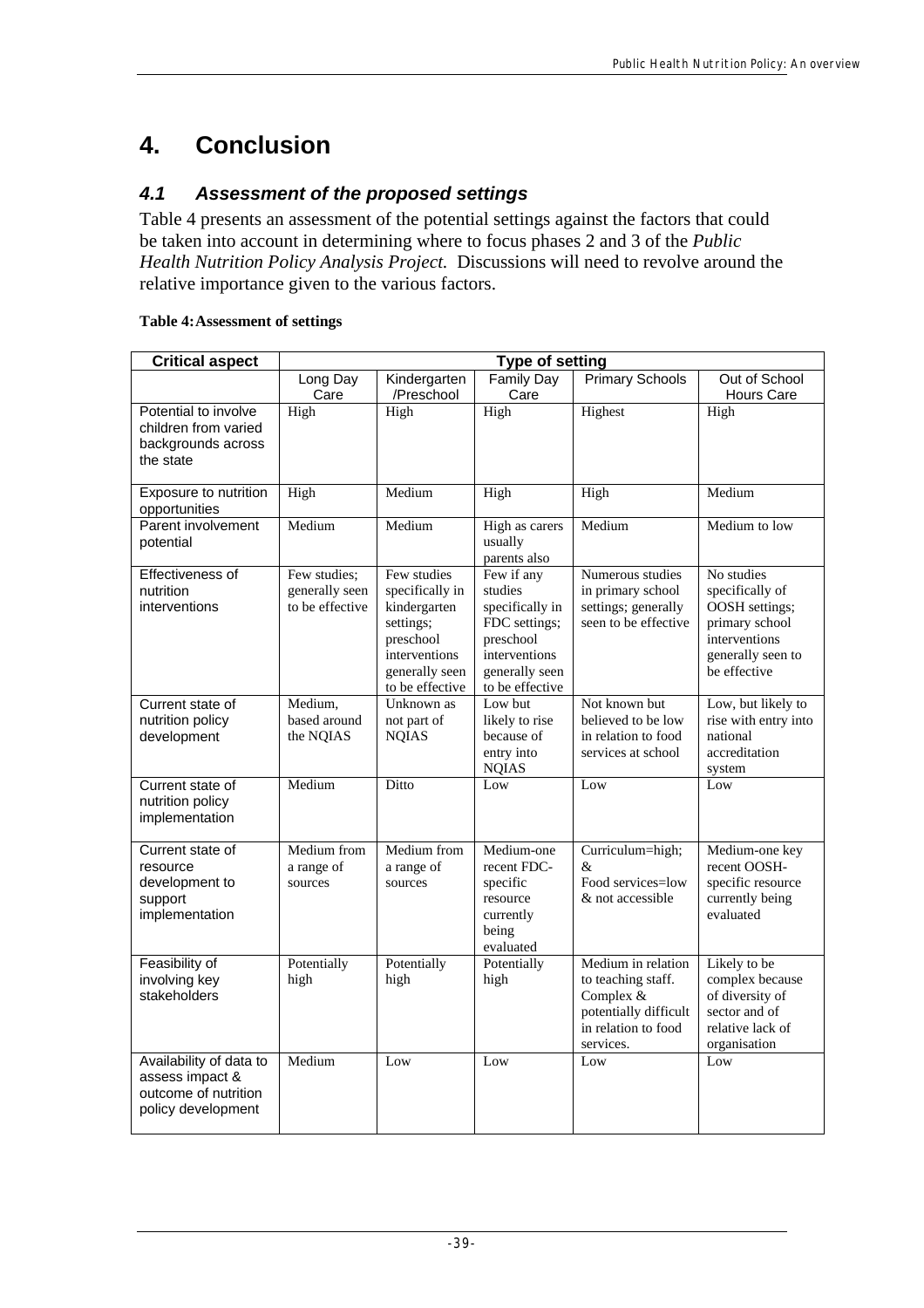## *4.2 Summary*

Significant opportunities for nutrition policy development and implementation are present in the five organised settings for 0-12 year olds described here. However, since the *Public Health Nutrition Policy Analysis Project* was conceived, and at the very moment when this document is being finalised, the state government has taken a high profile role in the area of child nutrition, and is discussing ways in which to promote healthy weight and prevent obesity in childhood. Announcements of new initiatives are expected. Decisions in relation to this project will have to be weighed in the light of these developments.

The key opportunity for public health nutrition policy work in the preschool sector, appears to build on existing structures, initiatives and achievements to maintain a momentum that is well under way particularly in LDCs and kindergartens, less so in FDC programs.

In the primary school sector, a priority for nutrition-focussed interventions is the food service area where developments are currently very limited in Victoria. Curriculum and resource development and teacher training in nutrition are underway to some extent but need continued focus and importantly, linkage of the curriculum and school food services in a whole of school approach remain seriously underdeveloped. Special schools remain an unexplored area.

The OOSH sector can be described as a setting ready for take-off. Nutrition policy development and adoption is in its infancy, and the time is ripe for significant input to this important area. Large and growing numbers of Victorian children use the setting, the regulatory and quality assurance framework is being drafted at the present time, an excellent resource has been developed specifically for this area and needs to be evaluated and sustained.

While nutrition policy development in these settings will be important for all Victorians, there is evidence that suggests the need for a focus on and sensitivity to specific groups in the community whose nutrition issues or lack of access to mainstream resources put them at particular risk, including culturally and linguistically diverse communities, people living on a low income and people with a disability. The government's *Best Start Project* is one that would bear investigation of ways in which collaboration could benefit children seen as at risk. This population based initiative recognises the importance of the early years in terms of health, education and social wellbeing, and aims to build resilience in children aged 0-8 years through partnerships involving a range of settings including preschool and school as well as primary health, maternal and child health, and hospitals.

Finally, in placing a focus on policy development and implementation in organised children's settings it is important to learn from the lessons of other public health campaigns and to view the specific focus as part of a broader public health promotion process. Comprehensive, multi-faceted, initiatives that are sustained over time with adequate resources and underpinned by research and evaluation can achieve important outcomes across the community. Public health nutrition policy development in organised children's settings will benefit from being undertaken in the context of such an initiative.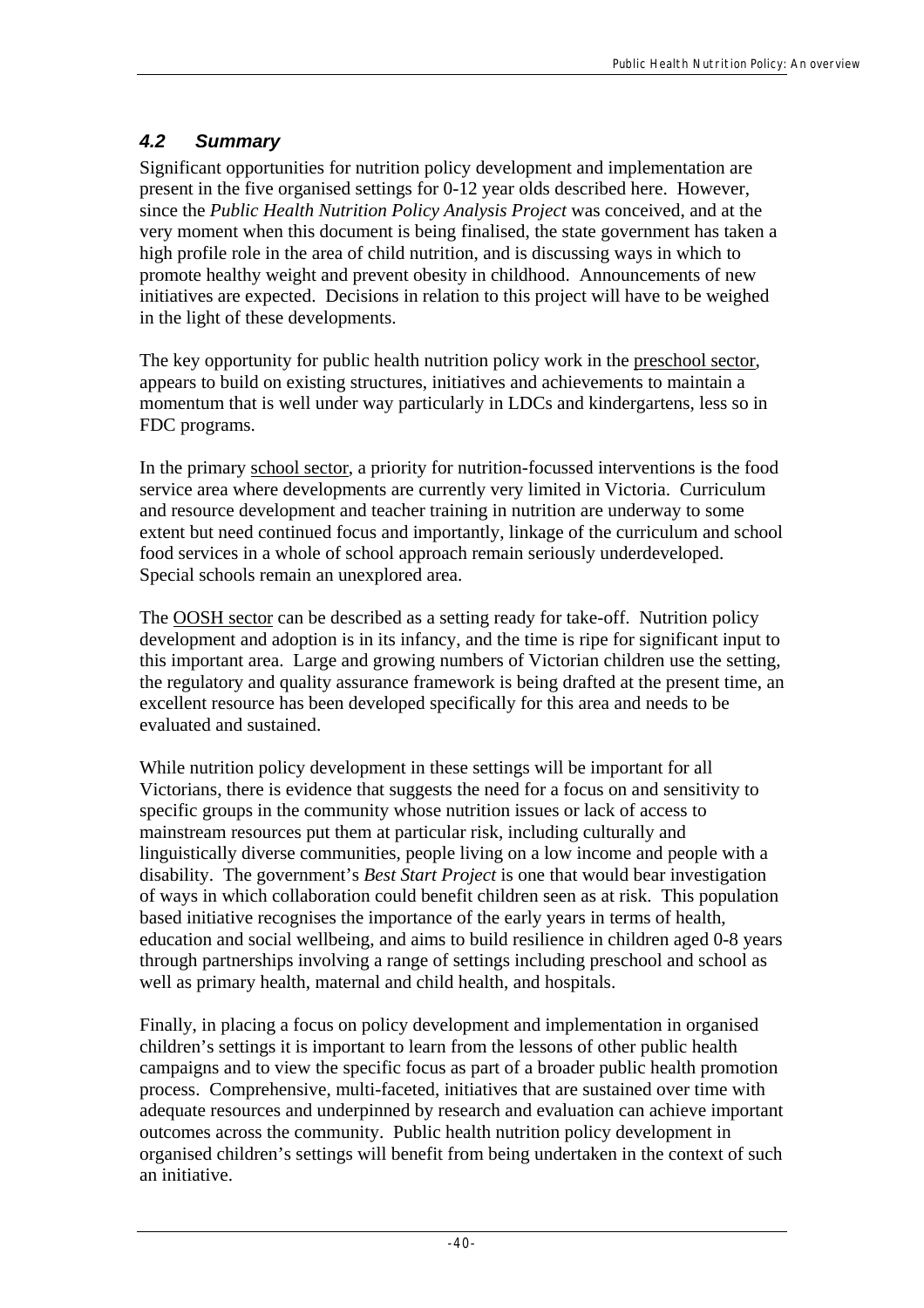# **Appendix I Project brief**

## **PROJECT BRIEF**

# **Public health nutrition policy analysis and action plan for organised settings for children (0-12 years).**

#### **Introduction**

The Eat Well Victoria Partnership (EWVP) is a group of key public health nutrition stakeholder organisations and individuals in Victoria that aims to:

- Provide a forum for partnerships and coordinated activities to measurably improve the nutrition related health of Victorians and
- Improve the capacity and infrastructure for effective public health nutrition intervention.

EWVP has identified children and families as a primary focus with emphasis on obesity prevention and increased consumption of fruit and vegetables. Eat Well Australia, the National Public Health Nutrition Strategy, provides the evidence and context for action in each of these are areas:

- A focus on children recognises that they need good nutrition in order to develop and grow to their potential, and to be protected against chronic disease in later life. Food has a wider role than just nutrition. Educating children about healthy eating, social aspects and preparing food can promote good eating habits into adulthood. Nutrition issues affecting Indigenous children are particularly complex.
- The prevalence of obesity in Australia doubled in the 10 years to 1995 from 9% to 18%. For Aboriginal and Torres Strait Islander peoples, about 25% of males and 29% of females were classified as obese in 1994. Unhealthy weight is a major contributor to ill health and places a heavy burden on individuals and on social, economic and health systems.
- On average, Australians do not consume enough vegetables and fruit for optimal health. We eat four to five serves or less per day, while epidemiological studies show strong health benefits from eating seven serves per day.

A major focus for activity for EWVP in 2002-2003 will be a process of policy analysis in the area of nutrition and healthy eating for children in Victoria (0-12 years) in organised settings. This has been selected based on available evidence and knowledge of effective approaches to promoting nutrition, healthy eating and the Victorian context. The long term goal is that all (appropriate) organised settings for children have comprehensive public health nutrition policies in place.

This work will primarily focus on nutrition and healthy eating but will consider and make comment on other issues as necessary. This will include consideration of:

- Physical activity as a key determinant with healthy eating for obesity prevention and healthy weight.
- Food safety as a related issue that may influence opportunities and barriers for public health nutrition policy.

## **Project Aim**

The aim of the **POLICY ANALYSIS PROJECT** is to provide a rationale and framework for the Eat Well Victoria Partnership to advocate/support the development and adoption of public health nutrition policy in organised settings for children 0-12.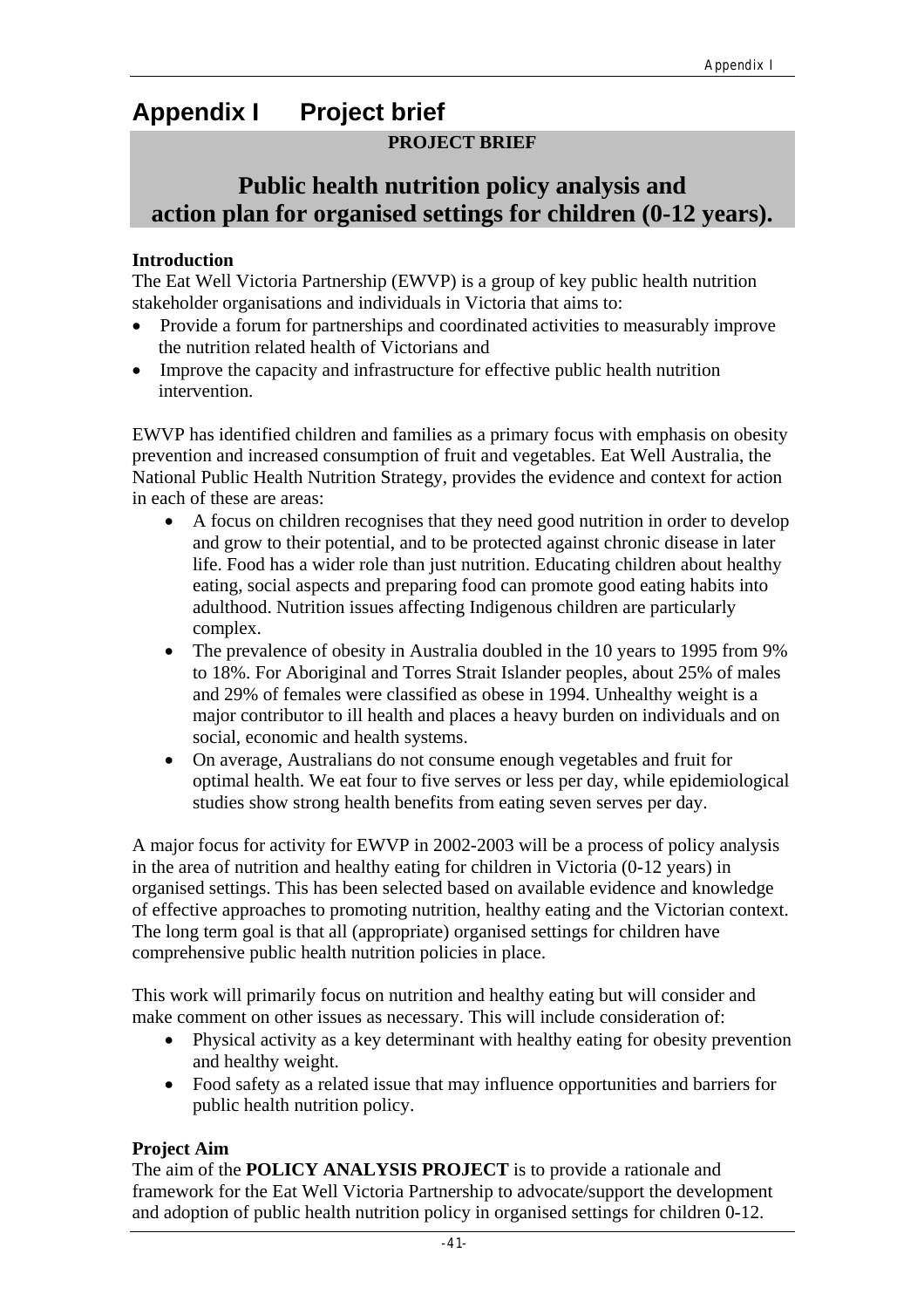### **Project Tasks**

This project will involve:

- 1. A scoping review to identify potential settings (organised settings for children aged 0-12 years) where activities could be undertaken to support the development or enhancement of public health nutrition policy.
- 2. Analysis of existing nutrition related policy and policy context and its capacity to contribute to public health nutrition outcomes.
- 3. Identify public health nutrition gains (including evidence for such gains) that could be achieved through improved public health nutrition policy and related activities across age groups and settings.

A short list of settings will be selected for further action in consultation with the project reference group who in turn will make recommendation to the EWVP.

**In relation to the selected setting(s)**, carryout consultations, collect data and review evidence to describe:

- 4. The potential and capacity for new/enhanced policy to achieve public health nutrition outcomes within the Victorian setting.
- 5. Opportunities and barriers to the adoption of new/enhanced public health nutrition policy (including consideration of organisational and capacity contexts).
- 6. The role of EWVP to support new/ enhanced public health nutrition policy (in the context of the findings of point 5 above).
- 7. An action plan for EWVP to advocate/support the development review, and actioning of new/enhanced public health nutrition policy in selected organised settings for children (0-12 years).

#### **Intended Products**

#### **Product 1:**

A report responding to Tasks 1-3 providing information on the current Victorian situation relating to organised settings for children and the opportunity and potential benefits from enhanced/new public health nutrition policy.

#### **Product 2:**

A report (or series of reports as appropriate) responding to Tasks 4-6 detailing the need for new/enhanced public health nutrition policy in the selected organised setting(s) and opportunities to progress these.

#### **Product 3:**

An action plan for EWVP to support the development, adoption, and actioning of new/enhanced public health nutrition policy in selected organised settings for children (0-12 years).

#### **Project Advisory Group**

A Project Advisory Group will be established with representation from EWVP, Department of Human Services and VicHealth. This group will provide advice to the project manager including the short listed settings to be considered in more detail under task 4-7.

#### **Timeline**

12 months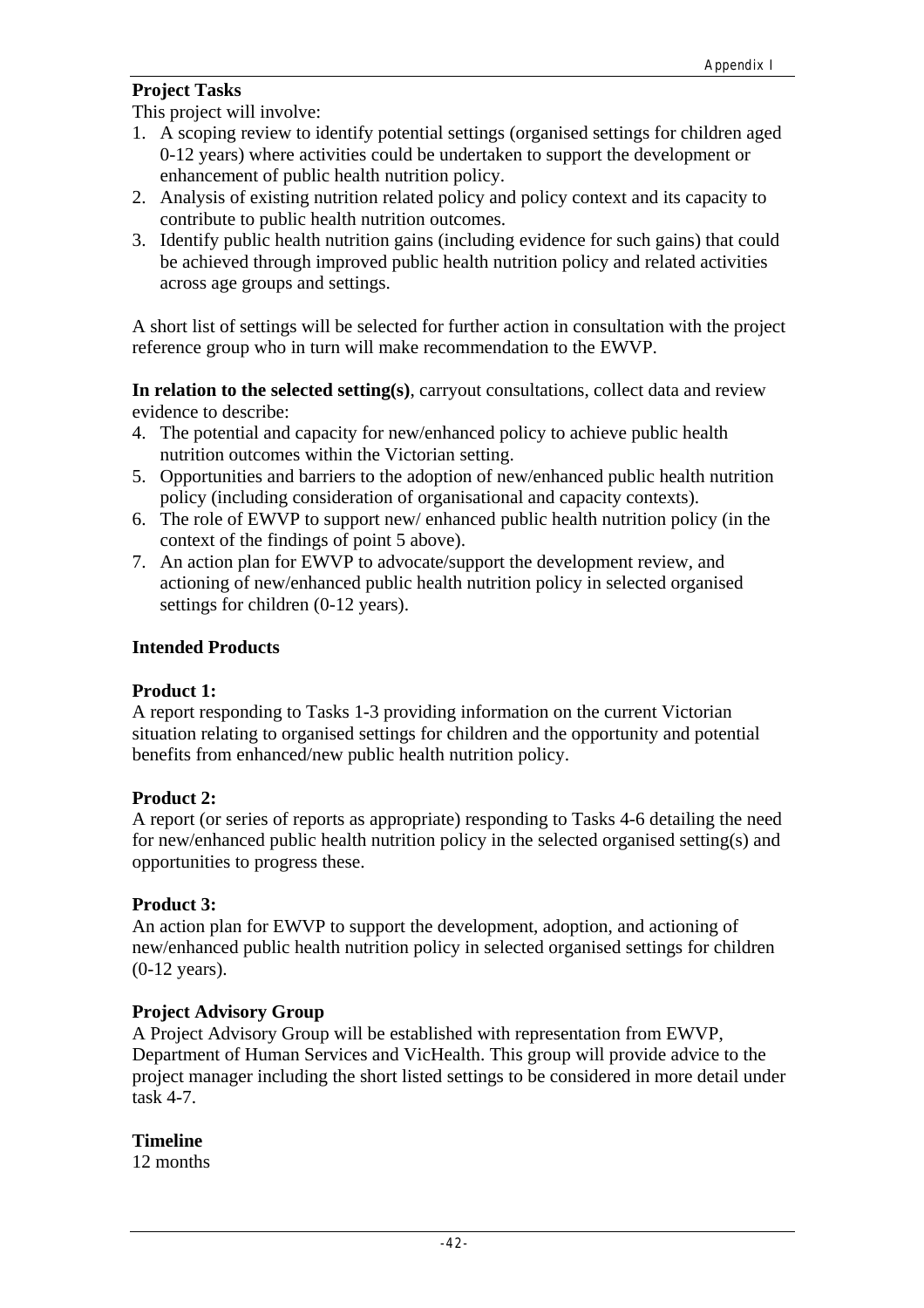# **Appendix II Major policy and program initiatives in nutrition in Australia and in Victoria 1981 to 2001**

| <b>National initiatives</b>                                                                                                                                           | <b>Victorian initiatives</b>                                                                                                                                               |
|-----------------------------------------------------------------------------------------------------------------------------------------------------------------------|----------------------------------------------------------------------------------------------------------------------------------------------------------------------------|
| 1979 National Food and Nutrition Policy developed.                                                                                                                    | 1980 Ministry of Education publishes Nutrition Guidelines for School Canteens                                                                                              |
| 1981 The federal government sponsored the National Nutrition Education Conference.                                                                                    |                                                                                                                                                                            |
| The conference recommended, inter alia, national nutrition education should be co-                                                                                    |                                                                                                                                                                            |
| ordinated and a national nutrition education resource centre should be established.                                                                                   |                                                                                                                                                                            |
|                                                                                                                                                                       | 1984 Ministers for Health and Agriculture jointly issued a discussion paper Making<br>healthy choices easy choices: Towards a food and nutrition policy for Victoria       |
| 1985 Federal government established the Better Health Commission it identifies nutrition                                                                              | 1985 Victorian Food and Nutrition Project set up by the Health Promotion Unit of the                                                                                       |
| as a priority area for action, funds a National Nutrition Survey, and establishes the<br><b>Nutrition Taskforce.</b>                                                  | then Health Department Victoria and overseen by a Steering Committee with                                                                                                  |
|                                                                                                                                                                       | representatives from the Ministry of Health, Education and Agriculture and Deakin<br>University. Departmental funds were initially 'outhoused' to the Australian Nutrition |
|                                                                                                                                                                       | Foundation and then within months to the Dept of Human Nutrition at Deakin                                                                                                 |
|                                                                                                                                                                       | University, (Powles et al 1992:51). After 1987 VHPF took over as major funding body.                                                                                       |
| 1986 The Nutrition Taskforce releases a paper Nutrition Education in Schools that                                                                                     | 1987 Victorian government launches the Food and Nutrition Policy. The Food and                                                                                             |
| reported that nutrition education in schools was not effective.                                                                                                       | Nutrition Project is the main body to implement the Food and Nutrition Policy.                                                                                             |
|                                                                                                                                                                       | 1987 Victorian Health Promotion Foundation established, a fair proportion of VicHealth                                                                                     |
|                                                                                                                                                                       | sponsorships with nutrition elements managed through the FNP.                                                                                                              |
| 1989 NHMRC subcommittee on Nutrition Education releases a detailed document that                                                                                      | 1988 Interdepartmental Committee on Food and Nutrition established with representation<br>from Health, Agriculture & Rural Affairs, Education & Industry, Technology &     |
| suggests ways of implementing the Dietary Guidelines for Australians. This detailed<br>document covers research, evaluation, data collection, monitoring, advertising | Resources. A Food and Nutrition Community Consultative Committee also put in place.                                                                                        |
| guidelines, community education, mass media campaigns, workplace education, food                                                                                      | Numerous initiatives carried out within FNP, including:                                                                                                                    |
| labelling, curriculum development, school canteen policy development and                                                                                              | Funding a position in Education Dept to undertake systematic revision of curricular<br>$\bullet$                                                                           |
| implementation, and teacher training, and also specific issues for particular population                                                                              | materials for Victorian schools. A range of school related resources produced, including,                                                                                  |
| groups including mothers and infants, children and adolescents, the elderly, low income                                                                               | Guidelines for School Canteens overseen jointly by the Ministry of Education & the                                                                                         |
| groups, aboriginal people, ethnic communities, the overweight and obese. This                                                                                         | Department of Health                                                                                                                                                       |
| document was based on the assumption "of the importance of a multiple strategy, multi-                                                                                | <b>Catering Improvement Program</b>                                                                                                                                        |
| sectoral approach to implementations and of the need to involve all sectors, public and                                                                               | Real Meals initiative                                                                                                                                                      |
| private, which could affect the implementation of nutrition education programs in                                                                                     |                                                                                                                                                                            |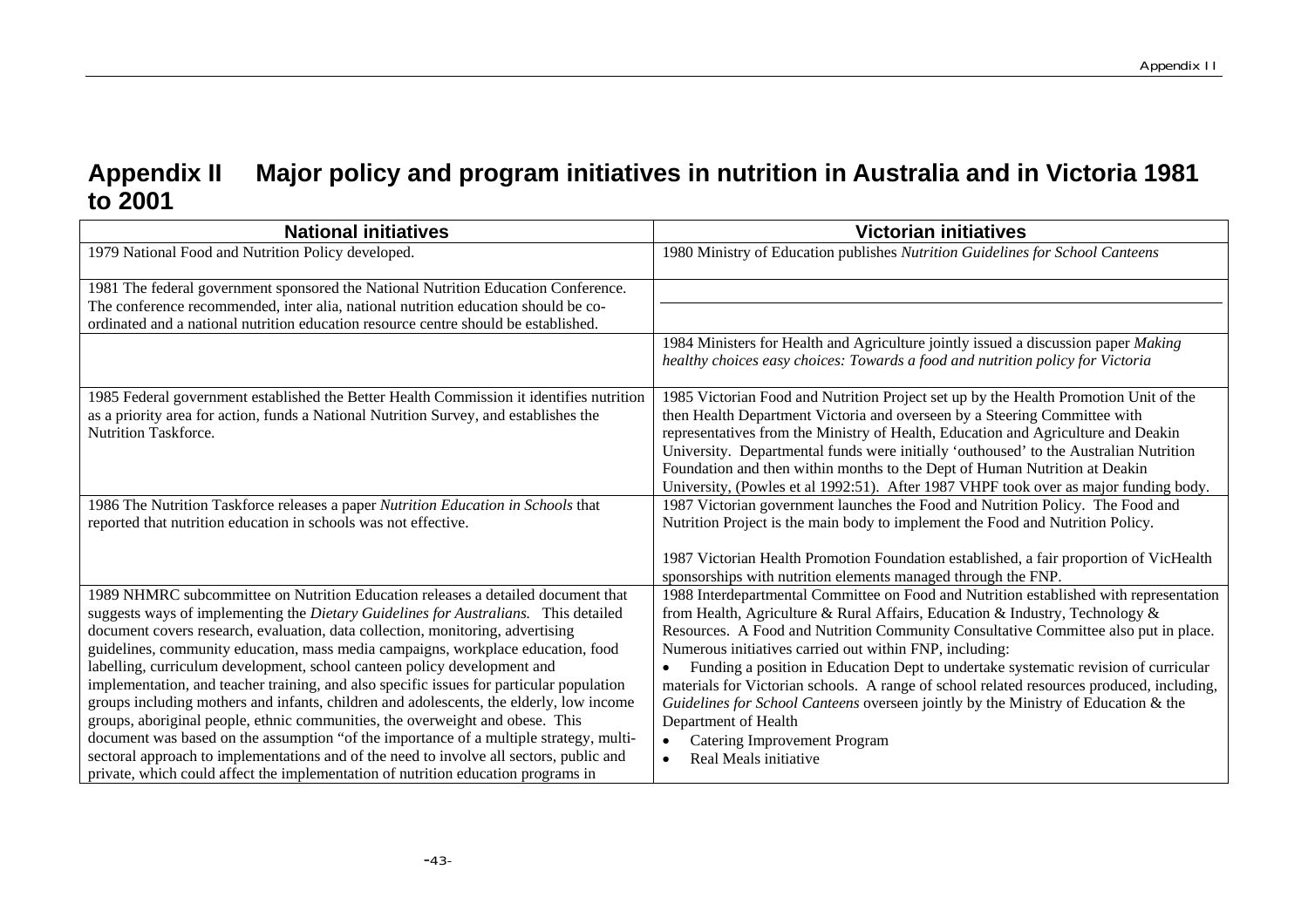| Australia." (NHMRC 1989:19)                                                                                                                                                                                                                                                                                                                                                                                                                                                                                    | Fruit and Veg Campaign<br>Food Sen\$e<br>Working Together<br><b>Schools Program</b>                                                                                                                                                                                                                                                                                                                                                                                                                                                                                                                                                                                                                                                                                                                                                                                                                |
|----------------------------------------------------------------------------------------------------------------------------------------------------------------------------------------------------------------------------------------------------------------------------------------------------------------------------------------------------------------------------------------------------------------------------------------------------------------------------------------------------------------|----------------------------------------------------------------------------------------------------------------------------------------------------------------------------------------------------------------------------------------------------------------------------------------------------------------------------------------------------------------------------------------------------------------------------------------------------------------------------------------------------------------------------------------------------------------------------------------------------------------------------------------------------------------------------------------------------------------------------------------------------------------------------------------------------------------------------------------------------------------------------------------------------|
| 1992 National Australian Dietary Guidelines endorsed by the NHMRC as official source<br>of advice to the general population about healthy food choices.<br>1992 Federal Government launches the National Food and Nutrition Policy as part of the<br>National Better Health Program.<br>1992-1995 Federal government awards the National Nutrition Education in Schools<br>Project to a consortium consisting of the Curriculum Corporation, Queensland University<br>of Technology and Queensland University. | 1988-1992 Health and Fitness Project in Schools (HIPS) funded by VicHealth. Monash<br>Uni to work with 42 primary schools to implement HIPS including a healthy eating<br>component. HIPS can be seen as a precursor of the HPS program.<br>1992 Nutrition Victoria (an initiative of FNP) incorporated as a mechanism to bring<br>together a range of organisations such as ACCV, DU, NHFA, food industry etc.<br>Nutrition Victoria was active for a couple of years 1992-94.                                                                                                                                                                                                                                                                                                                                                                                                                    |
| 1995 National Nutrition Survey conducted 10 years after the 1985 survey.<br>1995 Australian Dietary Guidelines for Children and Adolescents endorsed by the<br>NHMRC as official national guidelines for dietary choices and nutritional advice for<br>young people. These guidelines are currently under review.                                                                                                                                                                                              | 1995/6 VicHealth ceases funding for the Food and Nutrition Project.<br>1995: Victorian government adopts a Food and Nutrition Policy with the overall aim "to<br>improve the health of all Victorians through better nutrition": Specific goals include<br>To increase the proportion of the Victorian population consuming a diet<br>that is nutritionally appropriate and consistent with the Australian Dietary<br>Guidelines.<br>To support efforts within the food supply system that improve the<br>nutritional quality of the diet and maintain the safety of food.<br>To promote the benefits of a healthy diet to consumers and to increase<br>nutrition knowledge and awareness in all sectors responsible for providing<br>healthy food choices.<br>To support sustainable food production initiatives that provide nutritious<br>food to current and future generations of Victorians. |
| 1997-1998 Federal Department of Health and Family Services funds a process for<br>discussing the revision of Recommended Dietary Intakes (as it is 17 years since last one).                                                                                                                                                                                                                                                                                                                                   | 1996-1999 Health Promoting Schools funded by VicHealth as a joint initiative of Deakin<br>Uni and DEET.<br>1997: The remnants of the Food and Nutrition Project finally concluded.<br>1997: Victoria adopts a strategic framework for the implementation of the Food and                                                                                                                                                                                                                                                                                                                                                                                                                                                                                                                                                                                                                           |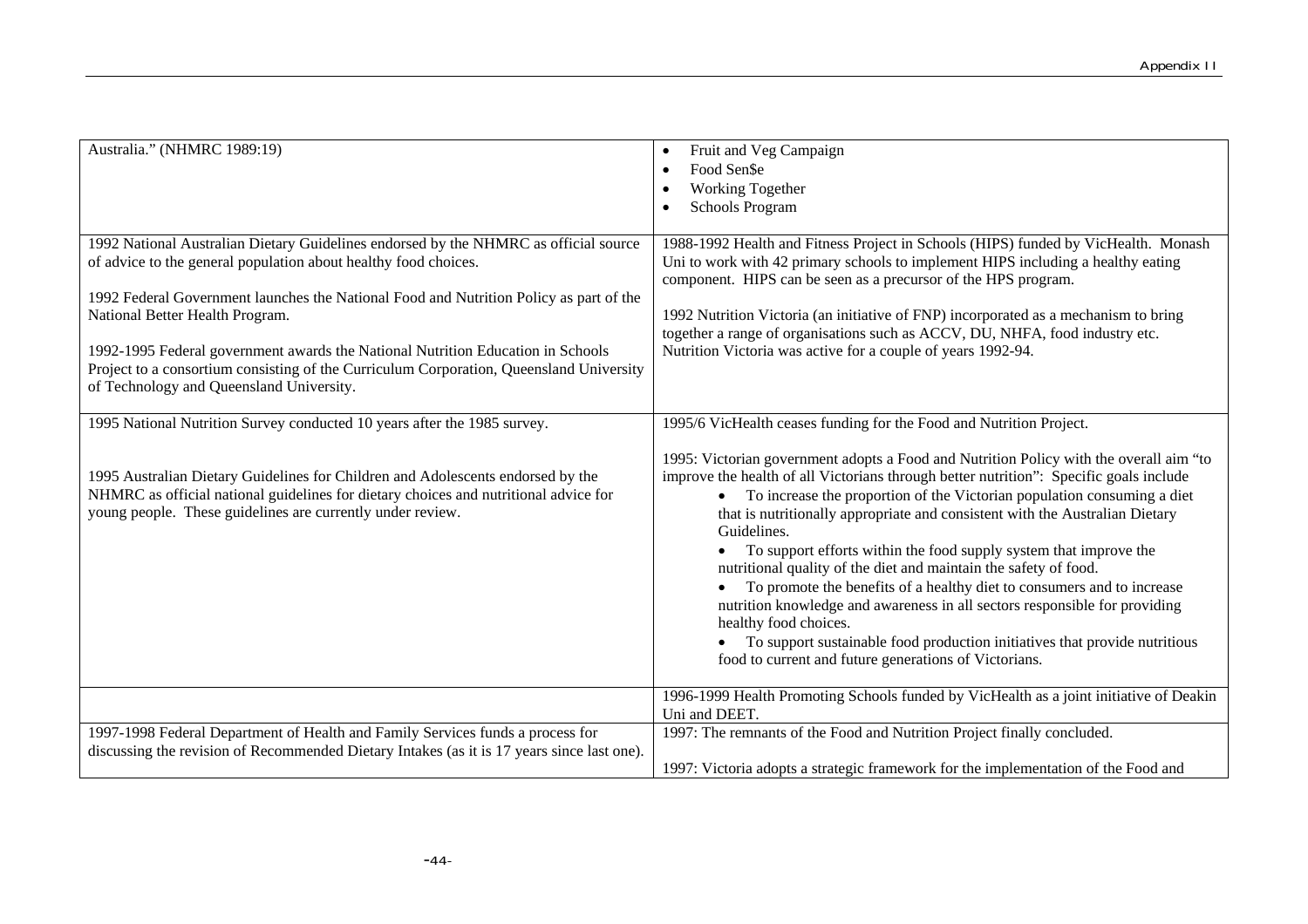| 1998 Australian Guide to Healthy Eating launched: a background information for<br>nutrition educators developed by Department of Health and Family Services, the<br>Children's Health Development Foundation and Deakin University.                                                                                                                                                                                                                                     | Nutrition Policy: Healthy eating, Healthy Victoria A Lasting Investment: A Strategic<br>Framework for the Implementation of the Victorian Food and Nutrition Policy.<br>Nutrition Advisory Committee established to advise the government on the<br>implementation of the framework.                                                                                                                                                                      |
|-------------------------------------------------------------------------------------------------------------------------------------------------------------------------------------------------------------------------------------------------------------------------------------------------------------------------------------------------------------------------------------------------------------------------------------------------------------------------|-----------------------------------------------------------------------------------------------------------------------------------------------------------------------------------------------------------------------------------------------------------------------------------------------------------------------------------------------------------------------------------------------------------------------------------------------------------|
| 1999 Federal government, through the National Public Health Partnerships gets involved<br>in Health Promoting Schools.                                                                                                                                                                                                                                                                                                                                                  | 1996/7? Victoria takes up the Health Promoting Schools concept as a joint initiative<br>between the Faculty of Health and Behavioural Sciences at Deakin University and the<br>Victorian Department of Education, Employment and Training, funded by VicHealth.<br>The aim is to establish and consolidate the HPS framework in Victoria as the basis for<br>the schools' approaches to improve the health of students, staff and the wider<br>community. |
| 2000: Federal Department of Health and Family Services within the framework of the<br>National Public Health Partnership and the Strategic Inter-Governmental Nutrition<br>Alliance (SIGNAL) publishes Eat Well Australia: A Strategic Framework for Public<br>Health Nutrition, 2000-2010.<br>2000 Federal Department of Health and Family Services funds National Child Nutrition<br>Projects (20 in Victoria) independently of the above) for three years 2000-2003. | 2000 Victorian Food and Nutrition Forum held to identify and document the structural<br>and capacity issues that need to be addressed to achieve a high quality and sustainable<br>public health nutrition program in Victoria.<br>2000 First statewide Public Health Nutritionist appointed in DHS.                                                                                                                                                      |
|                                                                                                                                                                                                                                                                                                                                                                                                                                                                         | 2001: Victoria establishes the Eat Well Victoria Partnership to report to the Director of<br>Public Health and to raise the profile of and the level of debate around public health<br>nutrition and to provide strategic direction on public health nutrition issues.                                                                                                                                                                                    |
|                                                                                                                                                                                                                                                                                                                                                                                                                                                                         | 2002: Victorian Government sets up Citizen's Obesity Summit                                                                                                                                                                                                                                                                                                                                                                                               |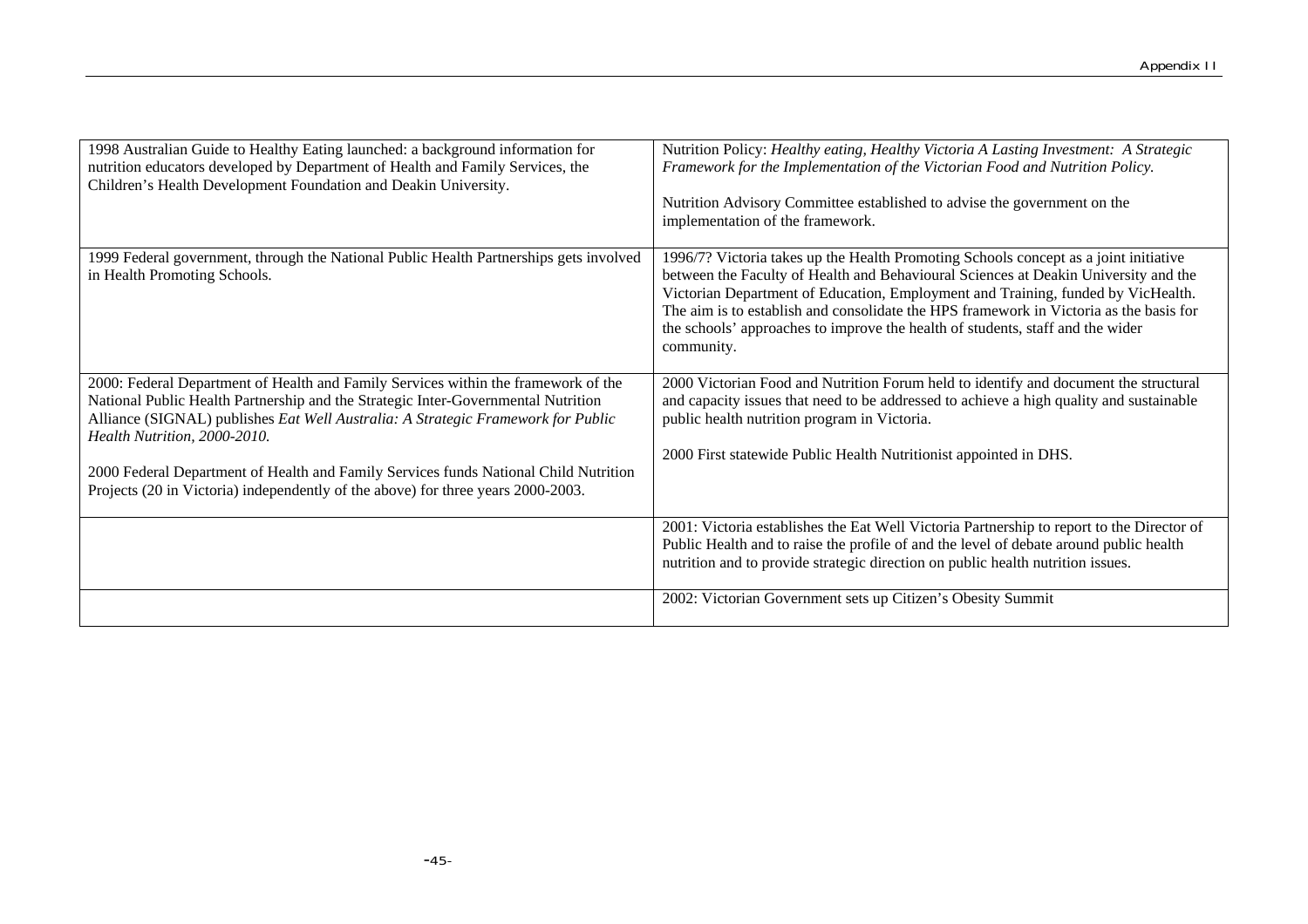# **References**

Agency for Healthcare Research and Quality, *Efficacy of interventions to modify dietary behaviour related to cancer risk.* Evidence report/technology assessment: Number 25. 2002 www.ahcpr.gov/clinic/epcsums/dietsumm.htm.

Allan K. *Nutrition in Long Day Care: A Tasmanian needs assessment.* Community Nutrition Unit Department of Community and Health Services, February 1998.

Allan K, Bradley T. *Long Day Care Food and Nutrition Pilot Project.* Community Nutrition Unit, Department of Community and Health Services, December 2000.

Australian Bureau of Statistics, *Child Care, Australia.* 2000, Catalogue No. 4402.0 AGPS. Canberra.

The Australian Diabetes, Obesity and Lifestyle Study (AusDiab). *Diabetes and associated disorders in Australia 2000: The accelerating epidemic.* 2001 International Diabetes Institute Melbourne.

Australian Institute of Health and Welfare. *Australia's children: their health and wellbeing 2002.* AIHW 2002 Catalogue No PHE 36, Canberra, AGPS.

Baur L. Fitness and fatness in Australian children *Active and Healthy Magazine*, 1998;5(2): 7-8.

Baur L. Obesity: definitely a growing concern. *Medical Journal of Australia*, 2001;174(June 4):553-554.

BIS Shrapnel cited in Healey J. ed. *Food for thought: Issues in Society.* 2002;167

Board of Studies. *Health and physical education.* Curriculum and Standards Framework. Board of Studies. 2000.

Booth ML, Wake M, Armstrong T, Chey T, Hesketh K, Mathur S. The epidemiology of overweight and obesity among Australian children and adolescents, 1995-1997. *Australian and New Zealand Journal of Public Health 2002;25(2):162-169.*

Booth S, Smith A. Food insecurity and poverty in Australia-challenges for dietitians. *Australian Journal of Nutrition and Dietetics. 2001;58(3):150-156.*

Bowman, C Reach for the starts: Canteen accreditation scheme. *Food Chain.* 2002;August:23.

Campbell K, Crawford D. Family food environments as determinants of preschoolaged children's eating behaviours: Implications for obesity prevention policy. A review. *Australian Journal of Nutrition and Dietetics. 2001;58(1):19-25.* 

Campbell K, Water E, O'Meara S, Kelly S, Summerbell C. *Interventions for preventing obesity in children.* 2002 Cochrane Systematic Review.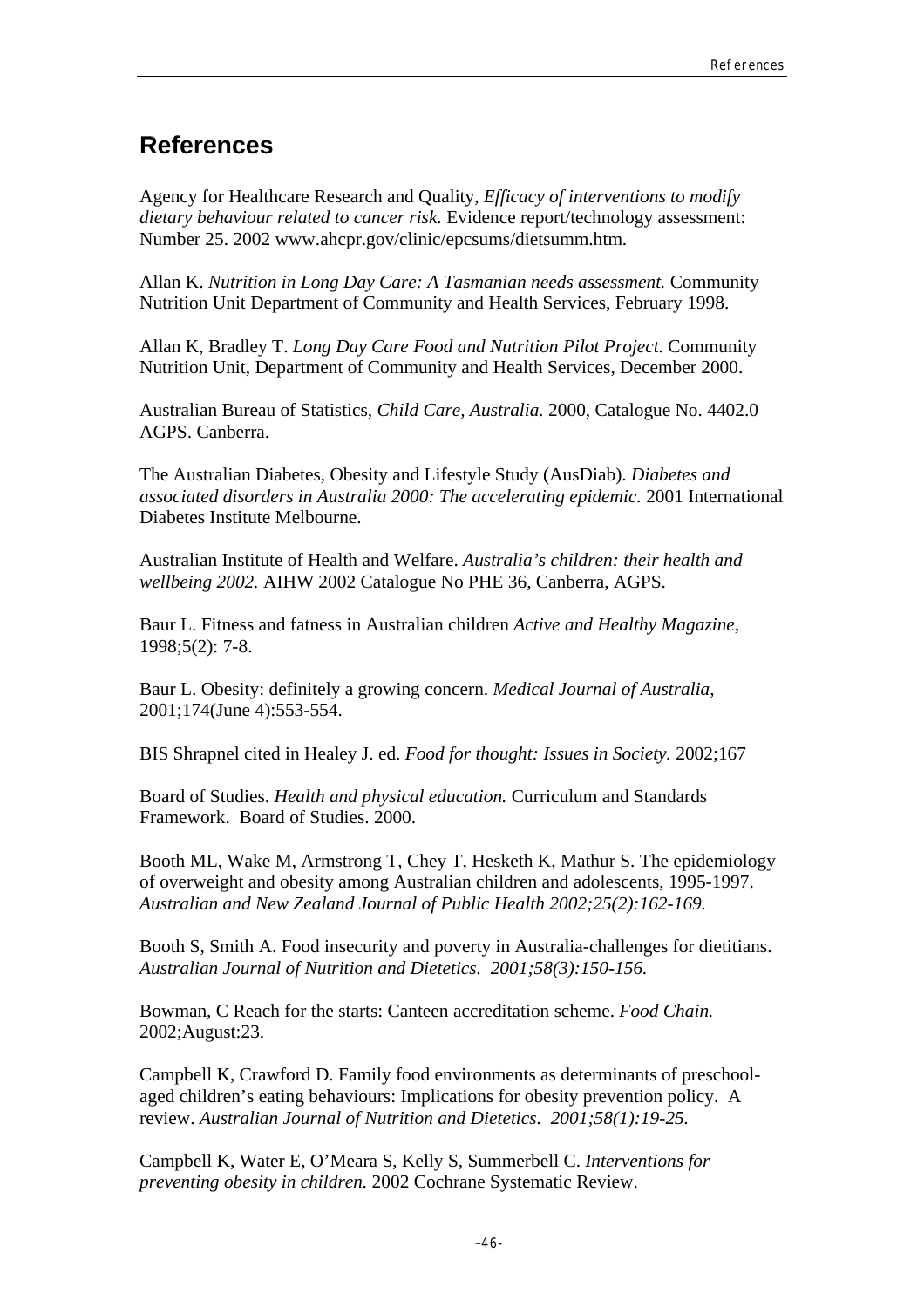Center for Food and Justice. *Healthy School Food Policies: A checklist.* October 2002. A working paper of the Center for Food and Justice, Urban and Environmental Policy Institute.

Chapman S, Wakefield, M. Tobacco control advocacy in Australia: Reflections on 30 years of progress. *Health Education and Behavior* 2000;28(3):

Coon KA, Goldberg J, Rogers BL, Tucker KL. Relationships between use of television during meals and children's food consumption patterns. *Pediatrics* 2001;107:e7.

Cooper C, Freeman K. *Food Smart: A nutrition education program for upper primary school students.* 1993 National Heart Foundation, Victoria.

Cooper C, Freeman K. *Food Smart for five to ten year olds.* 1995 National Heart Foundation, Victoria.

Cooper C, Freeman K. *Food Smart for school canteens,* 1996 National Heart Foundation, Victoria.

Costmeyer Y. *An overview of school canteen associations and school-based healthy eating programs in Australia: A resource for school canteens and health professionals.* April 2002 Department of Health and Ageing Health Strategies Branch Victorian State Office.

Crotty PA. The development and implementation of a food and nutrition policy in Victoria, 1981 to 1986. *Proceedings of the Nutrition Society of New Zealand*  1987;12:21-25.

Curriculum Corporation. *Food and nutrition in action: A curriculum development package.* 1996 National Nutrition Education In Schools Project, Curriculum Corporation, Commonwealth of Australia.

Deakin University, *Health Promoting Schools Project: An evaluation.* 2000, Faculty of Health and Behavioural Sciences, Deakin University.

Department of Family and Community Services, *Draft quality practices guide for out of school hours care,* Department of Family and Community Services, Australian Confederation of Child Care, Australian Federation of Child Care, National Out of School Hours Services Association, August 2002.

Department of Health and Family Services, *Summary report: Food and nutrition policy: the first three years implementation phase.* 1998 Commonwealth of Australia Canberra.

Department of Human Services, *Early Childhood Services, policy and quality discussion paper.* 2001, Victorian Government Publishing service.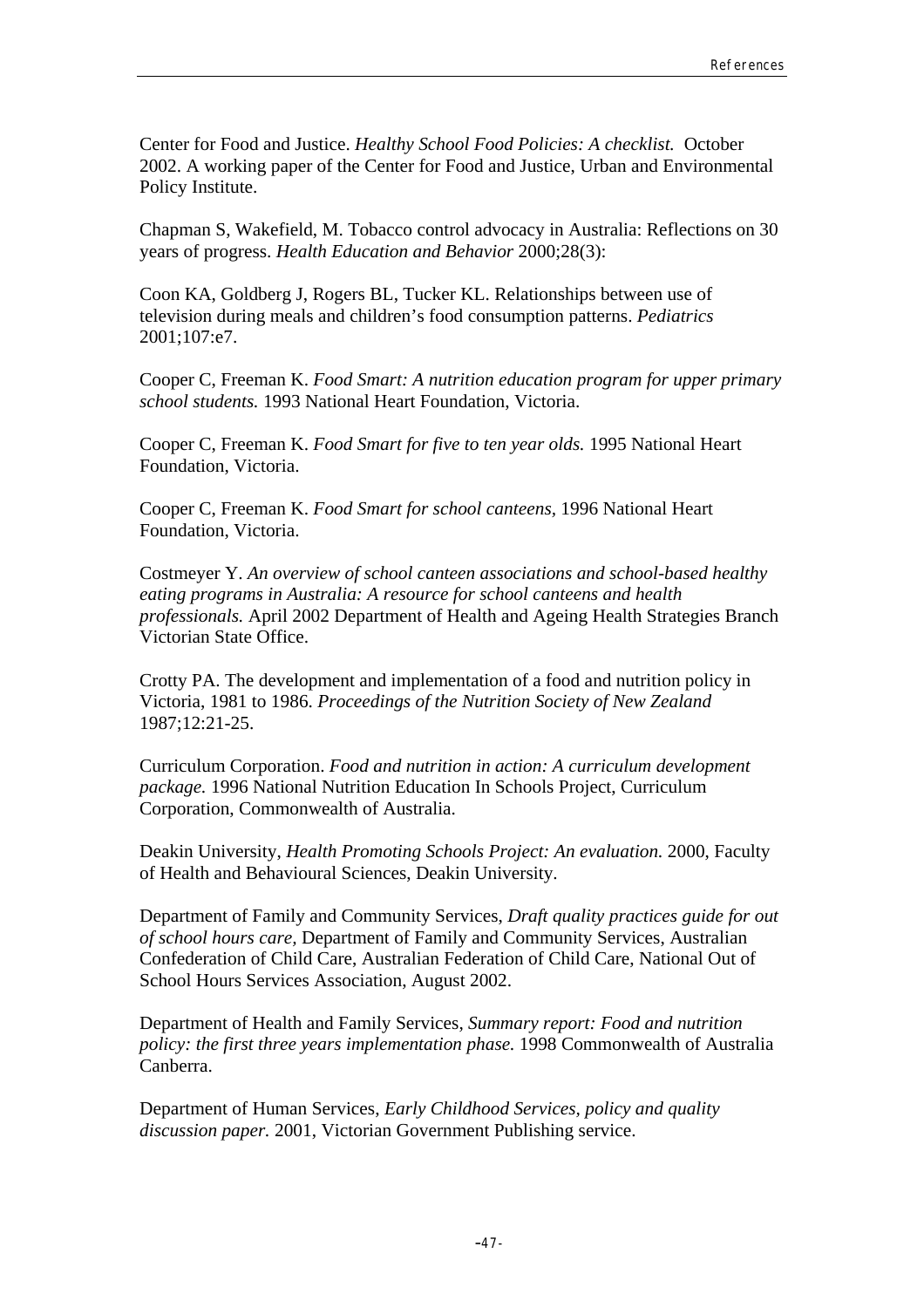Dietz WH. Health consequences of obesity in youth: Childhood predictors of adult disease. *Pediatrics* 1998;101:518-25.

Ebbeling CB, Pawlak DB, Ludwig SL. Childhood obesity: Public-health crisis, common sense cure. *The Lancet* 2002;30(August 1):473-482.

Epstein LH, Paluch RA, Consalvi A, Riordan K, Scholl T. Effects of manipulating sedentary behavior on physical activity and food intake. *Journal of Pediatrics* 2002;140:334-39.

Food Chain August 2002. An edition devoted to child nutrition and included a round up of programs and initiatives across Australia.

Freedman DS, Dietz WH, Srinivasan SR, Berenson GS. The relation of overweight to cardiovascular risk factors among children and adolescents: The Bogulasa Heart Study. *Pediatrics* 1999;103:1175-82.

French SA, Story M, Jeffrey RW. Environmental influences on eating and physical activity. *American Review of Public Health* 2001;22:309-35.

Gelissen IC, Wall P, Lilburne AM. Truswell AS. Dietary intake of Australian preschool children at long day care centres. *Australian Journal of Nutrition and Dietetics* 1992;49(2):51-54.

Gibbons K, Graham, V Marraffa C, Henry L. 'Filling the Gap'–children aged between two and four years: Sources of nutrition information used by families and childcare staff. *Australian Journal of Nutrition and Dietetics* 2000;57(4):208-214.

Gortmaker SL, Peterson K, Wiecha J et al. Reducing obesity via a school-based interdisciplinary intervention among youth. *Archives of Paediatric Adolescent Medicine 1999;*153:409-18.

Graham(a) V, Gibbons K, Marraffa C, Rozman M. 'Filling the Gap'–children aged between four and six years: Sources of nutrition information used by families and kindergarten teachers. *Australian Journal of Nutrition and Dietetics* 2000;57(4):40- 45.

Graham(b) V, Gibbons K, Marraffa C, Sultana J. 'Filling the Gap'–children aged between six and eight years: Sources of nutrition information used by families, school nurses and teachers. *Australian Journal of Nutrition and Dietetics* 2000;57(4):90-94.

Hill J, & Radimer K. A content analysis of food advertisements in television for Australian children. *Australian Journal of Nutrition and Dietetics* 1997;54:174-80.

Huon GF, Wardle J, Szabo M. Improving children's eating patterns: intervention programs and underlying principles. *Australian Journal of Nutrition and Dietetics*  1999;56(3): 156-165.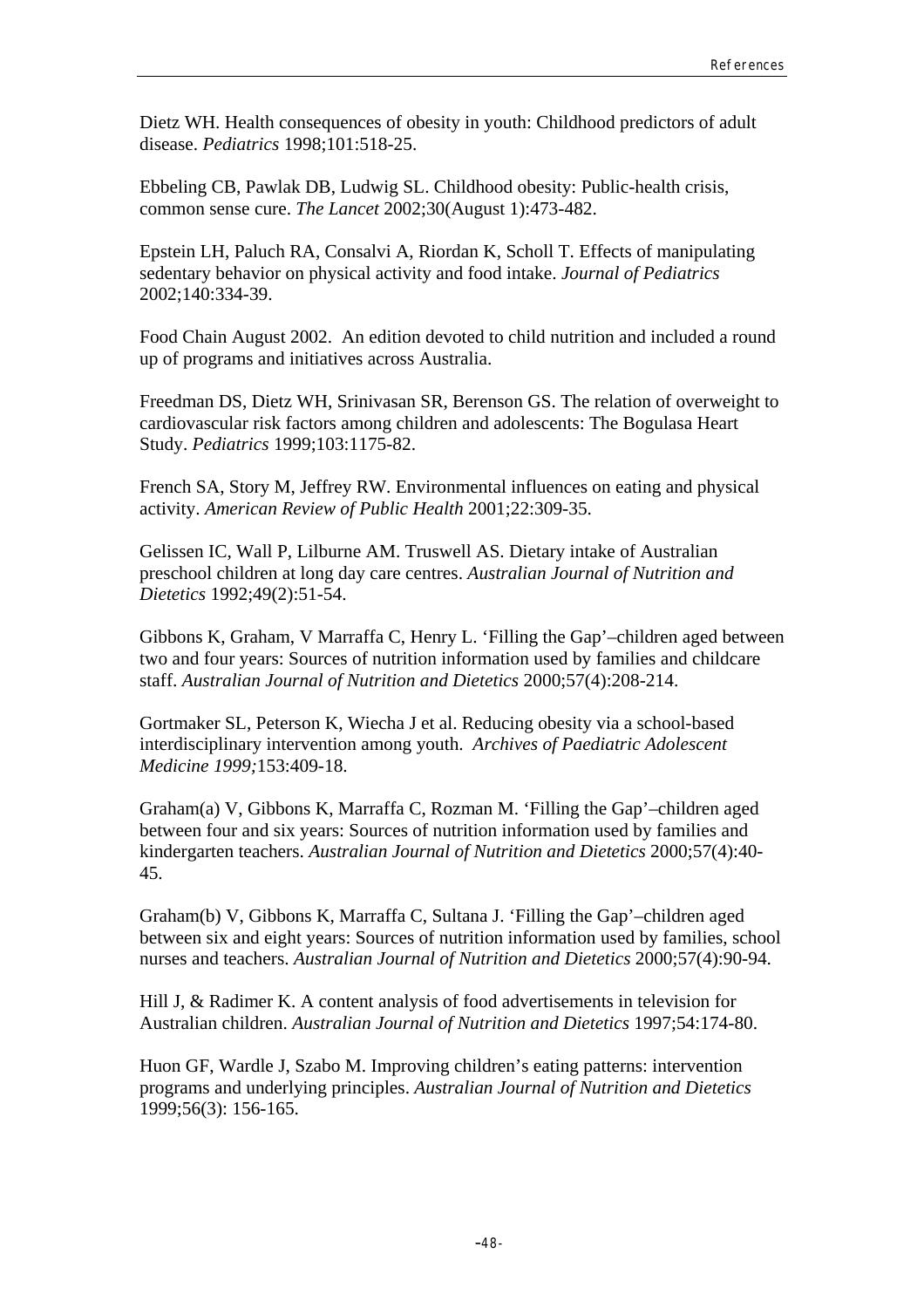Landers MCG, Warden RA, Hunt KA, Boulton TJC. Nutrition in long day care centres: are the guidelines realistic? *Australian Journal of Nutrition and Dietetics* 1994;51(4):186-190.

Lazarus R, Wake M, Hesketh K, Waters E. Change in body mass index in Australian primary school children, 1985-1997. *International Journal of Obesity* 2000;24:679- 684.

Lissau I, Sorenson TIA. Parental neglect during childhood and increased risk of obesity in young adulthood. *Lancet* 1994;343:324-27.

Lester IH *Australia's health and nutrition.* 1994 Australian Institute of Health and Welfare. Canberra.

Leupker R, Perry C, McKinlay S, Nader P, Parcel G, Stone E, Webber L, Elder J, Feldman H, Johnson C, Kelder S, WO M. Outcomes of a field trial to improve children's dietary patterns and physical activity: The child and adolescent trial for cardiovascular health (CATCH). *Journal of the American Medical Association,*  275(10) 768-776. 1996

Lynch J, Wang XL, Wilcken DEL. Body mass index in Australian children: recent changes and relevance of ethnicity. *Archives of Disease in Childhood* 2000;82:16-20.

Magarey A, Boulton J. The Adelaide Nutrition Study 5. Differences in energy, nutrient and food intake at ages 11, 13 and 15 years according to fathers' occupation and parents' educational level. *Australian Journal of Nutrition and Dietetics* 1997;54(1):15-23.

Magarey A, Daniels LA, Boulton TJC. Prevalence of overweight and obesity in Australian children and adolescents: reassessment of the 1985 and 1995 data against new standard international definitions. *Medical Journal of Australia.* 2001;174:561-4.

Magarey A, Daniels LA, Smith A. Fruit and vegetable intakes of Australians aged 2- 18 years: An evaluation of the 1995 National Nutrition Survey data. *Australian and New Zealand Journal of Public Health* 2001;25(22):155-161.

Mathers C. et al The burden of disease and injury in Australia. 1999 AIHW cat no. PHE 17. Australian Institute of Health and Welfare, Canberra.

Matthews R, Williams L. Caring for Children: A local child care initiative goes statewide. *Health Promotion Journal of Australia,* 1995;5(2):49-54.

McLennan W, Podger A. *National Nutrition Survey. Selected highlights. Australia 1995.* Australian Bureau of Statistics, 1997 Catalogue No 4802.0.

Medical Journal of Australia. Recommendations for nutrition and physical activity for Australian children. *Medical Journal of Australia Supplement.* 7 August 2000;173.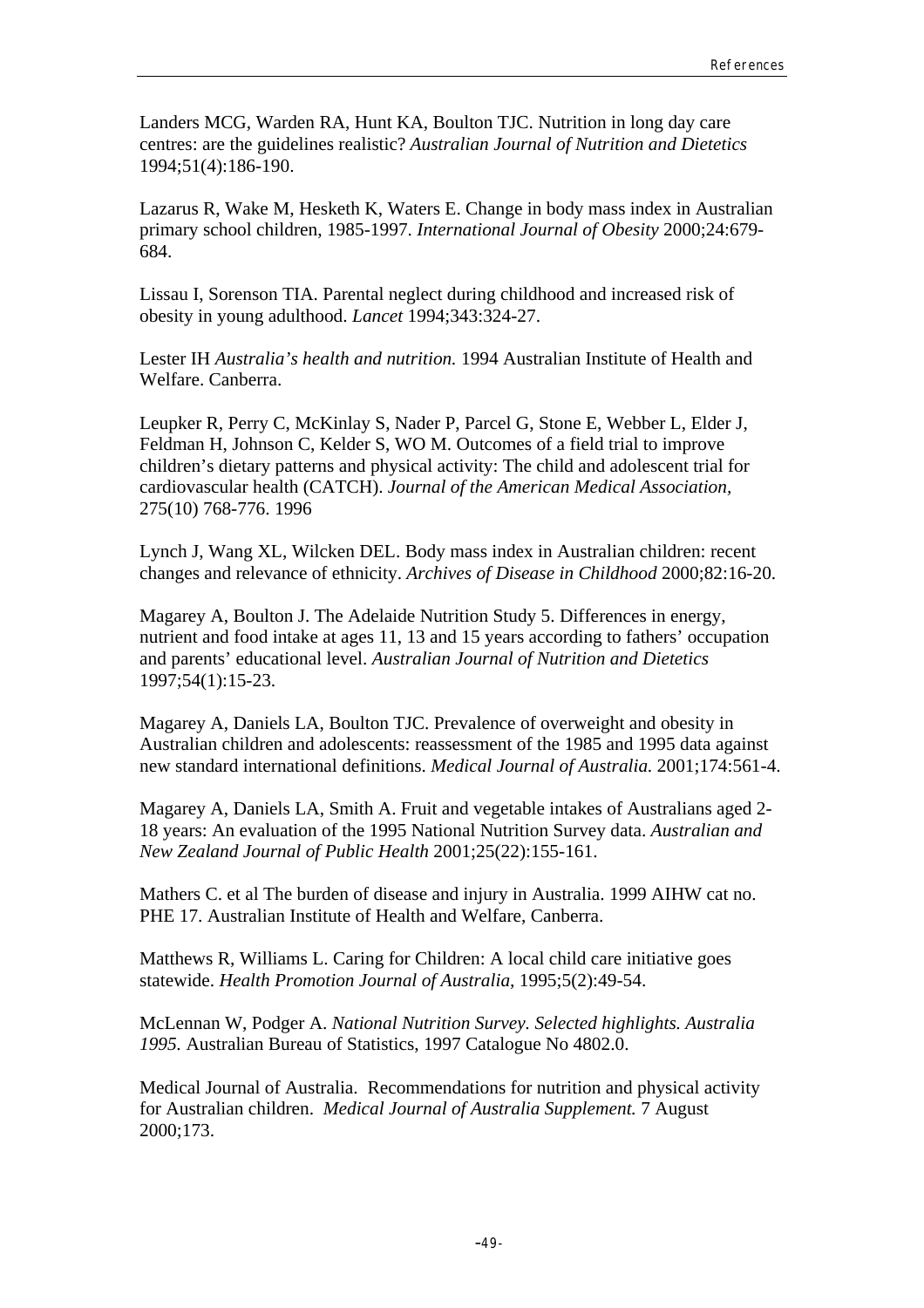Micucci S, Thomas H, Vohra J. *The effectiveness of school based strategies for the primary prevention of obesity and for promoting physical activity and nutrition, the modifiable risk factors for type 2 diabetes: Review of reviews.* 2002 Public Health Research, Education and Development Program.

Mitchell J, Palmer S, Booth M, Davies GP. A randomised trial of an intervention to develop health promoting schools in Australia: the south western Sydney study. *Australian and New Zealand Journal of Public Health.* 2000;24(3):242-246.

Montague M, Borland R, Sinclair C. Slip! Slop! Slap! and SunSmart, 1980-2000: Skin cancer control and 20 years of population-based campaigning, *Health Education and Behavior* 2000;28(3):290-305.

Morton H, & McDermott L. *Television food advertising directed towards children: an Australian update.* Presented at the XV International Home Economics and Consumer Studies Conference. 1997 Manchester, England.

National Health and Medical Research Council. *Acting on Australia's Weight: a strategic plan for the prevention of overweight and obesity.* Commonwealth of Australia, 1997, Australian Government Publishing Service.

National Health and Medical Research Council. *Implementing the dietary guidelines for Australians: Report of the Subcommittee on Nutrition Education.* 1989, AGPS, Canberra.

National Health and Medical Research Council, *Dietary guidelines for children and adolescents.* 1995. Commonwealth of Australia, Canberra AGPS.

National Heart Foundation. *Eat Smart for Heart: The Heart Foundation's primary school nutrition program.* 1996, National Heart Foundation of Australia.

National Heart Foundation of Australia (Victorian Division). *Eat Smart Play Smart A manual for Out of School Hours Care.* 2002 National Heart Foundation of Australia (Victorian Division), West Melbourne, Victoria.

Nutbeam D, Wise M, Bauman A, Harris E, Leeder S. *Goals and targets for Australia's health in the year 2000 and beyond.* Report prepared for the Commonwealth Department of Health, Housing and Community Services. 1993. Canberra: AGPS.

Public Health Association. *Draft policy Television food advertising during children's viewing times.* September 2002.

Pollard CM, Lewis JM, Miller MR. Food service in long day care centres – an opportunity for public health intervention. *Australian and New Zealand Journal of Public Health* 1999;23(6):606-610.

Pollard CM, Lewis JM, Miller MR. Start-Right-Eat Right award scheme: Implementing food and nutrition policy in child care centers. *Health education Behavior*, 2001;28(3):320-330.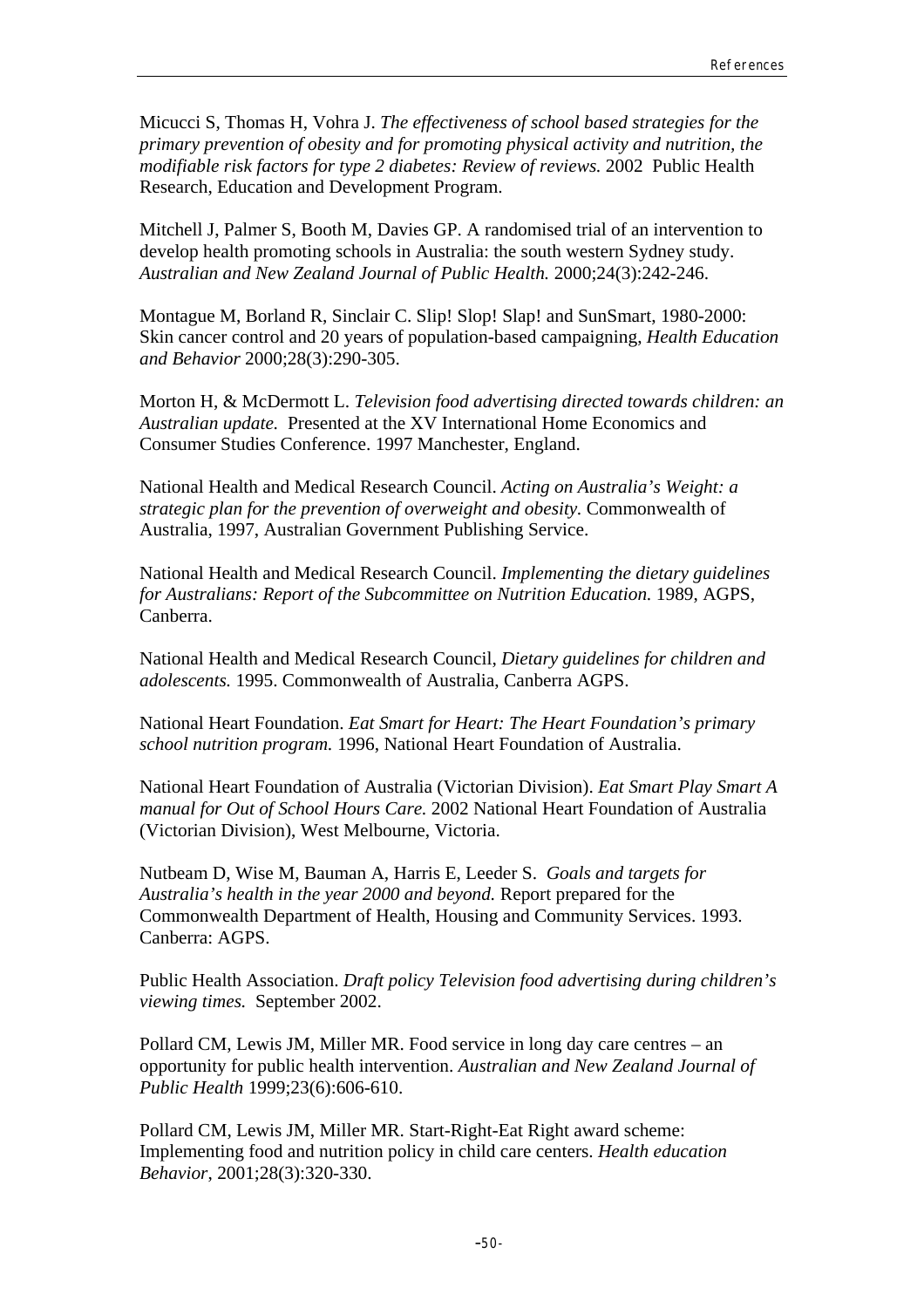Powles J, Wahlqvist, Robbins J, King C, Hicks N. The development of food and nutrition policy in Australia, with special attention to the State of Victoria. *Asia Pacific Journal of Clinical Nursing*, 1992;(1):47-60.

Reilly JJ, Dorosty A. Epidemic of obesity in UK children. *Lancet* 1999;354:1874-5.

Reilly JJ, Wilson ML, Summerbell CD, Wilson DC. Obesity: Diagnosis, prevention, and treatment; evidence based answers to common questions. *Archives of Disease in Childhood* 2002;86:392-394.

Robinson TN. Does television cause childhood obesity? *Journal of the American Medical Association* 1998;279:959-60.

Robinson TN. Reducing children's television viewing to prevent obesity: A randomised trial. Journal of the *American Medical Association* 1999;282(16):1561- 1567.

Sahota P, Rudolf MCJ, Dixey R, Hill AJ, Barth JH, Cade J. Randomised controlled trial of primary school based intervention to reduce risk factors for obesity. *British Medical Journal,* 2001;323(3 November):1029-1032.

Sallis JF, Prochaska JJ, Taylor WC. A review of correlates of physical activity of children and adolescents. *Med Sci Sports Exerc* 2000;32:963-75.

Sangster J, Chopra M, Eccleston P. Child care centres-What's on the menu? *Health Promotion Journal of Australia*, 1999;9(1):24-29.

*Sharing a picture of children's development: A communication framework for child care staff and parents,* Centre for Community Child Health, Royal Children's Hospital & Australian dairy Corporation, 2000.

SIGNAL, *An intervention portfolio to promote fruit and vegetable consumption: Part 2-Review of interventions.* 2000 National Public Health Partnership.

SIGNAL, *Eat well Australia. An agenda for action for public health nutrition 2000- 2010.* 2001 National Public Health Partnership

Smith A, Kellet E, Schmerlaib Y. *Dietary guidelines for children and adolescents. 1995.* Canberra AGPS.

Soanes R, Miller M, Begley A. Nutrient intakes of two-and three-year-old children: a comparison between those attending and not attending long day care centres. *Australian Journal of Nutrition and Dietetics* 2001;58(22):114-120.

Steinmetz KA, Potter JD. Vegetables, fruit and cancer prevention: A review. *Journal of the American Dietetics Association* 1996;96:1027-39.

Valentini H, Walker J, Kennedy L. The Australian Nutrition Foundation-Improving the health of canteens. *The ACHPER Healthy Lifestyles Journal* 1997;44(3):14-16.